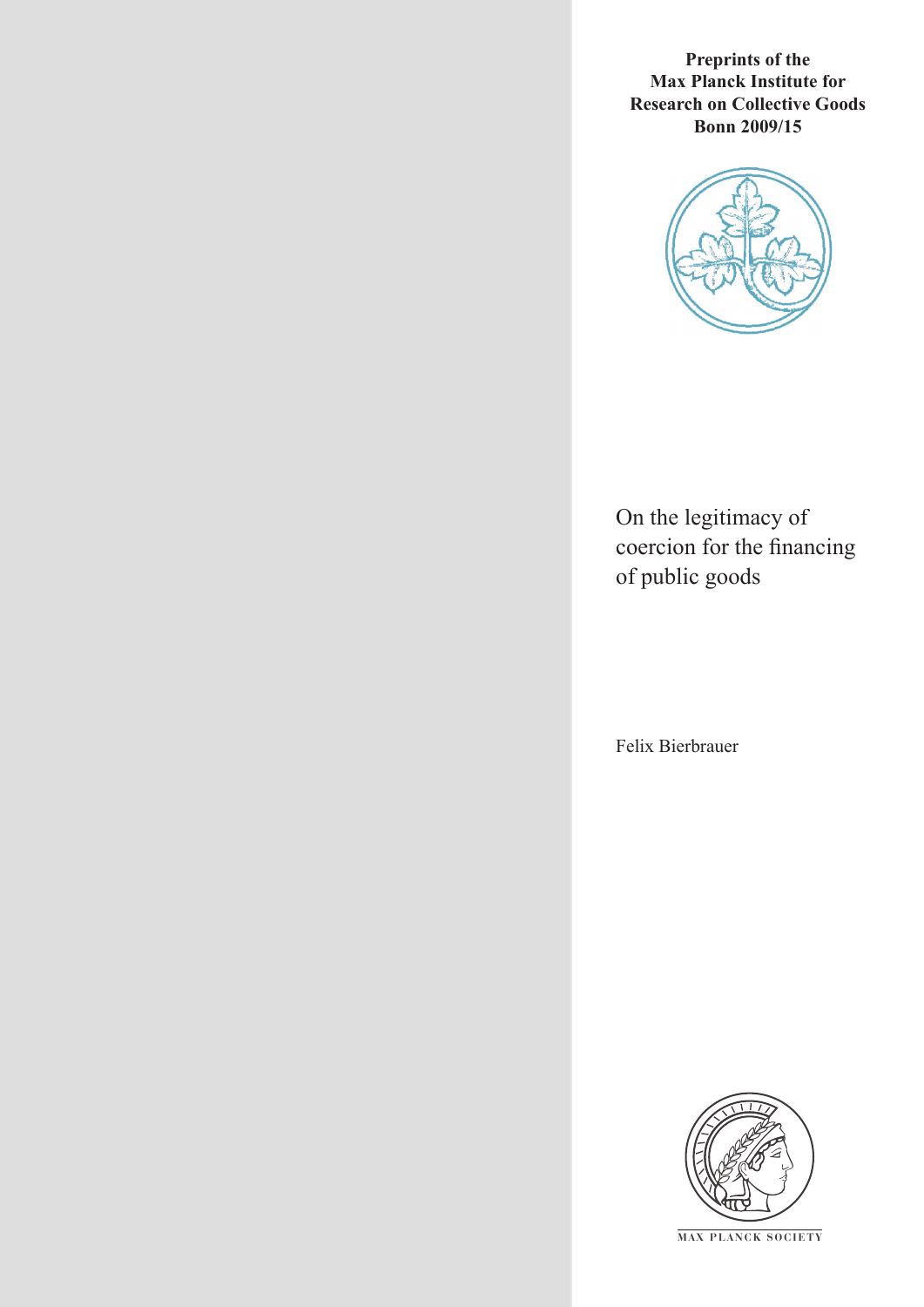

# **On the legitimacy of coercion for the financing of public goods**

Felix Bierbrauer

June 2009

Max Planck Institute for Research on Collective Goods, Kurt-Schumacher-Str. 10, D-53113 Bonn http://www.coll.mpg.de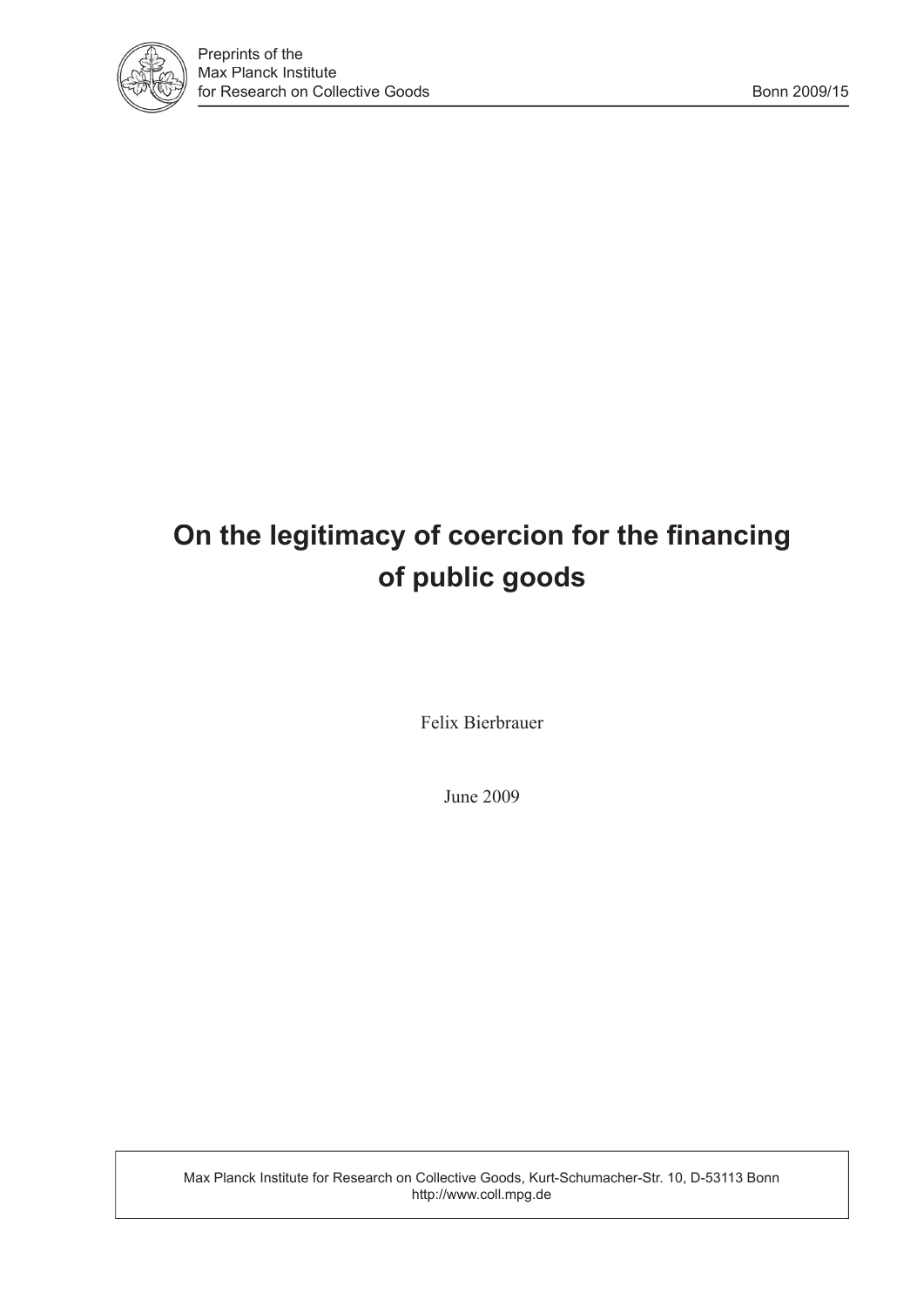## On the legitimacy of coercion for the financing of public goods

Felix Bierbrauer<sup>∗</sup>

Max Planck Institute, Bonn, Germany

May 20, 2009

#### Abstract

The literature on public goods has shown that efficient outcomes are impossible if participation constraints have to be respected. This paper addresses the question whether they should be imposed. It asks under what conditions efficiency considerations justify that individuals are forced to pay for public goods that they do not value. It is shown that participation constraints are desirable if public goods are provided by a malevolent Leviathan. By contrast, with a Pigouvian planner, efficiency can be achieved. Finally, the paper studies the delegation of public goods provision to a profit-maximizing firm. This also makes participation constraints desirable.

Keywords: Public goods, Mechanism Design, Incomplete Contracts, Regulation

JEL: D02, D82, H41, L51

<sup>∗</sup> I benefited from conversations with Pierre Boyer, Alia Gizatulina, Martin Hellwig, Jos Jansen, and Philipp Weinschenk. I thank participants of the 2009 CESifo area conference on Applied Microeconomics, and seminar participants at ETH Zürich, and Vanderbilt University in Nashville.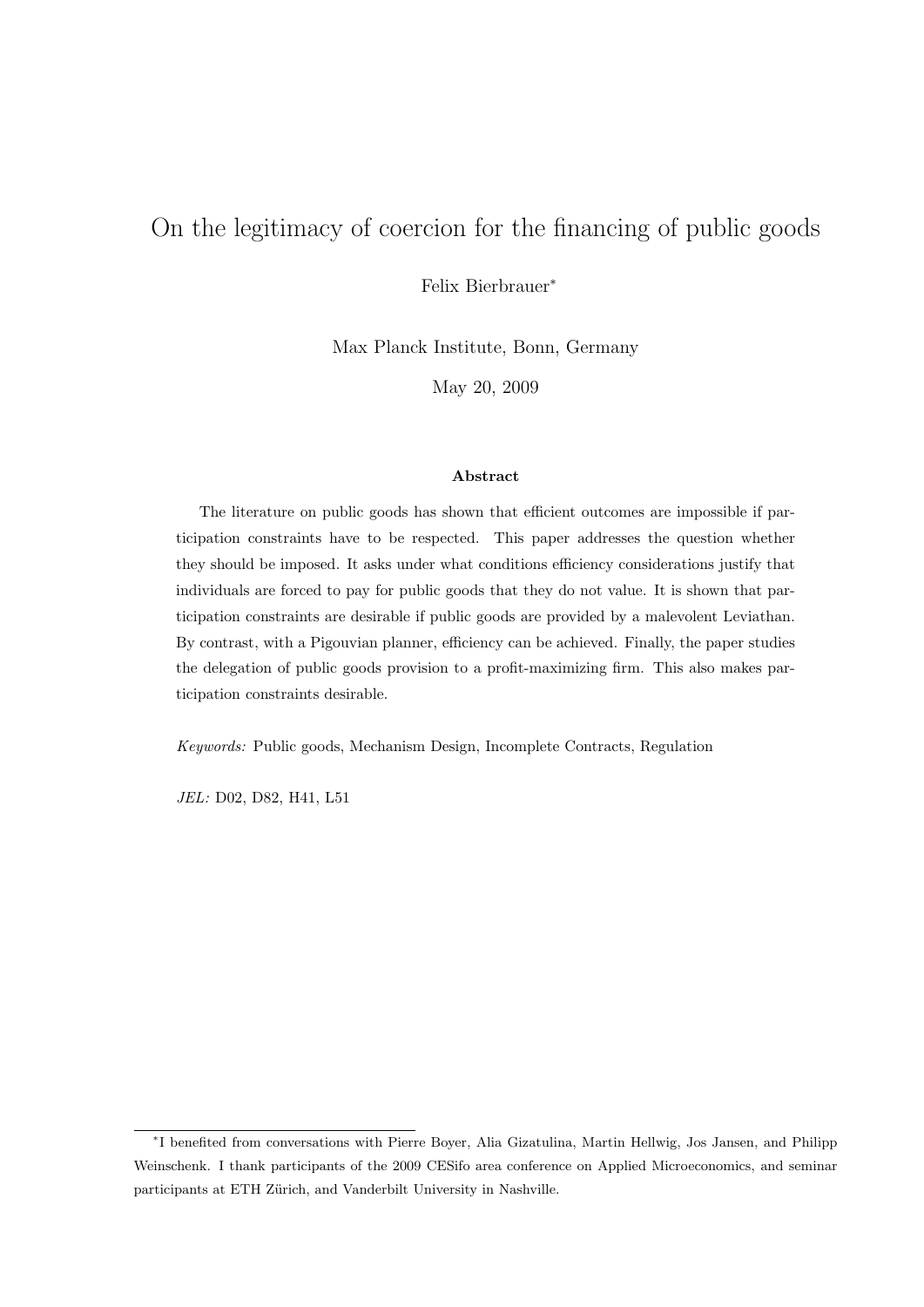### 1 Introduction

Should public goods be financed solely out of voluntary contributions or is there a role for taxes as a source of public goods finance? The disadvantage of a system based on voluntary contributions is that public goods are underprovided because voluntary contributions tend to neglect the social benefits of increased public goods provision. By contrast, a system based on taxes which are raised independently of an individual's valuation of public goods can provide sufficient funds for efficient public goods provision. However, if individuals can be forced to pay for public goods that they do not value, this coercive power may also be abused. If politicians, bureaucrats or managers can use funds from the public budget to finance projects, their choices may be biased towards their private interests.

This paper formalizes a tradeoff between the efficiency of public goods provision, on the one hand, and protection against an abuse of coercive power, on the other. It asks the question under what circumstances coercion is legitimate in the sense that it makes individuals, by and large, better off even though occasionally they will be forced to pay for a public good that they do not value. Broadly speaking, the main result is that if public goods are provided by a benevolent Pigouvian planner, then individuals are happy to equip this institution with coercive power. Being benevolent, it will use the instruments at its disposal in the individuals' best interests, which implies that public goods are provided efficiently. By contrast, if public goods are provided by a malevolent planner who seeks to maximize its own payoff at the expense of individuals, individuals prefer public goods provision based on voluntary contributions.

The result shows that at the heart of the question whether or not the use of coercion is legitimate is a distributive conflict. Both a malevolent Leviathan and a benevolent Pigouvian planner will provide a surplus-maximizing amount of public goods if coercion is possible. However, the malevolent Leviathan will keep the entire surplus for himself so that individuals will not benefit from public goods provision at all. Voluntary public goods finance, by contrast, leaves them at least a positive share of the surplus, albeit a smaller one.

This paper contributes to the literature on public goods provision under conditions of incomplete information about public goods preferences. This literature has arrived at two major results. On the one hand, there is a possibility result: It is possible to reach an efficient allocation of public goods, even if individuals have private information on their preferences.<sup>1</sup> On the other hand, there is an *impossibility result*: Efficient outcomes are out of reach if participation constraints have to be respected, so that each individual has to be better off relative to a status

<sup>&</sup>lt;sup>1</sup>This result is due to d'Aspremont and Gérard-Varet (1979) and Arrow (1979). For a more recent generalization, see d'Aspremont et al. (2004).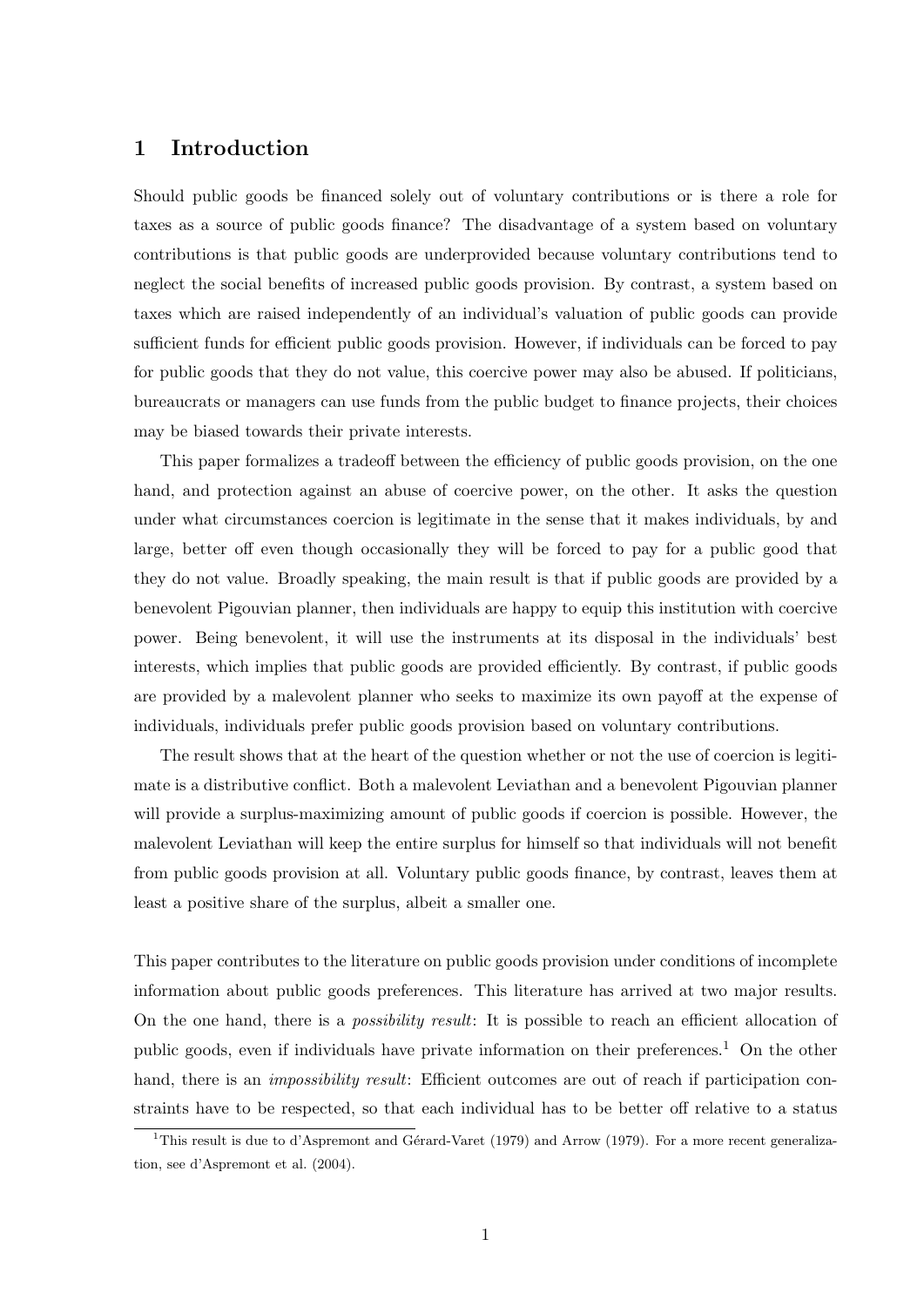quo allocation without public goods provision.<sup>2</sup>

This literature confronts us with a choice between outcomes that are efficient and second-best outcomes that avoid the use of coercion. The contribution of the present paper is to answer the question how this choice should be made; i.e., we clarify under which conditions the objective to reach efficient outcomes justifies the use of coercion.

Our answer to this question is based on a constitutional choice perspective; that is, we make the following thought experiment: Suppose there is an ex ante stage at which individuals have not yet discovered what their preferences are. More specifically, an individual's objective is to maximize expected utility, with expectations taken about her future preferences. At this ex ante stage, individuals decide about the rules according to which public goods are provided. In particular, they face a choice between a strong and a weak formulation of participation constraints. The strong formulation requires that, at the interim stage, where individuals have discovered their preferences, each individual benefits from public goods provision. The weak version requires only that individuals benefit from public goods provision at the ex ante stage.

To illustrate this by means of an example, think of the construction of a bridge, and suppose that there are individuals who cross the bridge frequently and others who do so only rarely. If we impose participation constraints in the weak, ex ante sense, this allows us to force the non-frequent users to contribute to the financing of the bridge, provided that their utility loss is compensated for by the utility gain of the frequent users. By contrast, if we impose participation constraints in the strong, ex interim sense, we lose this opportunity. In this case, the less frequent users must also be made better off by the construction of the bridge, which implies that they cannot be forced to pay for a bridge that they hardly ever use.

We say that coercion is legitimate if, at the constitutional stage, individuals opt for participation constraints in the weak sense.

We approach the question whether coercion and hence efficient public goods provision is legitimate from two different angles.

First, we take a mechanism design perspective. With this approach, we arrive at the conclusion that strong participation constraints, which protect individuals from having to pay for a public good that they do not value, should be imposed if and only if there is a pronounced agency conflict between individuals and the mechanism designer.<sup>3</sup> The logic is as follows: While strong participation constraints have detrimental consequences from an efficiency perspective,

<sup>&</sup>lt;sup>2</sup>See Güth and Hellwig (1986), Rob (1989), Mailath and Postlewaite (1990), Hellwig (2003), or Neeman (2004).

<sup>&</sup>lt;sup>3</sup>Hellwig (2003) studies public goods provision by a benevolent mechanism designer who faces participation constraints in the strong sense. Our result shows that such a mechanism design problem cannot occur if the relevant constraints are endogenized by means of a constitutional decision at the ex ante stage.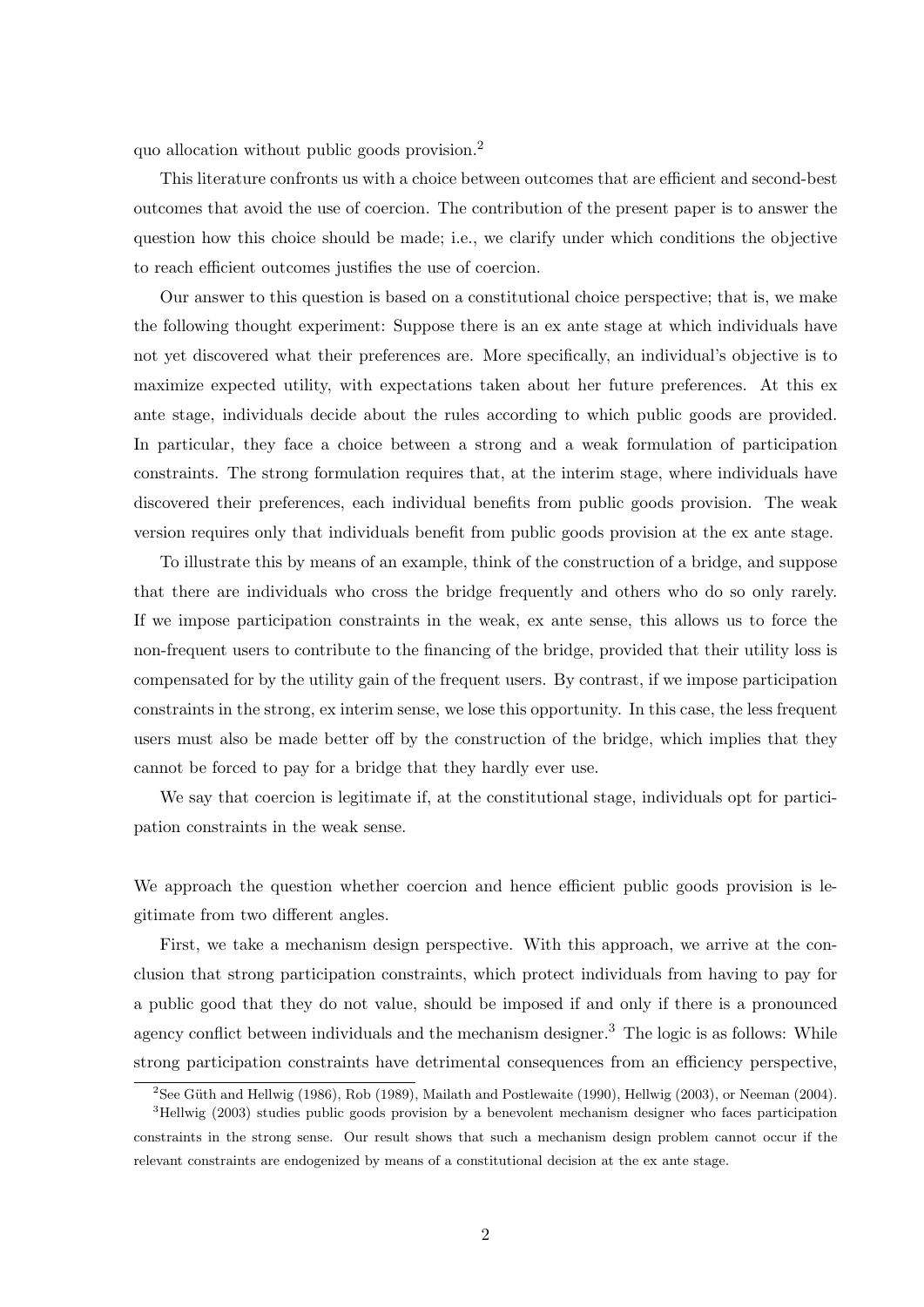they also imply that individuals can at least realize an information rent. If the mechanism designer's objective is to extract the surplus from public goods provision (and hence to minimize the expected payoff of individuals), then the imposition of strong participation constraints is desirable because individuals prefer getting an information rent over not getting anything.

Based on this answer, we turn to the more fundamental question where such an agency conflict should come from. To motivate this question, suppose for a moment that at the constitutional stage individuals could not only choose between strong and weak participation constraints, but that they could also specify the mechanism designer's objective function. Obviously, they would opt for a benevolent mechanism designer who maximizes the expected payoff of individuals. As a consequence, individuals would be happy to remove any constraint from the mechanism designer's problem. In particular, they would be willing to accept that they occasionally have to pay for a public good that they do not value. Hence, the use of coercion would be legitimate and efficiency could be achieved.

While this reasoning may seem somewhat contrived, it raises the question whether we can provide a more plausible "microfoundation" for agency conflicts that make strong participation constraints desirable. In the second part of the paper, we show that there is a positive answer to this question, and moreover, that giving such a positive answer requires us to leave the mechanism design framework and to adopt instead an incomplete contracts perspective.

More specifically, the second part of the paper is based on an extended model in which there are not only individuals with private information about their preferences but also a firm which produces the public good and has private information about its technology. In this environment, a mechanism design approach leads to complete contingent planning, i.e., to a specification of public goods production and individual payments as a function of the individuals' public goods preferences and the firm's technology. Again, we obtain the result that if the mechanism designer is sufficiently benevolent, then the use of coercion is justified so that efficiency can be reached.

We contrast this with the following incomplete contracts model: There is a regulator who delegates public goods provision to the firm, i.e., he sells the right to produce the public good and to collect payments from individuals to the firm. Afterwards, the firm becomes residual claimant; i.e., the firm communicates with individuals about their preferences and organizes public goods supply so that its profits are maximized. From the regulator's perspective, this arrangement is incomplete in the sense that he remains ignorant with respect to public goods preferences. His interaction with the firm can at most be contingent on the firms's technology.

We show that this approach may indeed leave so much discretion to the firm that it is able to extract the entire surplus from public goods provision. Consequently, individuals prefer the imposition of strong participation constraints, i.e., in the incomplete contracts model, the use of coercion is not legitimate.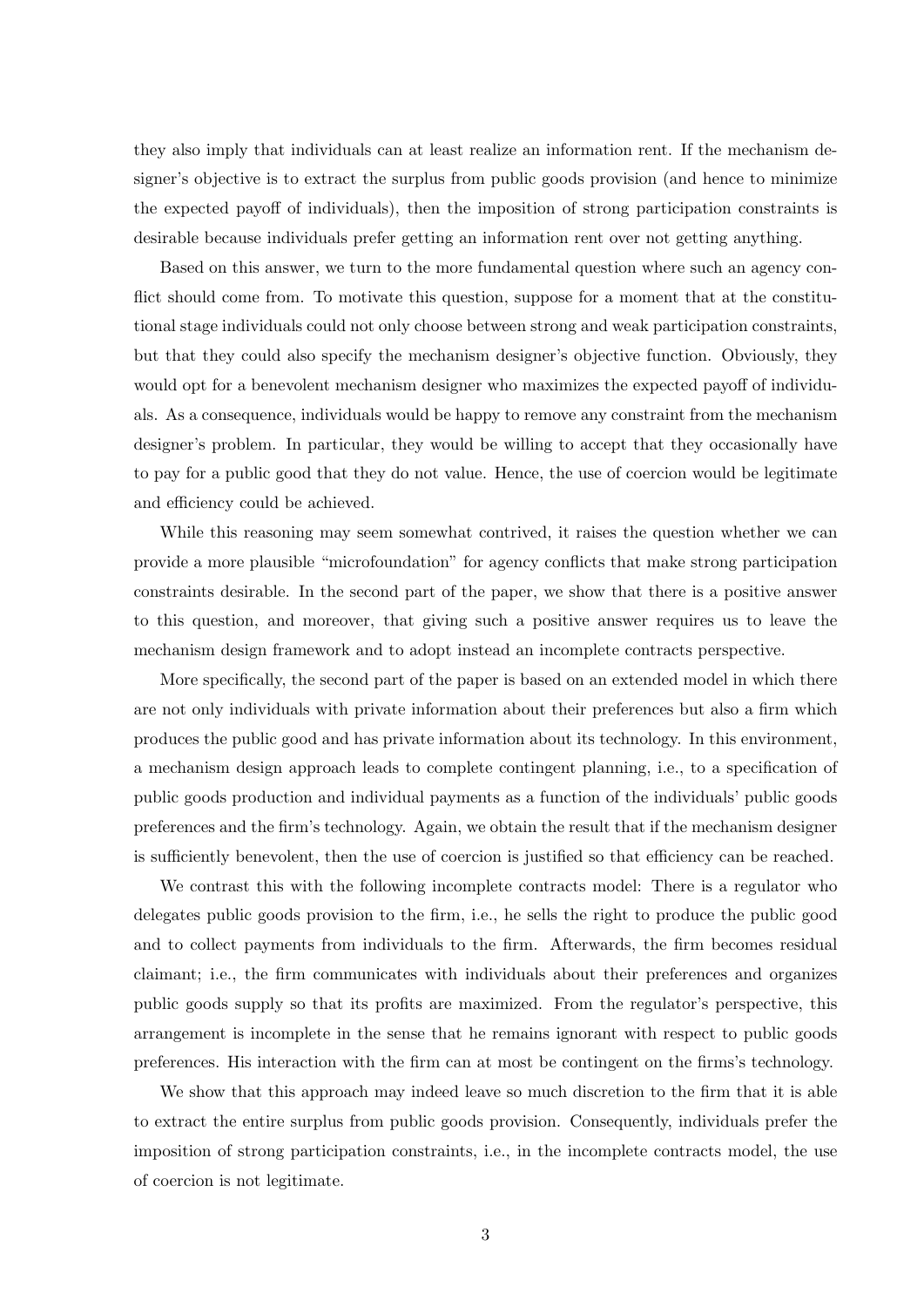To sum up, the analysis shows that, unless there are pronounced conflicts of interests between the consumers of a public good and the institution which is organizing its supply, coercion is legitimate and an efficient supply of public goods is possible. By contrast, if there are such conflicts, strong participation constraints should protect individuals against an abuse of coercive power. Finally, it is shown that the delegation of public goods provision to a profit-maximizing firm generates a case in which individuals should be protected: a profit-maximizing firm should not be given the possibility to charge individuals in excess of their willingness to pay, even if this comes at the cost of an inefficient public goods supply.

The remainder of the paper is organized as follows. The next section gives a more detailed literature review. Section 3 introduces the model. Section 4 establishes the result that the legitimacy of coercion depends on the mechanism designer's degree of benevolence. An extended model in which public goods provision is delegated to a firm with private information about its technology is analyzed in Section 5. The last section contains concluding remarks.

### 2 Related Literature

The paper contributes to the literature on public goods provision under the assumption that individuals have private information on their preferences. For a model with independent private values, d'Aspremont and Gérard-Varet (1979) and Arrow (1979) have shown that an efficient allocation of public goods can be implemented as a Bayes-Nash equilibrium. However, this outcome is out of reach if, in addition, ex interim participation constraints are imposed. This has been established by Güth and Hellwig (1986) and Mailath and Postlewaite (1990).<sup>4</sup> This impossibility result has led various authors to study second-best problems where public goods provision is subject to ex interim participation constraints. In particular, Güth and Hellwig (1986) and Schmitz (1997) study public goods provision by a profit-maximizing monopolist, and Hellwig (2003) and Norman (2004) study public goods provision by a benevolent utilitarian planner.

This paper contributes to this literature in various respects. First, it provides an answer to the question whether, from a normative perspective, strong participation constraints should be imposed, even if this implies that efficient outcomes cannot be reached. This question has not been asked before.

Second, the paper makes a technical contribution to the study of second-best problems. Most of the existing literature assumes that an individual's public goods preferences are the realiza-

<sup>4</sup>These papers show that a version of the Myerson and Satterthwaite (1983) theorem on the impossibility of efficient trade holds in an economy with public goods.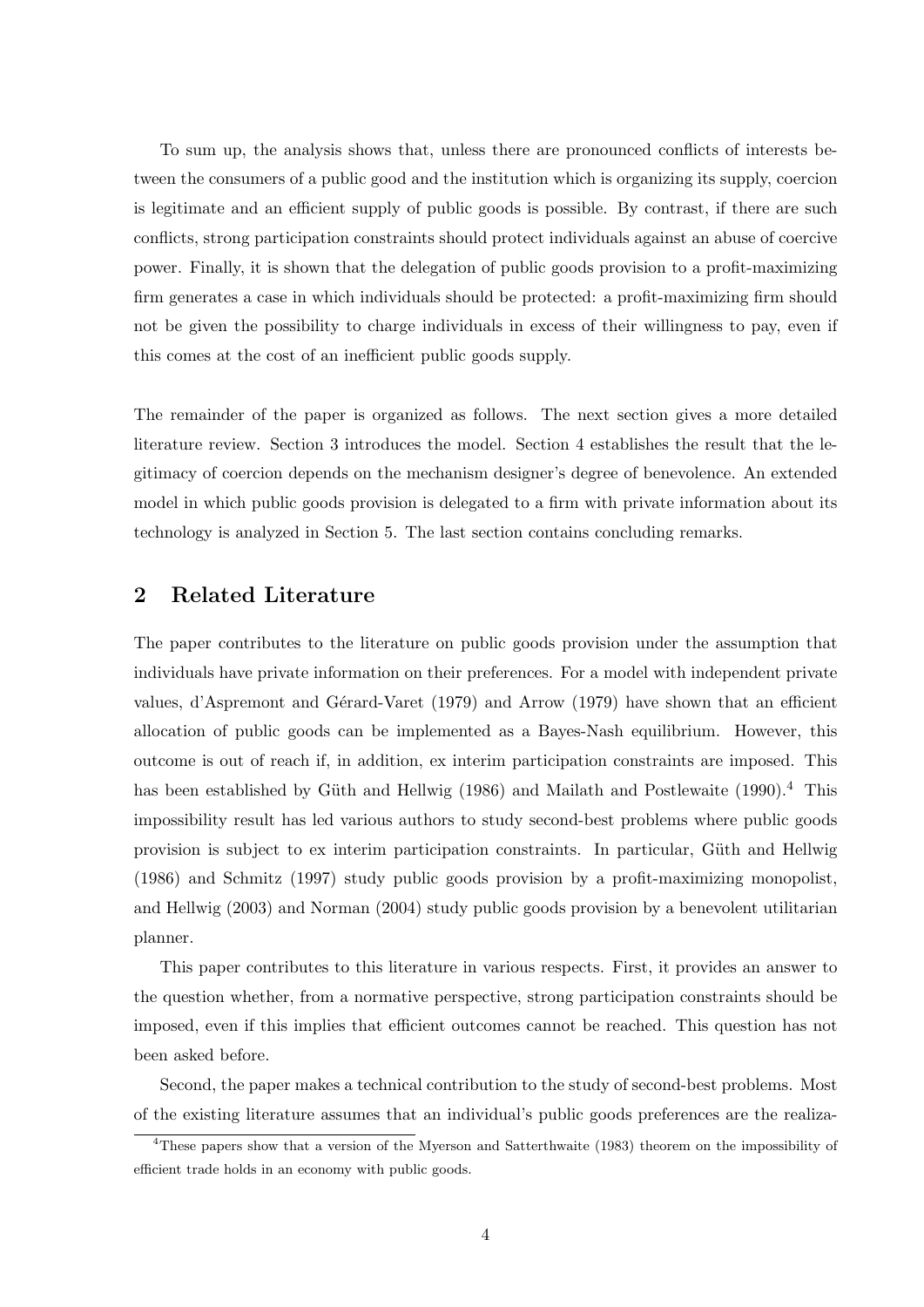tion of a continuous random variable. This paper, by contrast, works under the assumption of a discrete number of types (where the number of possible types may be arbitrarily large). While this has no bearing on the results of the analysis, the model with a discrete set of types has two major advantages. There is no need to impose differentiability and continuity assumptions to make the mechanism design problem tractable. Also, it becomes more explicit which incentive compatibility constraints are binding and which ones are slack, which leads to a better understanding of the tradeoffs which shape the optimal mechanism.

Finally, it uses ideas from the literature on incomplete contracts to show that the delegation of public goods provision to a profit-maximizing firm yields a situation in which the imposition of strong participation constraints is desirable.<sup>5</sup> It thereby bridges two different literatures that are both relevant for public goods provision, and which are typically treated separately; namely the literature on the revelation of public goods preferences (which is a major topic in theoretical public economics) and the literature on the regulation of firms who are in charge of public production (which is a major topic in industrial organization).<sup>6</sup>

This work is also related to two recent papers in which participation constraints play a significant role.

Grüner (2008) asks the question whether an efficient allocation of public goods can be achieved with a different set of participation constraints. He requires that each individual is made better off relative to a situation with majority voting about public goods provision. In this model, efficient public goods provision is possible. This result is given a positive interpretation; i.e., it explains why despite the impossibility results in the existing literature, public goods are provided in the real world and why these outcomes may even be efficient: In the real world the status quo outcome is shaped by democratic institutions. The present paper offers an alternative positive explanation. Individuals may be willing to accept that, occasionally, they have to pay for public goods that they do not value if, on average, they benefit from the provision of public goods. This leads to a weaker notion of participation constraints, so that efficient outcomes can be achieved.

Acemoglu et al. (2008) compare public and private provision of insurance contracts. They formalize the following tradeoff: private provision suffers from inefficiencies due to participation constraints. These problems may be overcome by state provision of insurance, given that the state has coercive power. The disadvantage of state provision, however, is that the coercive power may be abused by selfish politicians. The tradeoff "markets versus governments" therefore

<sup>&</sup>lt;sup>5</sup>For an overview of the incomplete contracts approach, see Hellwig (1996) and Tirole (1999).

 ${}^{6}$ The seminal article in the latter branch of the literature is Baron and Myerson (1982). For a textbook treatment and a literature survey, see Laffont and Tirole (1993).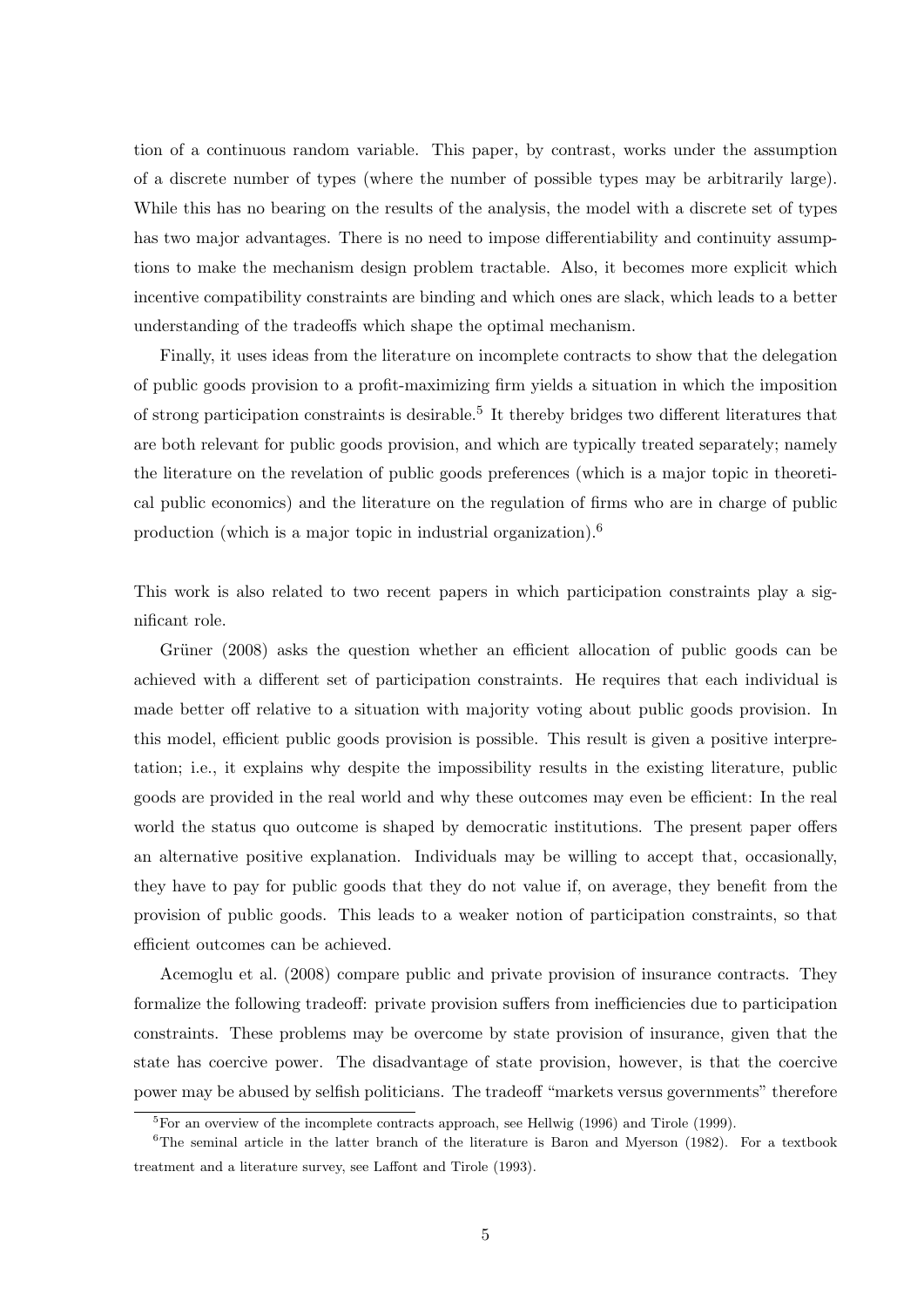becomes a tradeoff between distortions due to participation constraints and distortions due to agency problems between citizens and politicians. While this tradeoff seems empirically plausible, the present paper shows that, from a normative perspective, agency problems are what justifies the imposition of participation constraints. Hence, why should the state be given coercive power if politicians are not acting in the citizen's interest? The normative analysis in this paper suggests that the state should have coercive power only if the agency problems between citizens and politicians are less significant than the agency problems between private providers of insurance and their customers.

### 3 The environment

There is a finite set of individuals,  $I = \{1, \ldots, n\}$ . The preferences of individual i are given by the utility function

$$
u_i = \theta_i q - t_i,
$$

where  $q \in \mathbb{R}_+$  is the provision level of a public good,  $t_i$  is individual i's contribution to the cost of public good provision and  $\theta_i$  is a taste parameter that affects individual *i*'s valuation of the public good. For each i,  $\theta_i$  belongs to a finite ordered set  $\Theta = {\theta^0, \theta^1, \dots, \theta^m}$ , with  $\theta^0 = 0$ . We assume that  $\theta^l - \theta^{l-1} = 1$ , for all l. We denote a vector of all individual taste parameters by  $\theta = (\theta_1, \ldots, \theta_n).$ 

From an ex ante perspective, the taste parameters of individuals are independent and identically distributed random variables that take values in  $\Theta$ . For any *i*, we denote the probability that  $\theta_i = \theta^l$  by  $p^l$ . The following notation will prove helpful. For every i, let  $p(\theta_i)$  be a random variable that takes the value  $p^l$  if  $\theta_i$  takes the value  $\theta^l$  and  $P(\theta_i)$  be a random variable that takes the value  $\sum_{k=0}^{l} p^k$  if  $\theta_i$  takes the value  $\theta^l$ . Define  $h^l = \frac{1-P(\theta^l)}{p(\theta^l)}$  $\frac{-P(\theta)}{p(\theta)}$ . In the literature this fraction is known as the hazard rate. We assume that the hazard rate is decreasing,  $h^{l} < h^{l-1}$ , for all  $l \geq 1$ . This assumption is imposed in the following without further mention.

We study public goods provision from an interim perspective, i.e., after individuals have learned what their preferences are. With an appeal to the Revelation Principle we limit attention to direct mechanisms and to truthful Bayes-Nash equilibria. A direct mechanism consists of a provision rule for the public good and, for each individual  $i$ , a payment rule. The provision rule is a function  $q: \Theta^n \to \mathbb{R}_+$  that specifies a public good provision level as a function of the preferences that individuals communicate to the mechanism designer. Analogously, the payment rule for individual *i* is a function  $t_i: \Theta^n \to \mathbb{R}$ .

A mechanism has to satisfy participation constraints, incentive compatibility constraints and a budget constraint. The budget constraint requires that expected payments of individuals are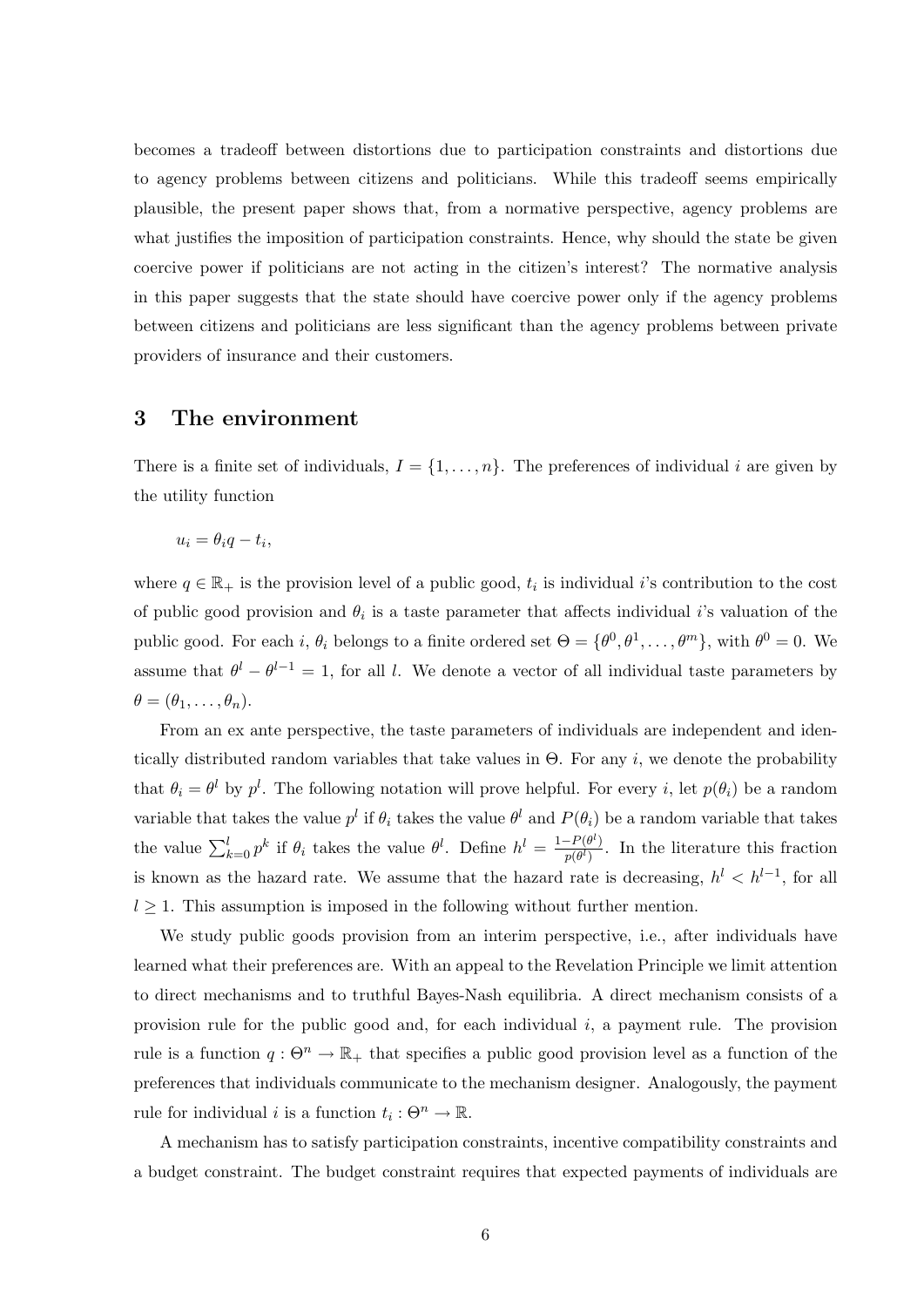sufficient to cover the expected cost of public good provision,<sup>7</sup>

$$
E\left[\sum_{i=1}^{n} t_i(\theta)\right] \ge E[\beta k(q(\theta))].
$$
\n(1)

where k is a strictly increasing and strictly convex function with  $k(0) = 0$ ,  $\lim_{q\to 0} k'(q) = 0$ , and  $\lim_{q\to\infty} k'(q) = \infty$ .  $\beta$  is a parameter that, for the moment, is treated as commonly known.<sup>8</sup> The expectations operator E applies to the vector  $\theta$  of all individual taste parameters.

The incentive compatibility constraints ensure that that truth-telling is a Bayes-Nash equilibrium: given that all other individuals reveal their taste parameter, the best response of individual i is to reveal the own taste parameter as well. Formally, for each i, for each  $\theta_i \in \Theta$ , and for each  $\hat{\theta}_i \in \Theta$ ,

$$
\theta_i Q_i(\theta_i) - T_i(\theta_i) \ge \theta_i Q_i(\hat{\theta}_i) - T_i(\hat{\theta}_i),\tag{2}
$$

where

$$
Q_i(\hat{\theta}_i) := E[q(\theta_{-i}, \hat{\theta}_i) | \hat{\theta}_i]
$$

is the expected level of public goods provision from the perspective of individual  $i$ , given that all other individuals reveal their preferences to the mechanism designer and individual  $i$  announces  $\hat{\theta}_i$ . Likewise,

$$
T_i(\hat{\theta}_i) = E[q(\theta_{-i}, \hat{\theta}_i) | \hat{\theta}_i]
$$

is i's expected payment.

A mechanism also has to satisfy participation constraints which ensure that individuals benefit from the provision of the public good. We distinguish between participation constraints at the ex interim state or at the ex ante stage. The ex interim participation constraints are as follows: For all  $i$ , and all  $\theta_i$ ,

$$
\theta_i Q_i(\theta_i) - T_i(\theta_i) \ge 0. \tag{3}
$$

These constraints ensure that, after all individuals have discovered what their public goods preferences are, no individual is worse off relative to a status quo situation in which the public good is not provided. An alternative interpretation is that individuals are given veto rights that protect them from having to pay for a public good that they do not value. Consequently, a deviation from the status quo requires a unanimous agreement to provide the public good.

<sup>7</sup> It has been shown by d'Aspremont et al. (2004) that to any incentive compatible mechanism that satisfies the budget constraint in expectation there exists a payoff equivalent incentive compatible mechanism that satisfies budget balance in an ex post sense, i.e.,  $\sum_{i=1}^{n} t_i(\theta) \geq \beta k(q(\theta))$ , for every  $\theta$ . Hence, working with budget balance in expectation is without loss of generality.

<sup>&</sup>lt;sup>8</sup>In Section 5 we will assume that the supplier of the public good has private information on  $\beta$ .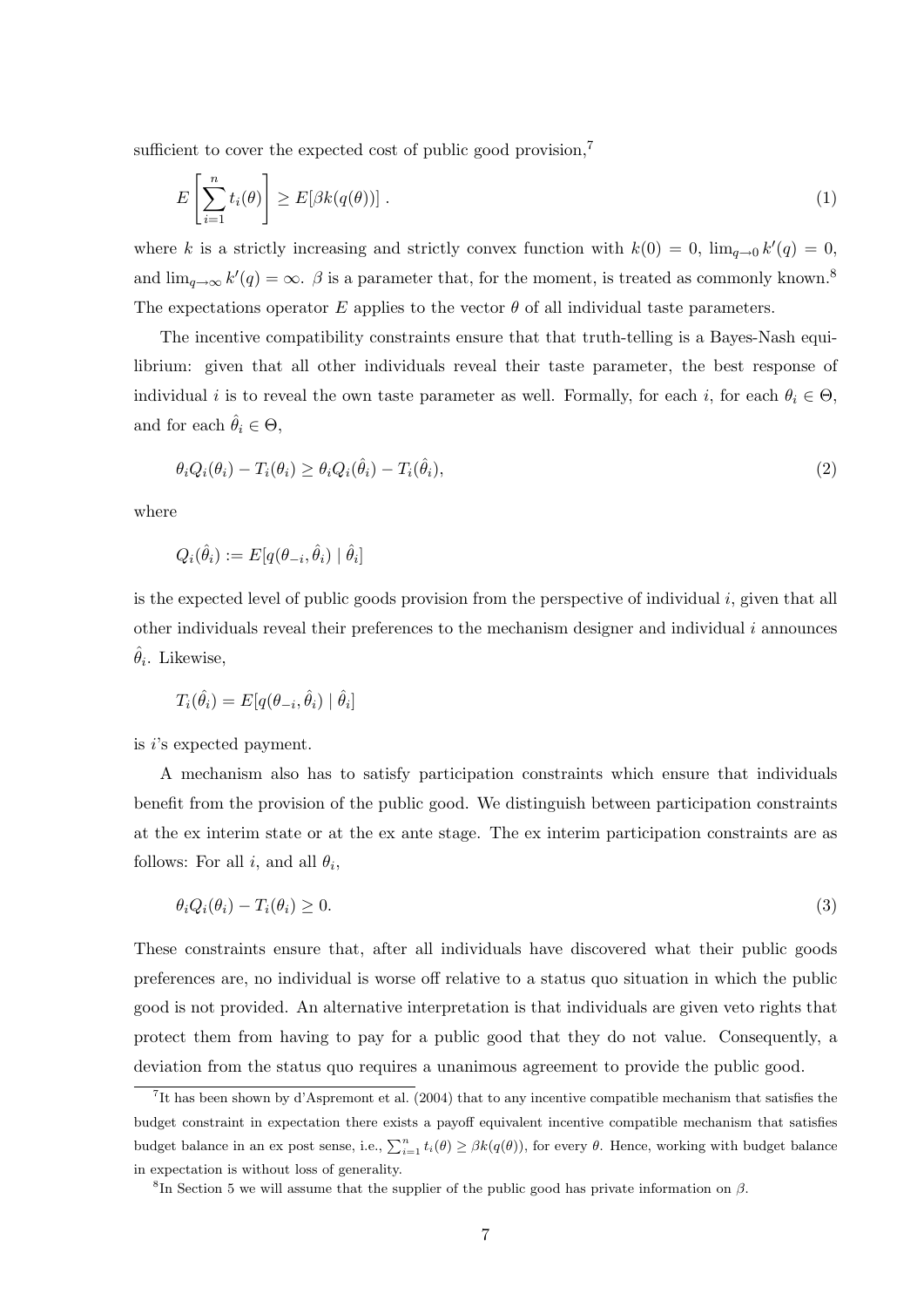The ex ante participation constraints require that, for all  $i$ ,

$$
E[\theta_i q(\theta) - t_i(\theta)] \ge 0 \tag{4}
$$

so that each individual benefits from public good provision at an ex ante stage, i.e., prior to learning what the own preferences are. These participation constraints are less restrictive than those in (3). To make this more explicit we can use the law of iterated expectations to write (4) as follows: for all  $i$ ,

$$
\sum_{l=0}^m p^l(\theta^l Q_i(\theta^l) - T_i(\theta^l)) \geq 0.
$$

Consequently, the ex ante participation constraints in (4) require that the ex interim participation constraints in (3) hold "on average", but not necessarily for each possible realization of individual *i*'s preferences.

These constraints in (4) ensure that the provision of the public good is a Pareto-improvement if considered behind a "veil of ignorance" where individuals can form an expectation about how the public good is going to affect their well-being, but are not yet fully informed about their preferences. These constraints make it possible to rely on coercion when financing the provision of a public good. Individuals can be forced to pay for a public good that they do not value, provided that, behind the veil of ignorance, they benefit from public goods provision. The participation constraints in (3), by contrast, exclude coercion under each and every circumstance. We can therefore interpret them as providing a maximal protection of economic freedom: No one may interfere with an individual's decision to spend his money on the uses that are most attractive to him.

The analysis focusses on the question whether the use of coercion is beneficial for individuals. To this end we will compare mechanisms where the ex ante participation constraints have to be satisfied to mechanisms where the ex interim participation constraints are imposed. The standard of comparison is the ex ante expected utility of individuals. If this utility is larger with ex ante participation constraints, then we say that the use of coercion is legitimate in the sense that if, behind a veil of ignorance, individuals were confronted with a constitutional choice about the use of coercion, they would unanimously vote in favor of it.

#### 3.1 The tradeoff between efficiency and voluntary participation

We will show in the following that there efficiency is compatible with participation constraints at the ex ante stage but not with participation constraints at the ex interim stage.

We say that a mechanism  $(q, t_1, \ldots, t_n)$  is constrained efficient if it is incentive compatible and budgetary feasible, and there is no other incentive compatible and budgetary feasible mechanism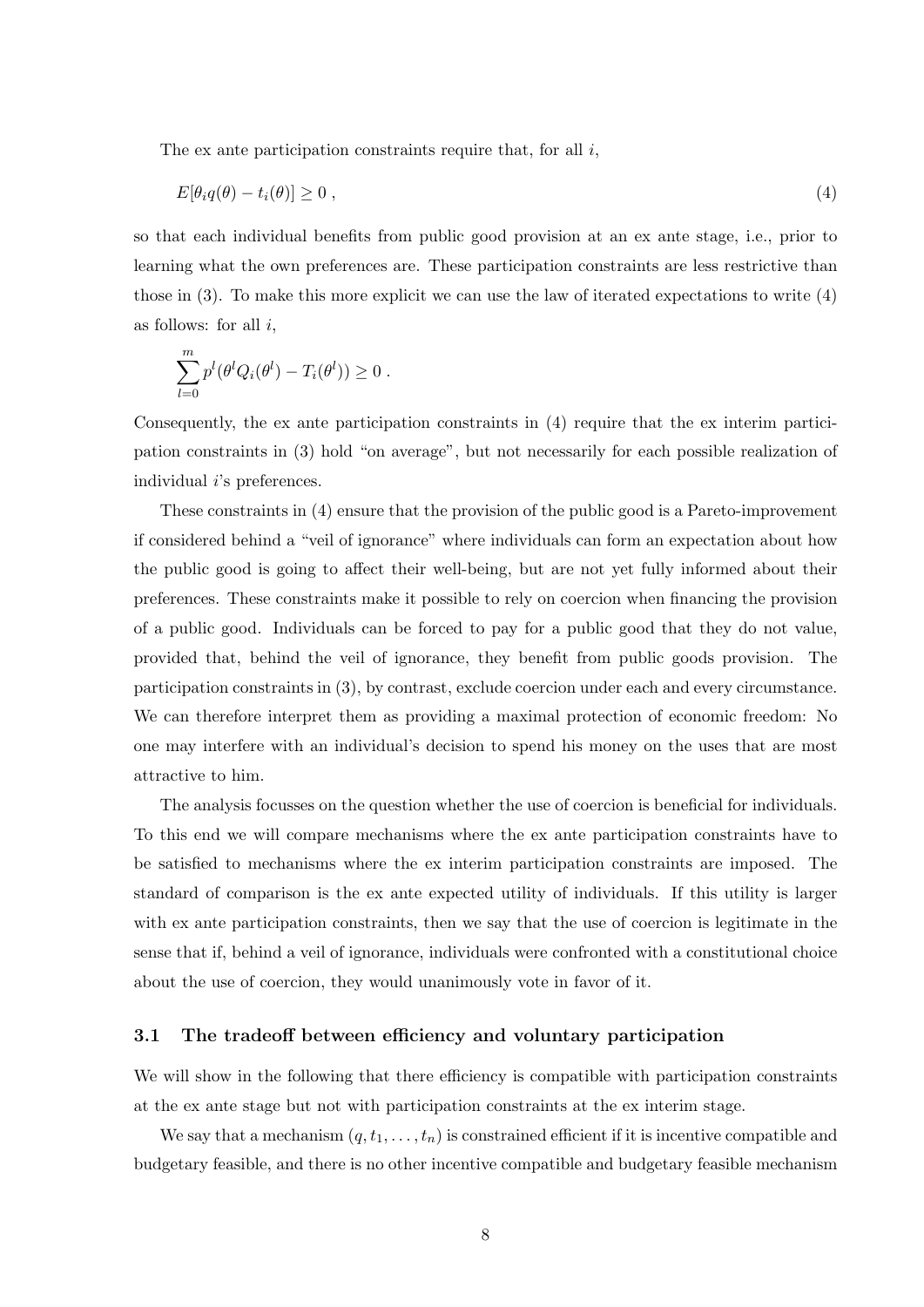$(q', t'_1, \ldots, t'_n)$ , such that for all i,  $E[\theta_i q'(\theta) - t'_i(\theta)] \ge E[\theta_i q(\theta) - t_i(\theta)]$ , with a strict inequality for some  $i$ <sup>9</sup>

**Proposition 1** A mechanism is constrained efficient if and only if the budget condition  $(1)$ holds as an equality and the public goods provision rule is surplus-maximizing; i.e., for every  $\theta$ ,  $q(\theta)$  is chosen so as to maximize  $\left(\sum_{i=1}^n \theta_i\right) q(\theta) - \beta k(q(\theta)).$ 

It is well known that, under conditions of complete information, surplus maximization in conjunction with budget balance is both necessary and sufficient for Pareto-efficiency if preferences are quasilinear in money. Proposition 1 shows that the same is true with private information on public goods preferences, i.e., private information on preferences does not alter the efficiency conditions.<sup>10</sup>

The main step in the proof of the Proposition, which can be found in the Appendix, is to show that to any mechanism that is efficient in the set of allocations that are budgetary feasible (but not necessarily incentive compatible) there exists a budgetary feasible and incentive compatible mechanism that leads, for all individuals, to the same level of ex ante expected utility. Intuitively, incentive compatibility is a condition that affects how expected utility increases ex interim with an individual's valuation of the public good.<sup>11</sup> However, this is no restriction on the "base utility",

$$
\theta^0 Q_i(\theta^0) - T_i(\theta^0) = -T_i(\theta^0),
$$

to which these increments are added. Hence, upon manipulating  $T_i(\theta^0)$  one can generate any level of  $E[\theta_i q(\theta) - t_i(\theta)]$  in an incentive compatible way.

In particular, the if-part of Proposition 1 implies that there exists a constrained efficient allocation such that the surplus from public goods provision is shared equally among individuals, i.e., such that the ex ante expected utility of each individual  $i$  is equal to

$$
E[\theta_i q(\theta) - t_i(\theta)] = \frac{1}{n} E\left[\sum_{i=1}^n \theta_i q^*(\theta) - \beta k(q^*(\theta))\right] > 0,
$$

<sup>9</sup> It should be noted that this definition of efficiency is based on the ex ante expected payoff of individuals. This efficiency criterion, which implies the desirability of surplus maximization, is predominant in the literature. However, one could also define an ex interim notion of Pareto efficiency, see Holmstrom and Myerson (1983), and Ledyard and Palfrey (1999) for an application to public goods provision.

 $10$ It has been shown by d'Aspremont and Gérard-Varet (1979) and Arrow (1979) that surplus maximization can be achieved, given the requirement of incentive compatibility. Proposition 1 is more general. It shows that surplus maximization is both necessary and sufficient for constrained efficiency.

 $11$  To see that interim utility is increasing note that the incentive compatibility conditions imply that, for each i, and each  $l, \theta^l Q_i(\theta^l) - T_i(\theta^l) \geq \theta^l Q_i(\theta^{l-1}) - T_i(\theta^{l-1}) > \theta^{l-1} Q_i(\theta^{l-1}) - T_i(\theta^{l-1})$ .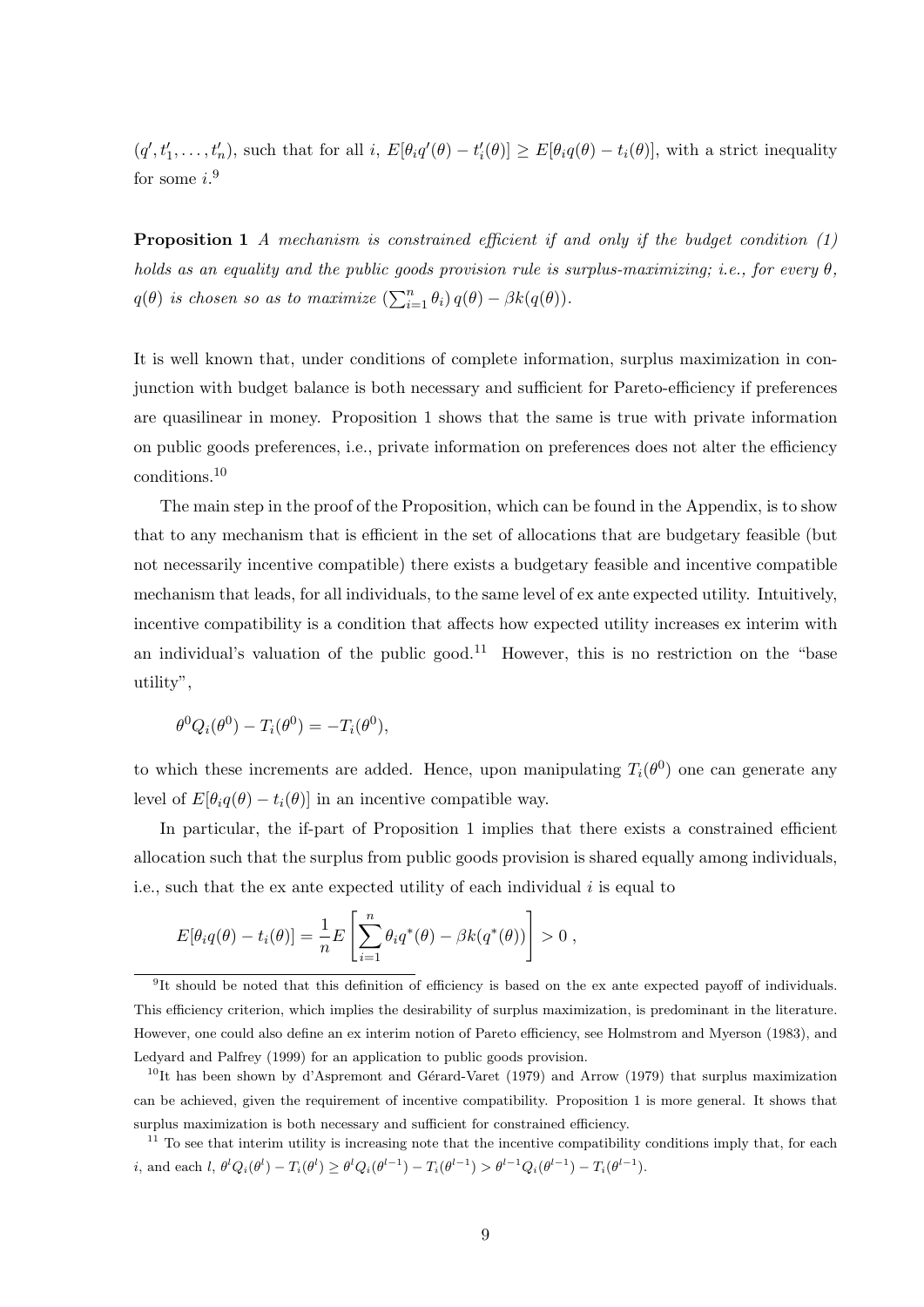where  $q^*$  is the surplus-maximizing provision rule. In the following we will refer to this mechanism as the symmetric constrained efficient mechanism.

Obviously, since the expected surplus from public good provision is strictly positive, under the symmetric constrained efficient mechanism all ex ante participation constraints hold as a strict inequality. This shows that there is no conflict between efficiency on the one hand and the imposition of ex ante participation constraints on the other. If the expected benefits from public goods provision are evenly distributed, then every individual is made better off by public good provision.<sup>12</sup> We summarize these observations in the following Corollary.

Corollary 1 There exists a constrained efficient mechanism that satisfies the ex ante participation constraints.

By contrast, efficiency may be out of reach with ex interim participation constraints.

Proposition 2 There exists a constrained efficient mechanism that satisfies the interim participation constraints if and only if

$$
E\left[\sum_{i=1}^{n} \left(\theta_i - \frac{1 - P(\theta_i)}{p(\theta_i)}\right) q^*(\theta)\right] \ge E[\beta k(q^*(\theta))].\tag{5}
$$

The inequality in (5) is violated if the number of individuals is sufficiently large. For a proof of this claim, see part  $B$  of the Appendix. The intuition is that, as the number of individual's increases, each single individual's influence on the public goods provision level becomes smaller and smaller, so that it becomes more and more attractive to articulate a low taste parameter in order to mitigate the own contribution to the cost of public good provision. Hence, with more individuals it is more difficult to raise enough money for efficient public goods provision.<sup>13</sup>

### 3.2 Sketch of the Proof of Proposition 2

A formal proof of Proposition 2 can be found in the Appendix. In the following the argument is sketched. The proof is based on a characterization of revenue maximizing mechanisms, i.e., of mechanisms that maximize  $E[\sum_{i=1}^{n} t_i(\theta)]$ , taking the public goods provision rule q as given, and uses arguments that are familiar from the analysis of optimal non-linear pricing mechanisms.<sup>14</sup>

 $12$ There exist constrained-efficient mechanisms that violate these constraints. Given that utility is perfectly transferrable between individuals, efficiency can also be achieved if one individual is made very badly-off and receives a negative expected payoff.

<sup>&</sup>lt;sup>13</sup>For a model so that  $\theta_i$  is distributed according to an atomless probability distribution, this impossibility result holds irrespective of the number of individuals, see Hellwig (2003).

<sup>&</sup>lt;sup>14</sup>See Mussa and Rosen (1978), Matthews and Moore (1987), or Bolton and Dewatripont (2005).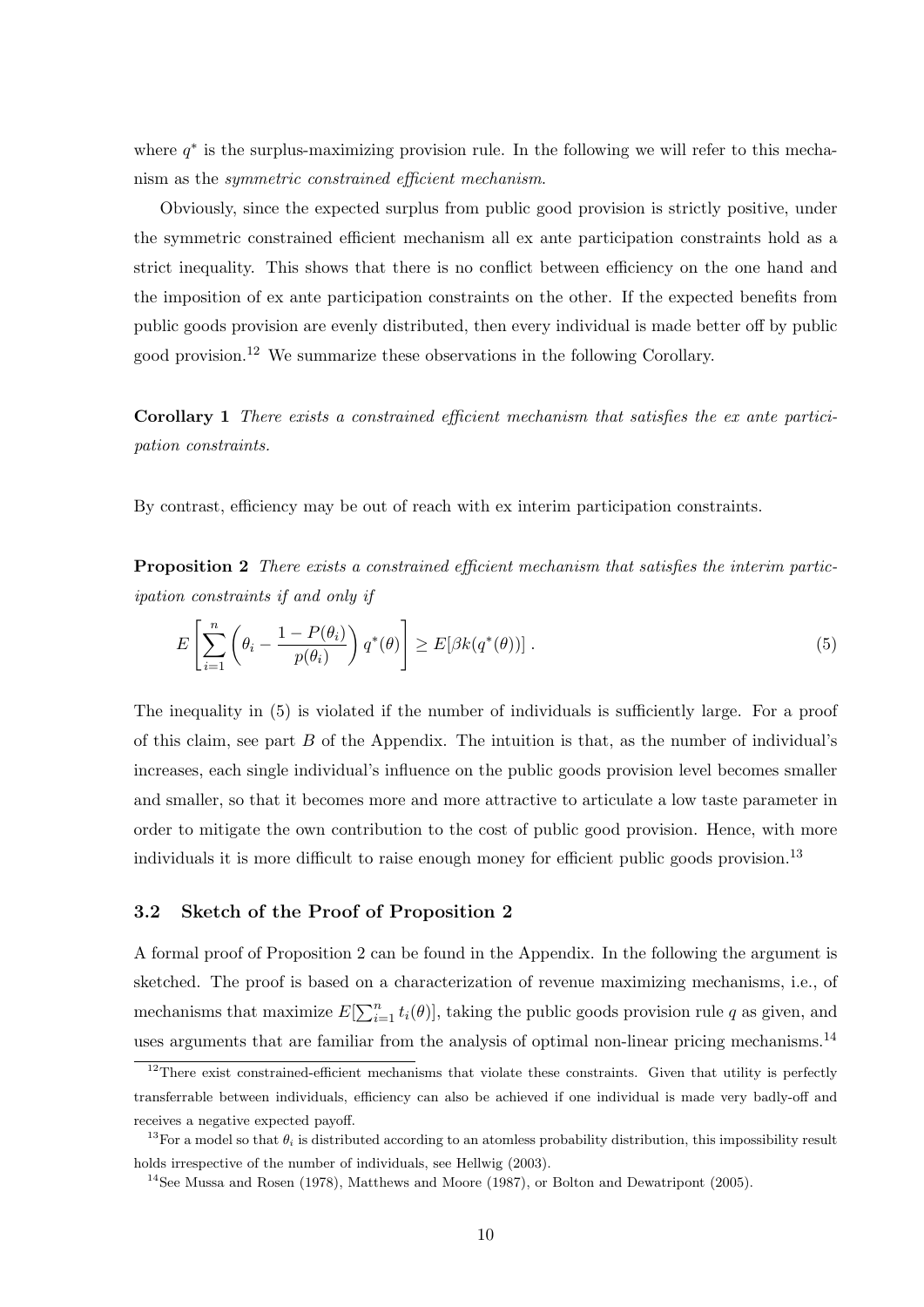In particular, a "relaxed revenue maximization problem" is studied which takes only a subset of all constraints into account, namely the ex interim participation constraints and the local downward incentive compatibility constraints,

$$
\theta^l Q_i(\theta^l) - T_i(\theta^l) \ge \theta^l Q_i(\theta^{l-1}) - T_i(\theta^{l-1}),
$$

for all i and l. The observation, that ex interim expected utility is increasing in  $\theta_i$  (see footnote 11) then implies that only the participation constraints for types  $\theta_i = \theta^0$  need to be taken explicitly into account. If these are satisfied, then those for higher types are automatically satisfied as well. A further observation is that the participation constraints for  $\theta_i = \theta^0$  and all downward incentive compatibility constraints have to be binding. Otherwise, taking the provision rule for the public good as fixed, it would be possible to increase the expected payments of some types of some individuals without violating any one of the constraints of the relaxed problem. Given this pattern of binding constraints, it is possible to solve for the expected payments of individuals as a function of public goods provision rule. This derivation yields

$$
E\left[\sum_{i=1}^n t_i(\theta)\right] = E\left[\sum_{i=1}^n \left(\theta_i - \frac{1 - P(\theta_i)}{p(\theta_i)}\right)q(\theta)\right].
$$

Consequently,  $E\left[\sum_{i=1}^n \left(\theta_i - \frac{1-P(\theta_i)}{p(\theta_i)}\right)\right]$  $p(\theta_i)$  $q^*(\theta)$  is an upper bound on the revenues that can be raised if public goods are provided according to  $q^*$ . Constrained efficiency is therefore possible only if these maximal revenues exceed the expected cost from public good provision,  $E[\beta k(q^*(\theta))].$ 

The if-part of the Proposition establishes that this upper bound can actually be reached if all incentive compatibility constraints; i.e., not only the local downward ones, are taken into account. By well-known arguments from the analysis of incentive constraints, this is the case if the public goods provision rule satisfies the following monotonicity constraint: For all  $i$  and  $l$ ,  $Q_i(\theta^l) \geq Q_i(\theta^{l-1})$ . Obviously, this monotonicity property is satisfied by the surplus-maximizing provision rule  $q^*$ , which is strictly increasing in every individual's taste parameter.

The expression for maximal revenues is interpreted as follows: Individuals have to be granted rents because they have private information about their preferences. This implies, in particular, that a revenue-maximizing mechanism is unable to extract the whole expected surplus from public goods provision which equals  $E\left[\sum_{i=1}^n \theta_i q(\theta)\right]$ . As we show in part B of the Appendix, the expected payoff of individual  $i$  under a revenue maximizing mechanism is equal to  $E\left[\frac{1-P(\theta_i)}{n(\theta_i)}\right]$  $\left[\frac{P(\theta_i)}{p(\theta_i)}q(\theta)\right]$ . An inspection of (5) reveals that the sum of these informational rents reduces the revenues that can be extracted from individuals.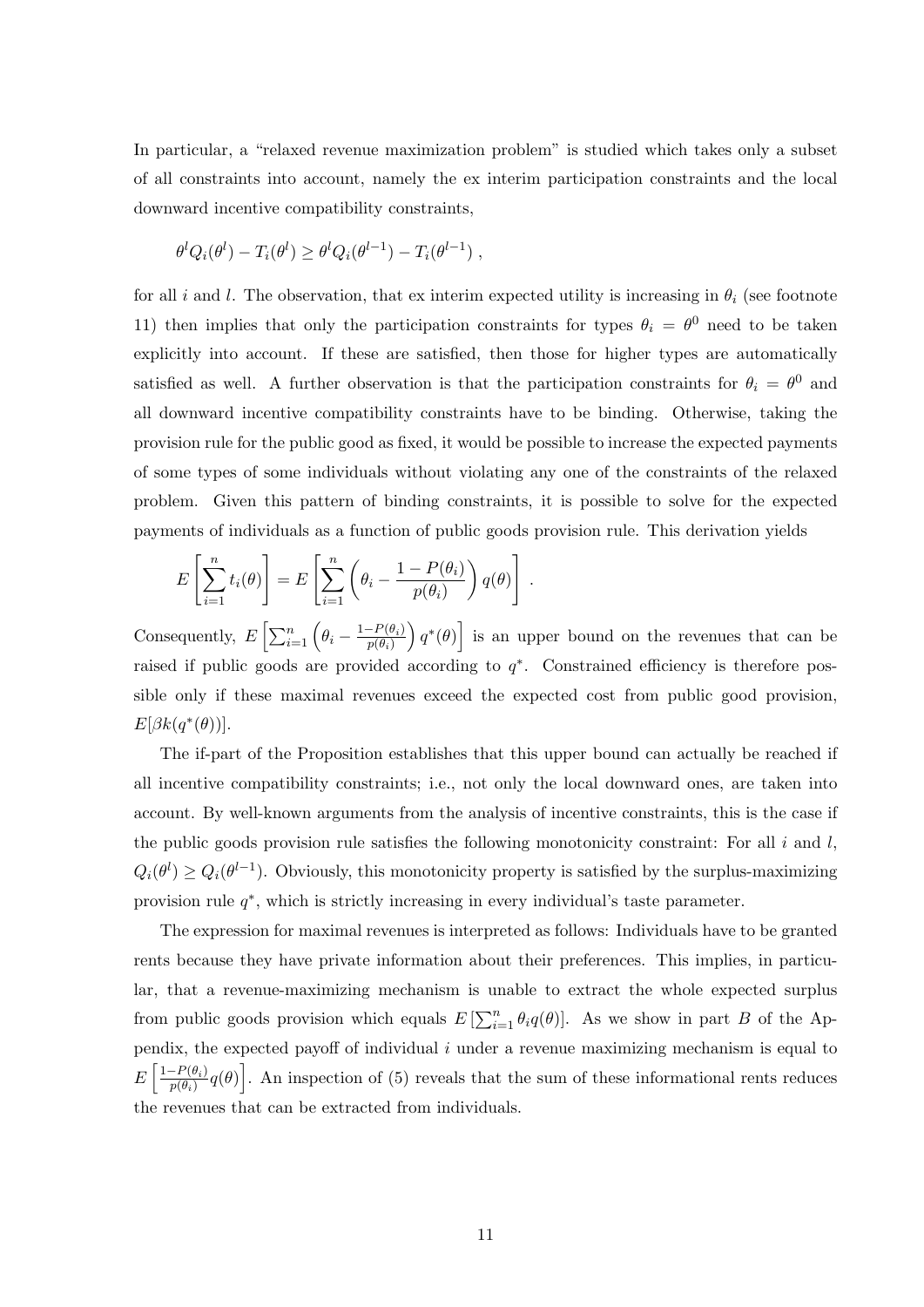#### 3.3 Benevolent Second-best Mechanisms

The observation that ex interim participation constraints may imply that efficiency cannot be reached has led various authors to study second best mechanisms. Typically, the objective is to maximize expected utilitarian welfare,  $E\left[\sum_{i=1}^{n}(\theta_i q(\theta) - t_i(\theta))\right]$ , subject to the budget constraint (1), the incentive compatibility constraints (2), and the ex interim participation constraints (3). For brevity, we refer to this problem in the following as the *benevolent second best problem*.

Proposition 3 If condition (5) holds, then the symmetric constrained efficient mechanism solves the benevolent second best problem. Otherwise, each individual is, in terms of ex ante expected utility, strictly worse off.

The Proposition, which is proven in the Appendix, shows that from a normative perspective, the imposition of ex interim participation constraints is undesirable. These constraints are never beneficial but sometimes harmful, depending on whether or not the inequality in (5) holds. Hence, if individuals were given a choice between the imposition of participation constraints at the ex interim or the ex ante stage they would unanimously opt for the latter. Put differently, at the ex ante stage, individuals are happy to accept that they occasionally will have to pay for public goods that they do not value if they are assured that their share of the expected surplus from public goods provision is sufficiently high. However, these results rely on the assumption that the mechanism designer is benevolent. In the following section we relax this assumption. As will become clear, this may give rise to a role for the imposition of participation constraints at the ex interim stage.

### 4 Conflicts of interest

In the following, we allow for the possibility that the mechanism designer does not only care about the expected payoffs of individuals, but also derives utility from resources that he extracts for himself. In particular, we will formulate a model in which we can vary the mechanism designer's degree of benevolence. With this model we will ultimately show that coercion is legitimate if and only if the mechanism designer is sufficiently benevolent.

Formally, we assume that the public good is provided by a mechanism designer whose objective is to maximize expected profits,

$$
\Pi := E\left[\sum_{i=1}^{n} t_i(\theta)\right] - E[\beta k(q(\theta))].\tag{6}
$$

However, there is a fraction a fraction  $\tau$  of profits that are redistributed to individuals in a lump sum fashion. We treat  $\tau$  as a given parameter which measures the mechanism designer's degree of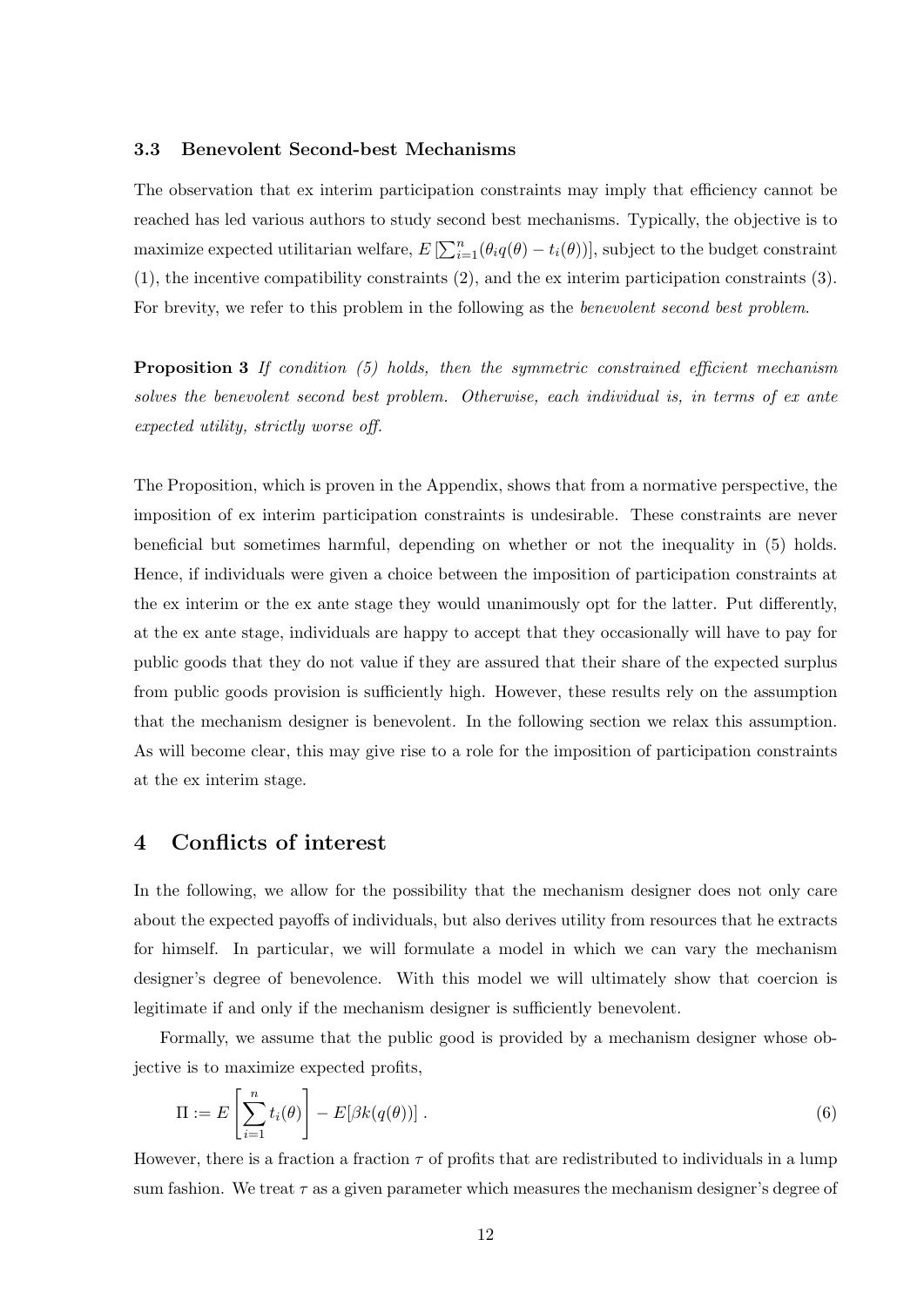benevolence. As will become clear, low values of  $\tau$  indicate that the mechanism designer extracts a large fraction of the surplus from public goods provision, whereas a high value of  $\tau$  indicates that any surplus extracted will be transferred back to individuals. For ease of exposition, all individuals are entitled to the same fraction of profits. The per capita share of profits is therefore equal to  $\frac{\tau}{n}$ .

The interaction between the mechanism and the individuals who consume the public good proceeds as follows. First, prior to the operation of the mechanism, the mechanism designer makes an unconditional lump sum payment of  $\frac{\tau}{n}\Pi^*$  to each individual, where  $\Pi^*$  are the expected profits that result from the profit-maximization problem. After this payment is made, a mechanism is chosen in order to maximize Π subject to the incentive compatibility constraints in (2), and participation constraints. Again, the participation constraints are either imposed at the ex ante stage as in (4), or at the ex interim stage as in (3).

Remark 1 Imposing a sequential structure where expected profits are distributed prior to the operation of the mechanism has the following convenient implication: Profits do not enter the incentive compatibility constraints because the upfront transfer is not conditional on the behavior of individuals under the mechanism. In part B of the Appendix, we discuss an alternative version of the model in which profits are not redistributed ex ante (before the operation of the mechanism), but ex post; that is, after  $\theta$  has been observed, each individual receives a transfer

$$
\frac{\tau}{n} \left( \sum_{i=1}^n t_i(\theta) - \beta k(q(\theta)) \right) .
$$

In part B of the Appendix, it is shown that the above sequential structure can be imposed without loss of generality: The outcome of the model with a redistribution of profits after the operation of the mechanism can be replicated by the model with an upfront transfer of expected profits prior to the operation of the mechanism.

Remark 2 The individuals' share of expected profits does not enter the participation constraints. This may be questioned on the following grounds. The participation constraints serve to ensure that individuals are not worse off as compared to a status quo situation with no public goods provision. If their share of monopoly profits provides them with utility that they would not be able to realize in the status quo, then this should be included in the utility that they derive from public goods provision. Accordingly, the appropriate version of, say, the ex interim participation constraints would be as follows; for all i, and all  $\theta_i$ ,

$$
\theta_i Q_i(\theta_i) - T_i(\theta_i) + \frac{\tau}{n} \Pi^* \ge 0.
$$
\n<sup>(7)</sup>

Again, it turns out that the specification with participation constraints as in (7) can be interpreted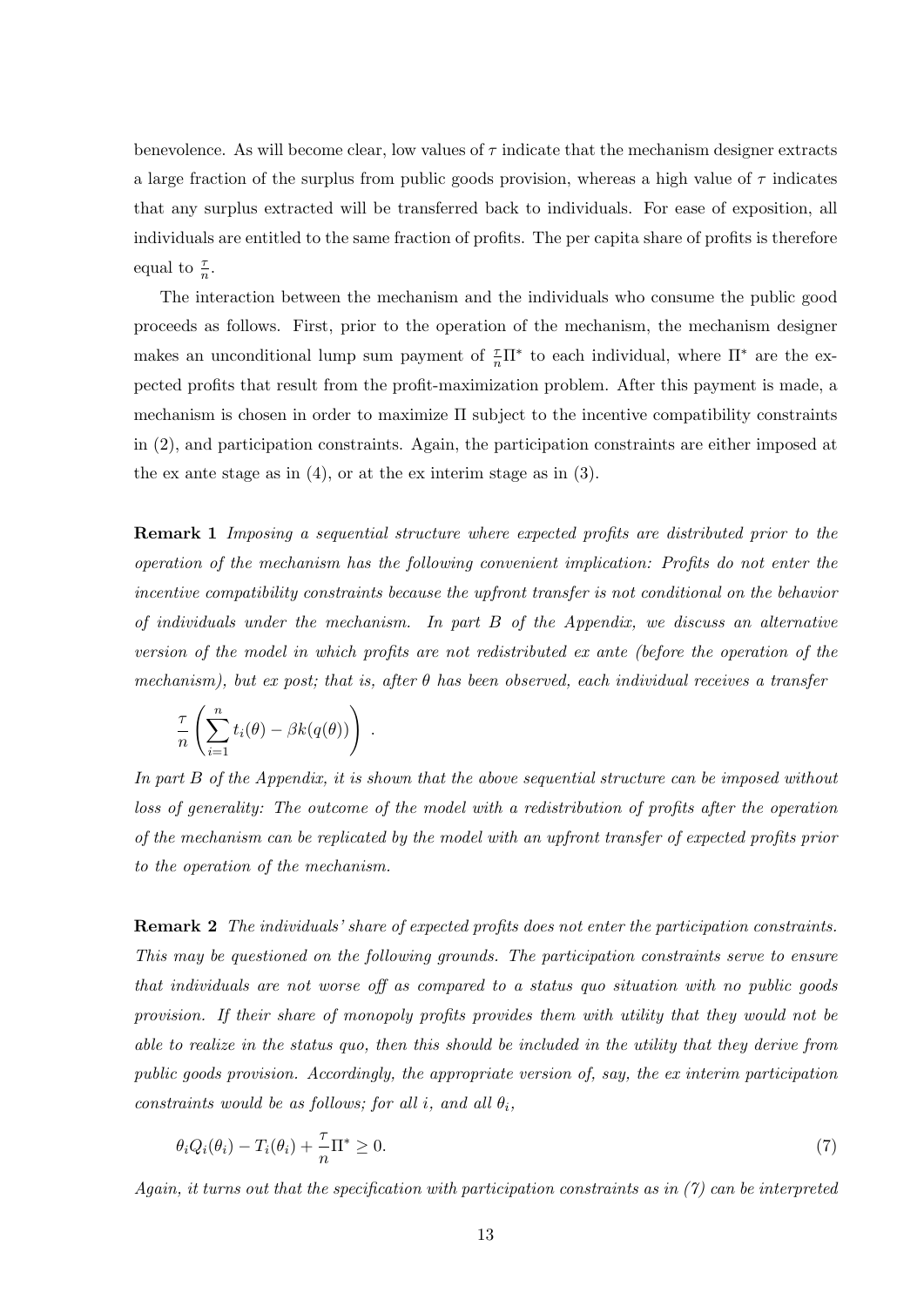as a special case of the model with the participation constraints that do not include monopoly profits. This is also clarified in part B of the Appendix.

The following Proposition compares, for an arbitrary individual i, ex ante expected utility with ex interim participation constraints,  $V_i^{int}$ , and ex ante participation constraints,  $V_i^{ant}$ . If  $V_i^{ant}$  is larger than  $V_i^{int}$  then the use of coercion is legitimate in the sense that the individual in question is, in an ex ante sense, made better off if coercion is possible.

Proposition 4 Public goods provision is surplus-maximizing with ex ante participation constraints and distorted downwards with ex interim participation constraints. Moreover, there exists  $\hat{\tau} \in (0,1)$  such that  $V_i^{ant}(\tau) > V_i^{int}(\tau)$  if and only if  $\tau > \hat{\tau}$ .

The Proposition shows that the legitimacy of coercion depends on the mechanism designer's degree of benevolence. If it is high, then expected payoffs with coercion are close to the symmetric constrained efficient mechanism. In this case, the imposition of ex interim participation constraints is harmful for individuals because it results in a lower level of aggregate surplus.

By contrast, for a low degree of benevolence, individuals prefer the imposition of ex interim participation constraints, even though this implies that public goods provision is inefficient. Given that the mechanism designer retains almost the whole surplus, they cannot benefit from surplus-maximizing public goods provision. The only remaining source of payoffs is therefore the information rent that individuals can reap provided that ex interim participation constraints are imposed. Hence, they prefer a larger fraction of a smaller, second-best surplus over a smaller fraction of the maximal, first best surplus.

This result can be summarized as follows. If public goods are provided in a benevolent way, the use of coercion is legitimate. A benevolent mechanism designer acts in the interests of individuals and should hence face as few constraints as possible. By contrast, if a malevolent institution is in charge of public goods provision then the use of coercion is not legitimate. A malevolent mechanism designer maximizes its own well-being at the expense of individuals. Hence, it is in the interest of individuals that he faces as many constraints as possible.

### 4.1 Sketch of the Proof of Proposition 4

The proof follows from the characterization of the optimal mechanism with ex interim and ex ante participation constraints, respectively, which we sketch below. A complete proof is in the Appendix.

Ex interim participation constraints. Consider first the mechanism designer's problem with ex interim participation constraints. Once upfront payments to individuals are made, the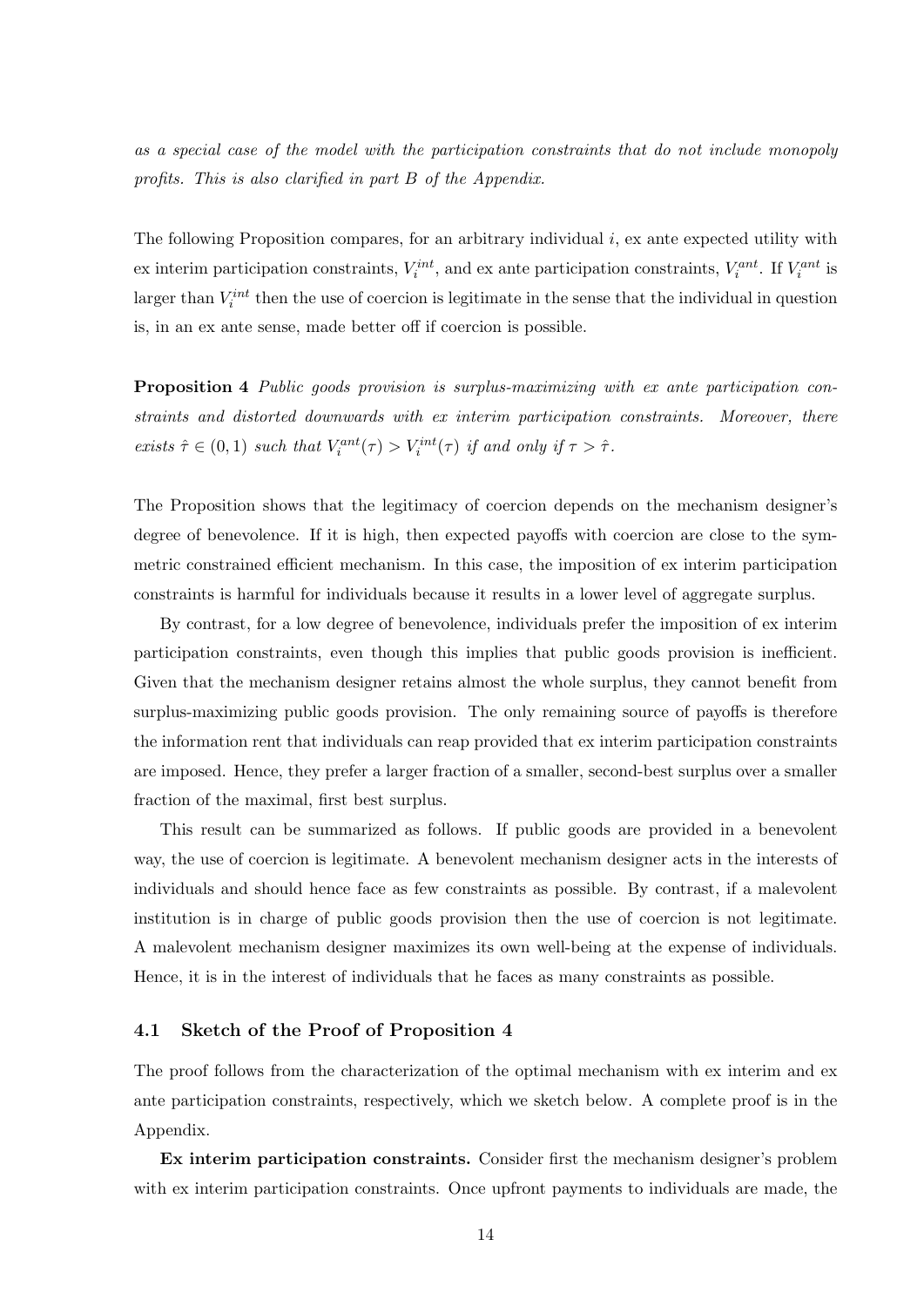mechanism designer aims at surplus extraction. Whatever his provision rule is, he will therefore choose the payments of individuals so that expected revenues  $E\left[\sum_{i=1}^{n} t_i(\theta)\right]$  are maximized. This problem of revenue maximization, see the discussion following Proposition 2, yields the following expression for maximal revenues as a function of the public goods provision rule  $q$ ,

$$
E\left[\sum_{i=1}^n t_i(\theta)\right] = E\left[\sum_{i=1}^n \left(\theta_i - \frac{1 - P(\theta_i)}{p(\theta_i)}\right) q(\theta)\right].
$$

The mechanism designer therefore chooses the provision rule which maximizes second best profits,

$$
E\left[\sum_{i=1}^n \left(\theta_i - \frac{1 - P(\theta_i)}{p(\theta_i)}\right)q(\theta) - \beta k(q(\theta))\right].
$$

We denote this provision rule in the following by  $q_{\Pi}^{**}$ . With this second best provision rule, public goods provision is, for every  $\theta$ , distorted downwards relative to the surplus-maximizing level. This follows since  $q_{\Pi}^{**}$  is characterized implicitly by the first order condition,

$$
\sum_{i=1}^n \left( \theta_i - \frac{1 - P(\theta_i)}{p(\theta_i)} \right) = \beta k' (q_{\Pi}^{**}(\theta)),
$$

whereas the surplus-maximizing provision level is given by  $\sum_{i=1}^{n} \theta_i = \beta k'(q^*(\theta)).$ 

The expected payoffs of individuals, from the ex ante perspective are derived as follows: First, with ex interim participation constraints, they get an information rent which equals  $E\left[\frac{1-P(\theta_i)}{n(\theta_i)}\right]$  $\left[\frac{-P(\theta_i)}{p(\theta_i)}q_{\Pi}^{**}(\theta)\right]$ ; second, they get a fraction  $\frac{\tau}{n}$  of the second-best profit. After algebraic manipulations which make use of the assumption that the individuals' taste parameters are iid random variables, we can therefore derive the following expression for individual  $i$ 's expected payoff,

$$
V_i^{int}(\tau) = \tau \frac{1}{n} E\left[\sum_{i=1}^n \theta_i q_{\Pi}^{**}(\theta) - \beta k (q_{\Pi}^{**}(\theta))\right] + (1 - \tau) E\left[\frac{1 - P(\theta_i)}{p(\theta_i)} q_{\Pi}^{**}(\theta)\right].
$$
 (8)

Hence, an individual's expected payoff is a convex combination of the expected profit that is transferred to individuals and the information rent. In particular, the smaller  $\tau$ , i.e., the smaller the fraction of profits that is transferred to individuals, the larger is the contribution of the information rent to the individuals' expected payoff.

Ex ante participation constraints. The mechanism designer now aims at surplus maximization subject to ex ante participation constraints and incentive compatibility constraints.

However, to characterize the outcome of this mechanism design problem, we may ignore the incentive constraints. As was we already pointed out in the discussion of Proposition 1, incentive compatibility constraints have no bearing on the ex ante expected utility levels. Consequently, if there is some mechanism that satisfies the budget constraint and guarantees individuals some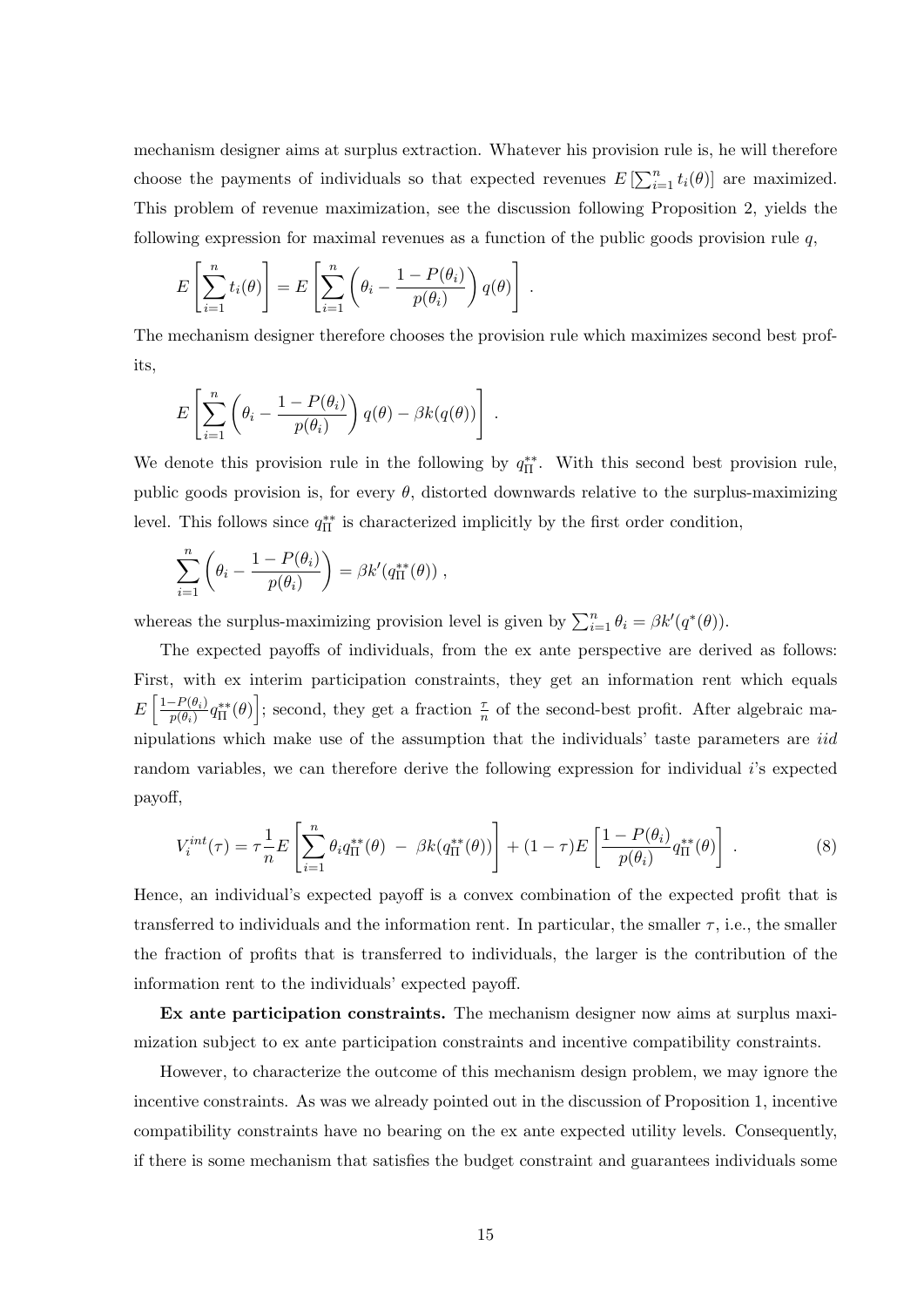non-negative expected utility level, then there is also another mechanism that generates these expected utility levels and is, in addition, incentive compatible.

Obviously, at a solution to the mechanism design problem, all ex ante participation constraints are binding. This implies that, for each individual i,  $E[t_i(\theta)] = E[\theta_i q(\theta)].$  Upon substituting these expected payments in the mechanism designer's objective function, we find that he chooses  $q$  in order to maximize

$$
E\left[\sum_{i=1}^n t_i(\theta) - \beta k(q(\theta))\right] = E\left[\sum_{i=1}^n \theta_i q(\theta) - \beta k(q(\theta))\right],
$$

i.e., he chooses to provide public goods in a surplus-maximizing way.

Given that, with ex ante participation constraints, individuals are unable to reap an information rent, their expected payoff from the ex ante perspective consists entirely of their share of the first surplus which is given by

$$
V_i^{ant}(\tau) = \tau \frac{1}{n} E\left[\sum_{i=1}^n \theta_i q^*(\theta) - \beta k(q^*(\theta))\right].
$$
\n(9)

Note that, whatever  $\tau$ , the mechanism designer chooses to provide public goods according to  $q^*$ , i.e., public goods provision is surplus-maximizing. Hence, the parameter  $\tau$  only affects the distribution of the surplus between the mechanism designer and the individuals, but has no bearing on the public goods provision rule. In particular, if  $\tau$  is close to zero, the expected payoff of individuals is close to zero.

### 5 Endogenous Conflicts of Interest

In the previous section we did not treat the mechanism designer's degree of benevolence  $\tau$  as a choice variable, but rather as a parameter that makes it possible to define formally what benevolence and malevolence mean. Obviously, if there was a choice of  $\tau$ , then a complete redistribution of profits would be the ideal outcome. There is nothing better than the use of coercion in conjunction with a benevolent mechanism designer. But this raises the question whether we can find a more convincing case for participation constraints. The analysis so far has only shown that the imposition of participation constraint is justified if, for some reason, the ideal outcome is out of reach.

This issue is taken up in the following. The aim is to develop a more microfounded model of public goods provision that is empirically plausible and, moreover, endogenously creates a distributive conflict that justifies the imposition of strong participation constraints.

More specifically, we study an extended model in which the public good is produced by a firm with private information about its cost function. As a benchmark, we first study the implications of this extension for a model of mechanism design. We will see that if there is a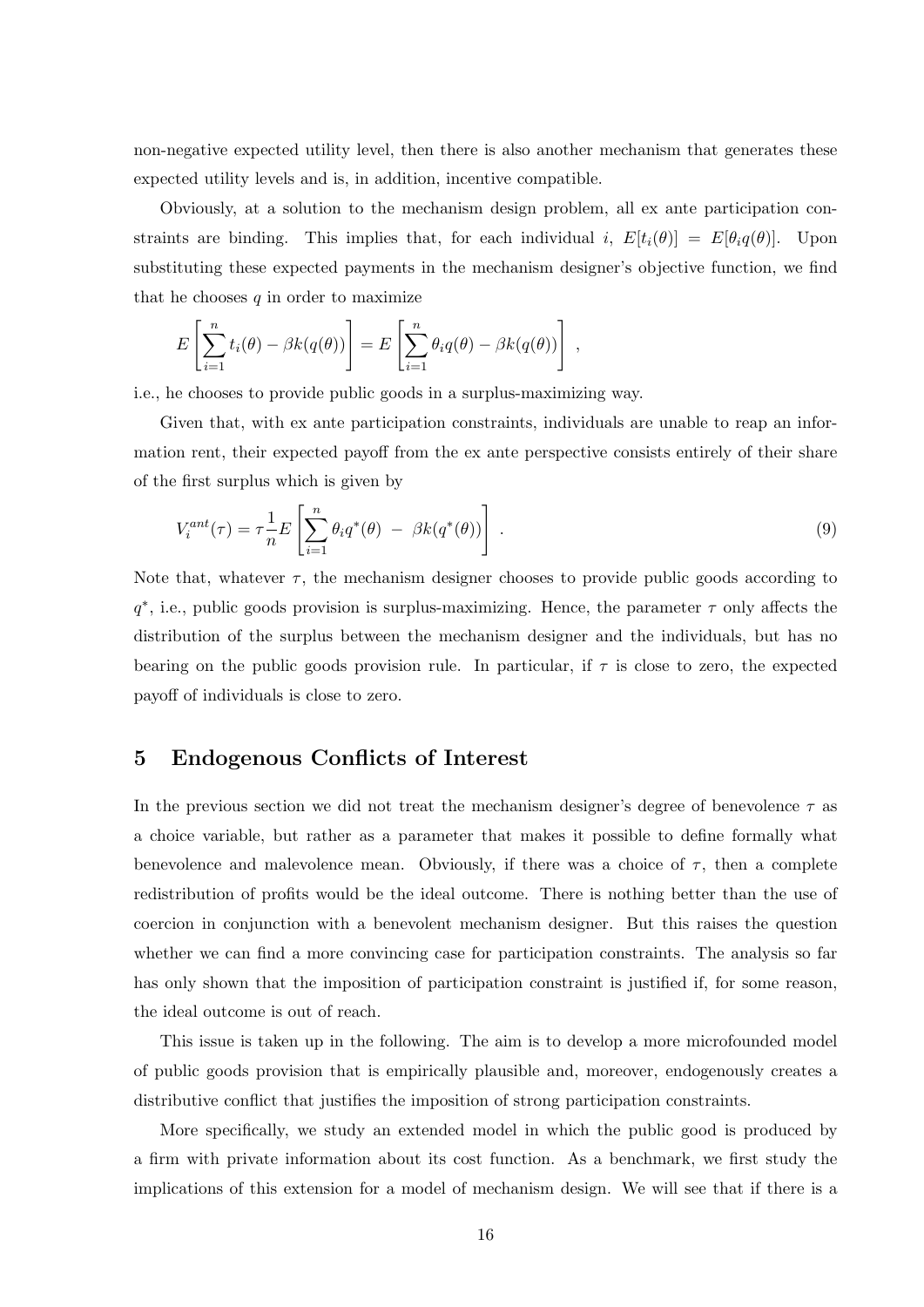mechanism designer who engages in complete contingent planning of public goods production and individual payments, then we obtain the same results as in the benchmark model with a commonly known technology: Coercion is legitimate if and only if the mechanism designer is sufficiently benevolent.

We will then contrast this result with the following incomplete contracts model: a regulator delegates public goods production to a profit-maximizing firm, possibly in exchange for an upfront payment that the firm has to make and which is then transferred to individuals. This interaction is incomplete, relative to the mechanism design benchmark, because the regulator remains ignorant with respect to the individuals' preferences. The fine-tuning of public goods supply and of individual payments to the state of demand lies in the hands of a profit-maximizing firm. We show that the firm may be able to extract the whole surplus from public goods provision, and that this may imply that strong participation constraints should be imposed.

#### 5.1 Mechanism Design

We assume that the firm producing the public good has private information on the parameter β in the cost function. From an ex ante perspective, the cost parameter β is a random variable that takes values in a finite ordered set  $\{\beta^1,\ldots,\beta^r\}$ , with  $\beta^1=r$ ,  $\beta^2=r-1$ , ...,  $\beta^r=1$ . Hence, a firm with cost parameter  $\beta^1$  has the worst technology. The probability that  $\beta$  equals  $\beta^j$  is in the following denoted by  $f(\beta^j) = f^j$ . We assume that the random variable  $\beta$  is stochastically independent of the vector of taste parameters  $\theta$ . We impose another monotone hazard rate assumption: for any  $j \geq 1$ ,  $g^{j+1} \leq g^j$ , where, for any  $j$ ,  $g^j = \frac{1 - F(\beta^j)}{f(\beta^j)}$  $\frac{-F\left( \beta ^{j}\right) }{f(\beta ^{j})}.$ 

A mechanism in this extended model consists of a provision rule for the public good  $q$ :  $(\theta, \beta) \mapsto q(\theta, \beta)$ , which specifies how much of the public good is provided as a function of the vector of taste parameters  $\theta$  and the firm's cost parameter  $\beta$ , and a payment rule which specifies for each individual *i*, a contribution to the cost of public good provision  $t_i : (\theta, \beta) \mapsto t_i(\theta, \beta)$ .

The revelation principle implies that it entails no loss of generality to assume that individuals send messages about their taste parameters and that the firm sends a message about its cost parameter, and that truth-telling constitutes a Bayes-Nash equilibrium. The incentive compatibility conditions for individual  $i$ , are still given by the inequalities in  $(2)$ , except that  $T_i(\hat{\theta}_i)$  and  $Q_i(\hat{\theta}_i)$  now also involve expectations about the firm's cost parameter; i.e.,  $T_i(\hat{\theta}_i) := E[t_i(\theta_{-i}, \hat{\theta}_i, \beta) | \hat{\theta}_i],$  and  $Q_i(\hat{\theta}_i) := E[q(\theta_{-i}, \hat{\theta}_i, \beta) | \hat{\theta}_i].$  The incentive compatibility constraints for the firm are as follows: For all  $\beta$ , and all  $\hat{\beta}$ ,

$$
R(\beta) - \beta K(\beta) \ge R(\hat{\beta}) - \beta K(\hat{\beta}), \qquad (10)
$$

where  $R(\hat{\beta}) := E\left[\sum_{i=1}^n t_i(\theta, \hat{\beta}) \mid \hat{\beta}\right]$  is the firm's expected revenue conditional on announcing a cost parameter  $\hat{\beta}$ , and  $K(\hat{\beta}) := E[k(q(\theta, \hat{\beta})) | \hat{\beta}]$ . These constraints are based on the assumption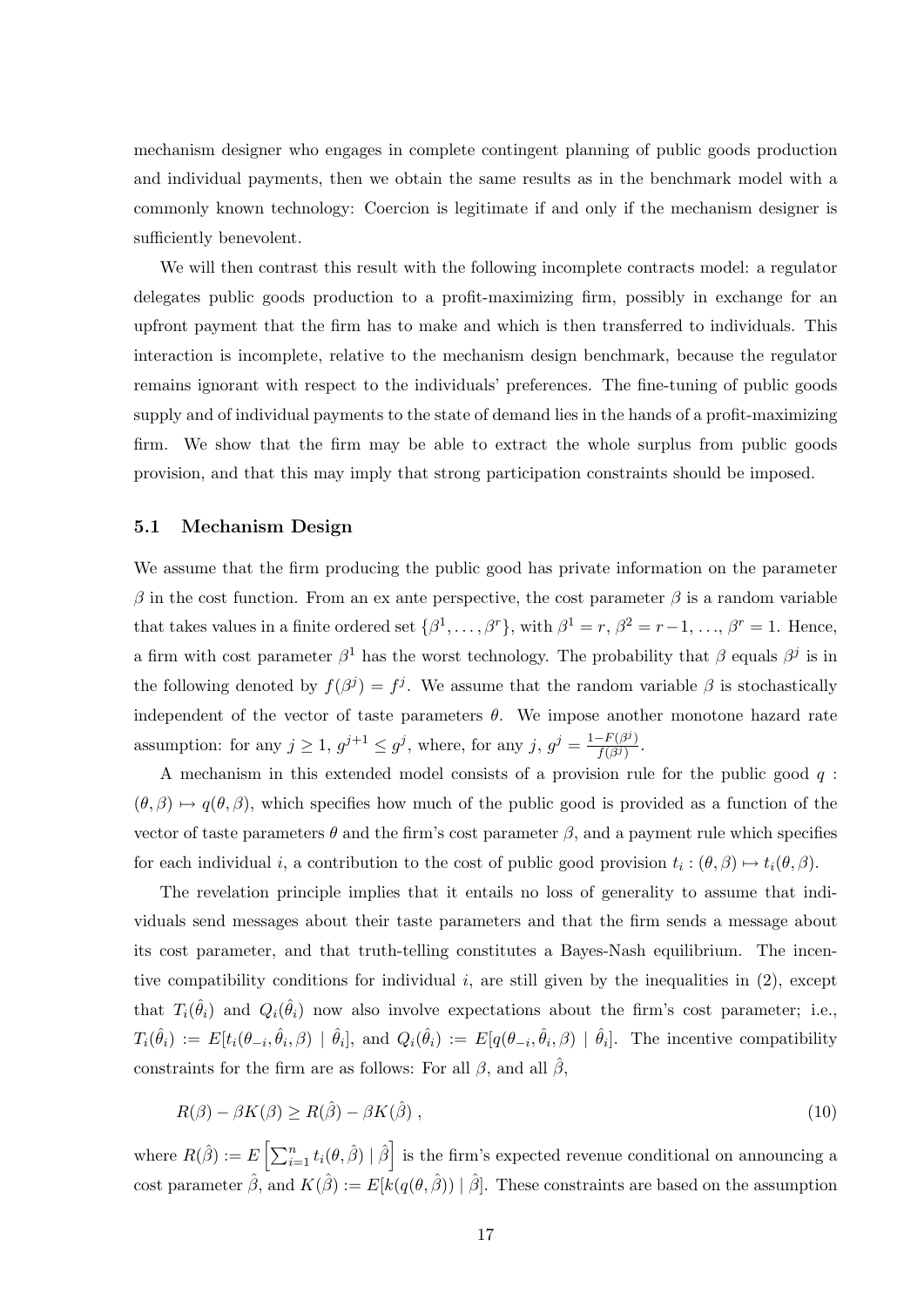that the firm is able to manipulate the production costs that are observable to outsiders. If it claims a cost parameter  $\hat{\beta}$  and has a true cost parameter  $\beta$ , then its expected production costs are equal to  $\beta K(\hat{\beta})$ . These production costs differ from those of a firm whose true cost parameter equals  $\hat{\beta}$ . This difference, however, is assumed to be unobservable to anyone who is an outsider to the firm.

We require that budget balance holds for each type of firm. Hence, for all  $\beta$ ,

$$
R(\beta) - \beta K(\beta) \ge 0 \tag{11}
$$

To sum up, in the extended model with private information on preferences and production costs, any mechanism has to satisfy the budget balance conditions in (11), the individual incentive compatibility conditions in (2), and the firm's incentive compatibility conditions in (11). In addition to these constraints, we may impose participation constraints for individuals in the ex ante or the ex interim sense.

Proposition 5 A mechanism is constrained efficient if and only if

$$
E\left[\sum_{i=1}^n t_i(\theta,\beta)\right] = E\left[\left(\beta + \frac{1 - F(\beta)}{f(\beta)}\right)k(q(\theta,\beta))\right],
$$

and the public goods provision rule maximizes

$$
E\left[\left(\sum_{i=1}^n \theta_i\right)q(\theta,\beta) - \left(\beta + \frac{1-F(\beta)}{f(\beta)}\right)k(q(\theta,\beta))\right].
$$

This Proposition shows that private information on production costs affects the cost function on which the analysis of constrained efficient mechanisms is based.<sup>15</sup> In the basic model with a commonly known technology  $\beta$ , the expected costs of public good provision are given by  $E[\beta k(q(\theta))]$ . In the extended model, conditional on  $\beta$ , there is an additional cost which equals  $E\left[\frac{1-F(\beta)}{f(\beta)}\right]$  $\frac{f^{-(F(\beta))}}{f(\beta)} k(q(\theta, \beta)) | \beta$ . This additional costs are due to the information rents that the firm is able to realize.

The proof of Proposition 5, which is in the Appendix, follows from similar arguments as the proof of Proposition 2. A necessary condition for constrained efficiency is that, for a given public goods provision rule, the expected payments of individuals are chosen such that  $E[\sum_{i=1}^{n} t_i(\theta, \beta)]$ is minimized subject to the firm's budget balance conditions in (11) and the firm's incentive compatibility conditions in (10). Moreover, by analyzing a relaxed problem which minimizes

<sup>&</sup>lt;sup>15</sup>For the extended model, we use the same definition of constrained efficiency as in the basic model in which  $\beta$  was assumed to be known, i.e., we follow Baron and Myerson (1982) in that only the expected payoffs of individuals are of relevance and there is no weight given to rents that the firm may extract.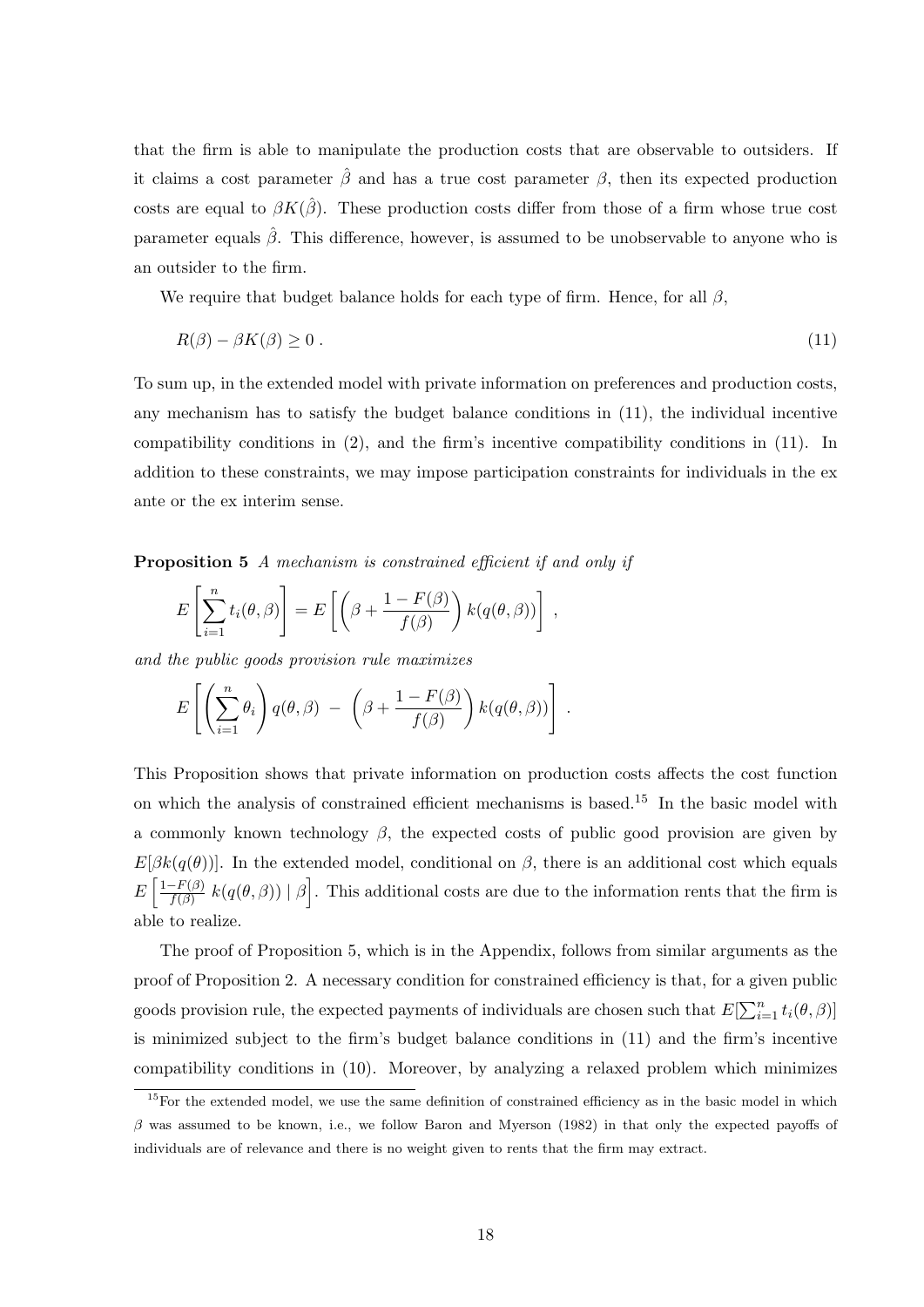$E[\sum_{i=1}^{n} t_i(\theta, \beta)]$  taking only the budget balance condition for the least efficient firms, i.e., those with  $\beta = \beta^1$ , and the local downward incentive compatibility conditions,

$$
R(\beta^l) - \beta^l K(\beta^l) \ge R(\beta^{l-1}) - \beta^l K(\beta^{l-1}).
$$

into account, we find that  $E[\sum_{i=1}^n t_i(\theta, \beta)]$  is bounded from below by  $E\left[\left(\beta + \frac{1-F(\beta)}{f(\beta)}\right)\right]$  $\frac{-F(\beta)}{f(\beta)}\bigg) k(q(\theta, \beta))\bigg].$ Finally, we show that this lower bound can actually be obtained because the provision rule which solves the relaxed problem satisfies the monotonicity constraint  $K(\beta^l) \geq K(\beta^{l-1})$ , for all l.

Upon replacing the cost function  $E[\beta k(q(\theta))]$  of the basic model by the "virtual" cost function  $E\left[\left(\beta+\frac{1-F(\beta)}{f(\beta)}\right)\right]$  $\left(\frac{F(\beta)}{f(\beta)}\right) k(q(\theta, \beta))$  which takes account of the firm's information rent we can not only reproduce Proposition 1, but all further results of Sections 3 and 4 in the extended model. In particular, we obtain, once more the conclusions that (i) ex interim participation constraints can only do harm to individuals if the mechanism designer is benevolent, and (ii) upon reducing the mechanism designer's degree of benevolence, we eventually obtain a situation in which the imposition of strong participation constraints is desirable.

In the following, we will show that a case for ex interim participation constraints arises endogenously with an incomplete contracts perspective on public goods provision.

#### 5.2 Incomplete Contracts

We now drop the assumption that there is a mechanism designer who specifies public goods production and individual payments as a function of the firm's technology and the individuals' preferences. Instead we assume that there is a regulator who delegates the task of adjusting the final allocation to the preference intensities of individuals to a profit-maximizing firm, in exchange for an upfront payment that the firm has to deliver. We assume that the regulator is benevolent and redistributes this payment to individuals.

The regulator differs from the mechanism designer in that he remains ignorant with respect to the preferences of individuals and also with respect to the firm's operating profits; i.e., after the firm has made its upfront payment it becomes the residual claimant and is no longer monitored by the regulator. This arrangement is incomplete in the sense that the interaction between the regulator and the firm is not made contingent on the public goods preferences of individuals.

In the basic model with a commonly known technology, this regulatory approach would make it possible to reach efficient public goods provision. Given that the firm's expected profits are known, the regulator can just require an upfront payment that equals the expected surplus from efficient public goods provision. This would imply that individuals realize the same expected payoff as under the symmetric constrained efficient mechanism. Hence, they would legitimize coercion at the constitutional ex ante stage. We will see, in the following, that this reasoning breaks down if the firm has private information about its technology.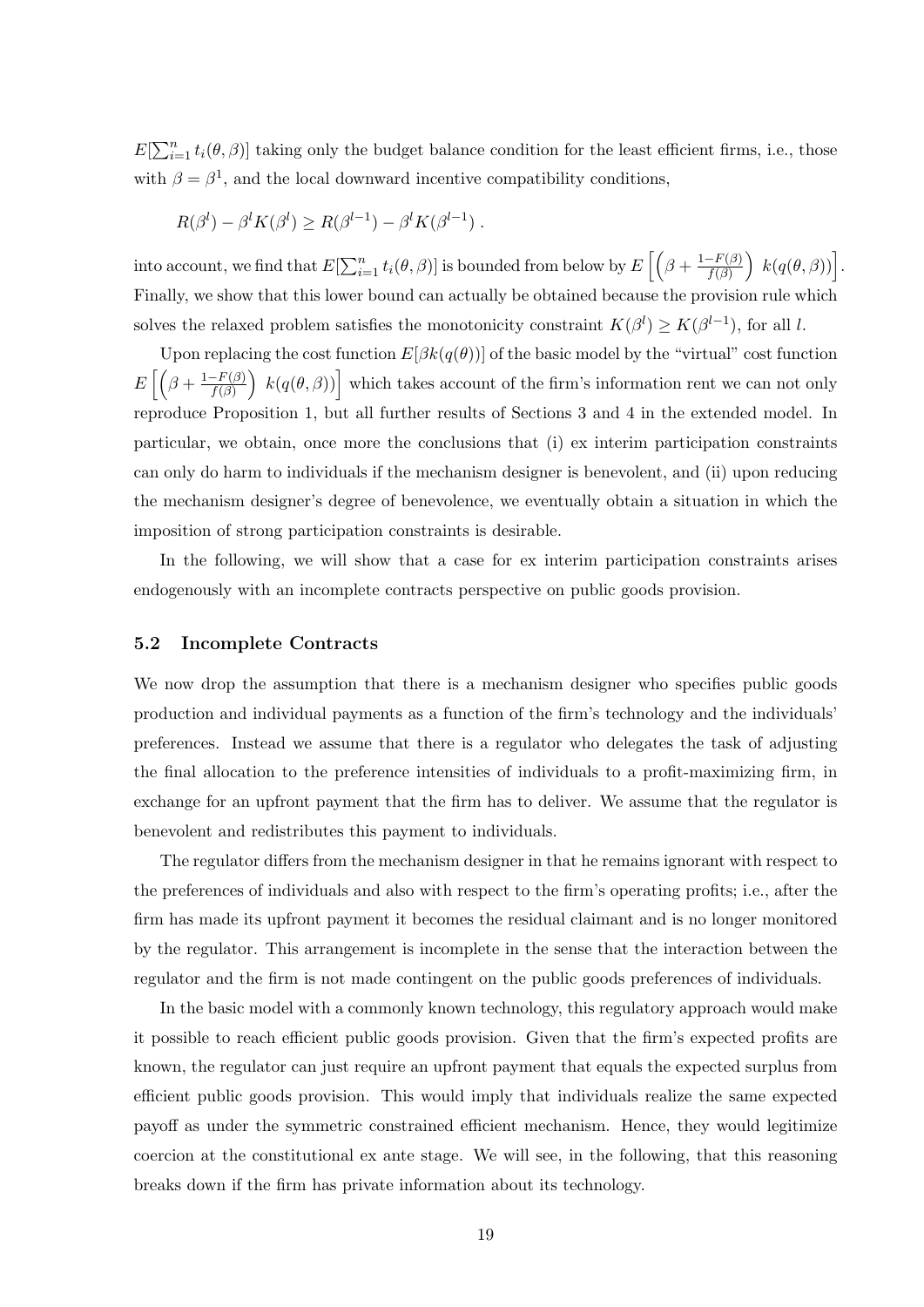The delegation of public goods provision to a self-interested firm is also of interest because it is a common practice in reality. Public transport is an example for which the question whether the use of coercion is legitimate or not can be framed as follows: Should public transportation be organized in such a way that the revenue from the tickets that are sold to customers cover all of the costs, or is there a role for lump sum payments, i.e., for payments that individuals have to deliver irrespective of whether or not they make use of public transportation. In the latter case, there might be people who pay for public transportation, even though they never use it, and who would hence be better off if there was no public transportation system at all.

Formally, we consider the following sequential structure. First, the firm learns its technology and individuals learn their preferences. Then, the regulator asks the firm for an upfront payment that may possibly depend on the firm's technology. Finally, the firm interacts with individuals according to a profit-maximizing mechanism that has to satisfy incentive compatibility and participation constraints. Once more, we focus on the question whether, from an ex ante perspective, individuals prefer the imposition of strong, ex interim participation constraints over weak, ex ante participation constraints.

We assume, without loss of generality that the interaction between the firm and regulator is based on a direct revelation mechanism such that the firm reports its cost parameter to the regulator, and has to deliver a payment  $S^c(\hat{\beta})$  that is made contingent on its report. The index  $c \in \{ant, int\}$  refers to the kind of participation constraint that has to be respected. We denote the firm's profits by  $\Pi^c(\beta)$ .

An implication of the assumption that the regulator does not observe the firm's profits, production costs, etc. is that the firm's upfront payment can not be made contingent on the firm's cost parameter. To see this, consider two types of firms  $\beta$  and  $\beta'$  who are both supposed to produce the public good. Incentive compatibility requires that

$$
\Pi^{c}(\beta) - S^{c}(\beta) \geq \Pi^{c}(\beta) - S^{c}(\beta') \quad \text{and} \quad \Pi^{c}(\beta') - S^{c}(\beta') \geq \Pi^{c}(\beta') - S^{c}(\beta) .
$$

These inequalities imply that  $S<sup>c</sup>(\beta) = S<sup>c</sup>(\beta')$ . In words, if there is a firm of who is supposed to produce the public good and the firm knows that, if it was less productive, it would still become the producer of the public good, then it will reveal its high productivity level only if its payment is not higher than the the one it had to pay if it was less productive. In the following we can therefore drop the dependence of the upfront payment on the firm's type, and interpret  $S^c$  as an entry fee that each firm who wants to become the producer of the public good has to pay.

We assume in the following that the upfront payment is set in such a way that each type of firm participates, i.e.,  $S<sup>c</sup>$  is such that even the firm with the worst technology and therefore the lowest profits is willing to participate,

 $\Pi^c(\beta^1) - S^c \geq 0$ .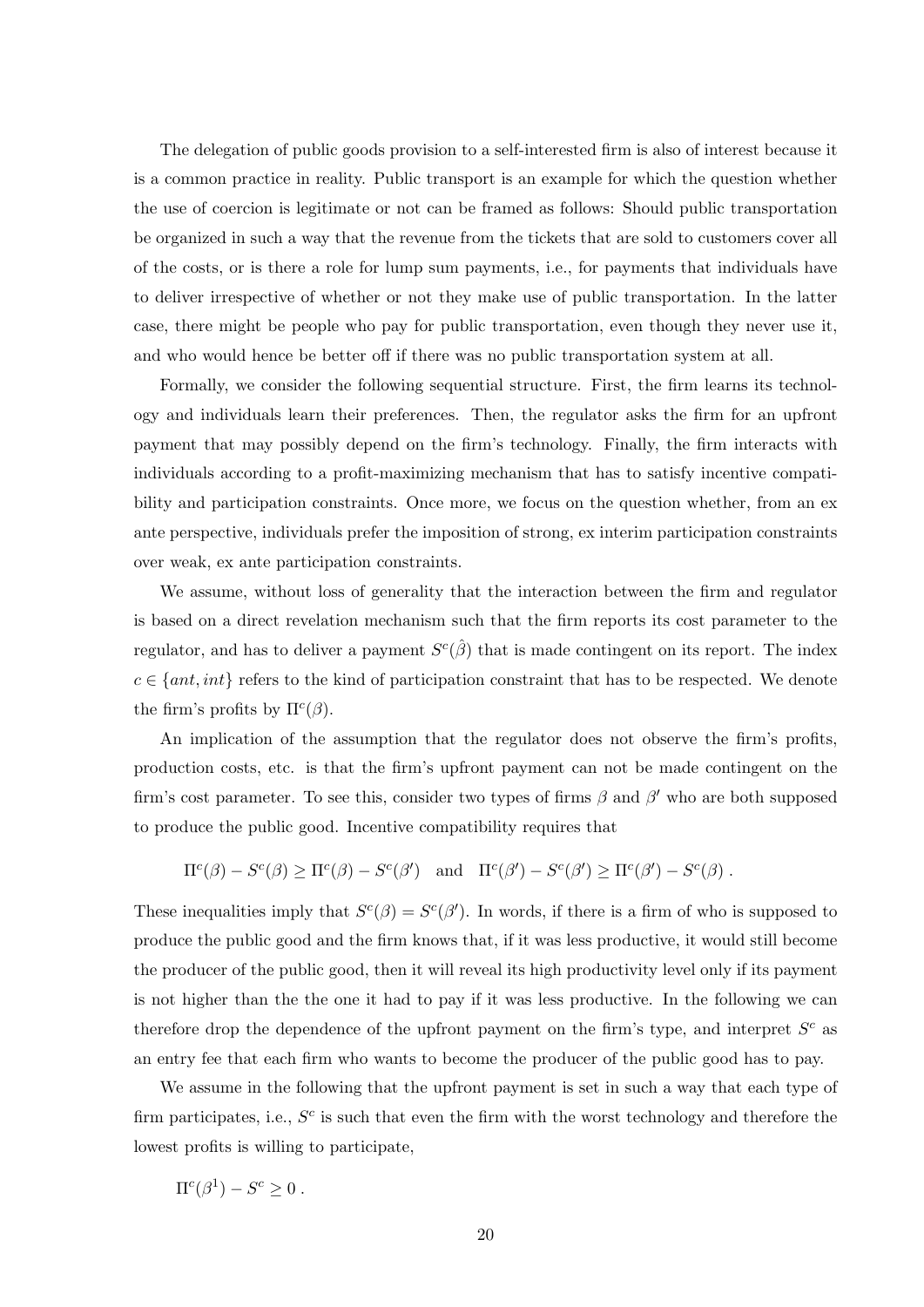In principle, the regulator could require an upfront payment that exceeds  $\Pi^c(\beta^1)$ . This would imply that a firm with a bad technology would refrain from becoming the provider of the public good, so that there would be no public goods provision. From an ex post perspective, this would be an inefficient outcome because even if  $\beta$  is very high, the marginal cost of public goods provision converges to zero as the provision level converges to zero. Hence, even with a bad technology, it would be desirable to have a strictly positive public goods supply. However, the advantage of choosing  $S^c$  strictly larger than  $\Pi^c(\beta^1)$  is that it makes it possible to extract a larger fraction of the profits of firms with a better technology. In general, this tradeoff between efficiency considerations on the one hand and the desirability of rent extraction on the other, need not be such that it is optimal to have a positive supply of public goods with each type of firm. However, if the probability  $f^1$  of facing a firm with a bad technology is sufficiently high, then the scope for rent extraction is limited anyway and the regulator will choose the upfront payment such that  $S^c \leq \Pi^c(\beta^1)$ .

Remark 3 An alternative foundation for this assumption would be that the regulator faces a commitment problem. The intuition is as follows: Suppose that the regulator sets an upfront payment that is so high that not all types of the firm are willing to enter. Also, suppose that the regulator finds himself in the situation that indeed entry has not occurred. Then he knows that if he lowers the entry fee, eventually the firm will be ready to enter and that this will create a strictly positive surplus. Lack of commitment means that the regulator is unable to resist this temptation. Anticipating this behavior, the firm will be willing to produce the public good only if the payment has been reduced to a level such that each type of firm would be willing to participate. It is beyond the scope of this paper to provide a rigorous game-theoretic analysis of the relationship between the regulator and the firm in the absence of commitment. In the context of a buyer-seller relationship, these considerations have been formalized by Hart and Tirole (1988); see also Bolton and Dewatripont (2005).

For the purposes of this paper, the assumption  $S^c \leq \Pi^c(\beta^1)$ , is made for ease of exposition. As will become clear, it is a sufficient condition that makes it possible to show that, with an incomplete contracts perspective, we may find a role for strong participation constraints.

**Proposition 6** For sufficiently large  $\beta^1$ , the use of coercion is not legitimate, and public goods provision should be distorted downwards.

If  $\beta^1$  is large this implies that the least productive firm makes hardly any profit. Given that the profits of the least productive firm provide an upper bound on the entry fee that the regulator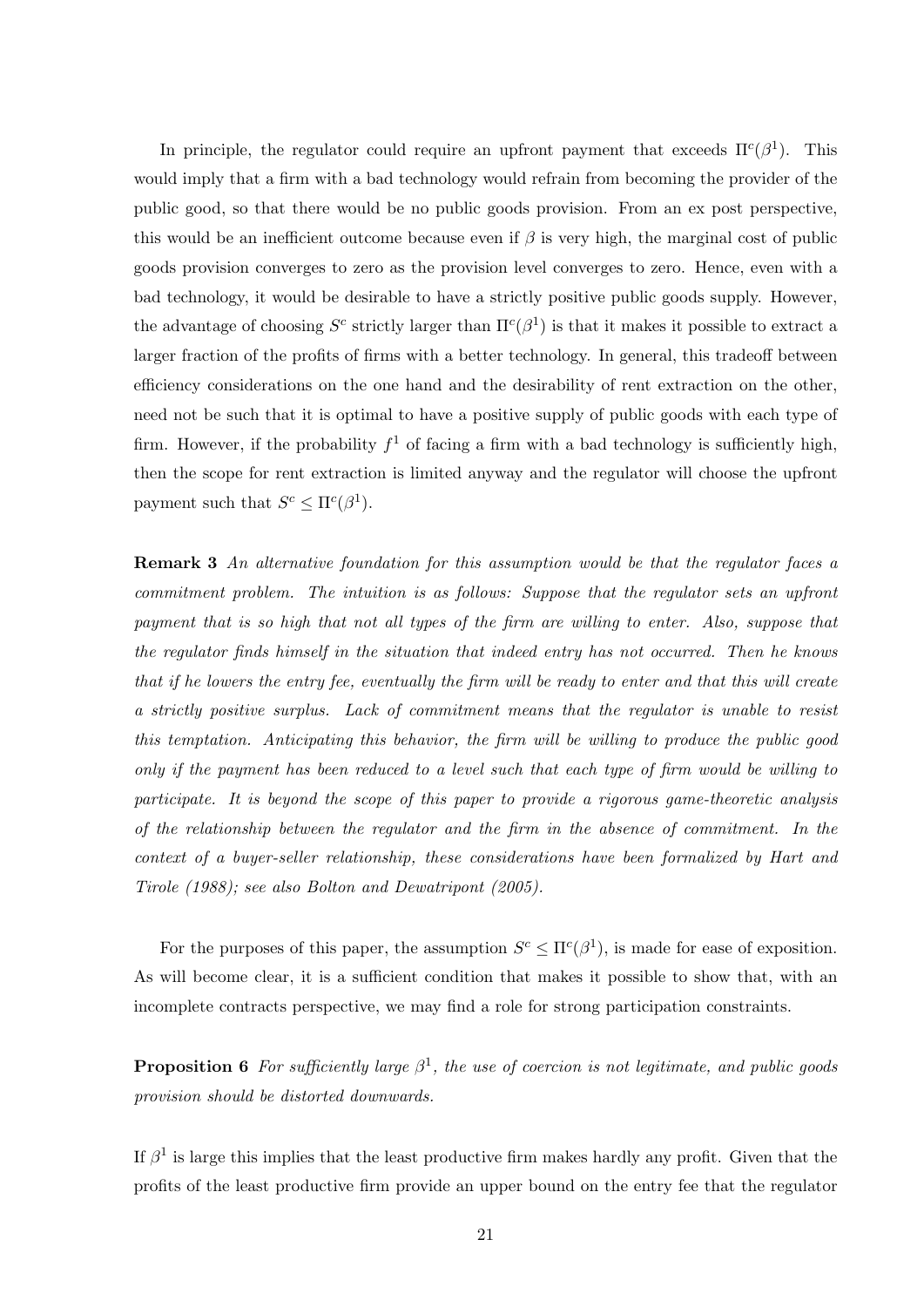charges, this implies that the entry fee converges to zero as  $\beta^1$  goes out of bounds. Consequently, all other firms can keep the whole profit from public goods provision for themselves. Given this observation, the arguments from the previous section imply that coercion is not legitimate and that the firm should face strong, ex interim participation constraints.

Hence, the analysis of the incomplete contracts model can be summarized as follows: If public goods provision is delegated to a profit-maximizing firm, and moreover, the firm may credibly claim that its maximal profit is close to zero, then the use of coercion for public goods finance is not legitimate; i.e., the firm must not be given access to external funds in order to cover its production costs.

### 5.3 Proof of Proposition 6

Ex interim participation constraints. We first consider expected payoffs of the firm and of individuals if ex interim participation constraints have to be respected. A straightforward extension of the analysis in Section 4 implies that the expected net profits (taking the upfront payment into account) of a firm of type  $\beta^l$  are given by

$$
\Pi^{*int}(\beta^l) = \left(\max_{q \in \mathbf{Q}} E\left[\sum_{i=1}^n \left(\theta_i - \frac{1 - P(\theta_i)}{p(\theta_i)}\right)q(\theta) - \beta k(q(\theta)) \mid \beta = \beta^l\right]\right) - S^{int},\tag{12}
$$

where Q is the set of functions from  $\Theta^n$  to  $\mathbb{R}_+$ . An individual's expected utility at the ex ante stage can then be written as  $U_i^{int} := \frac{1}{n} S^{int} + E \left[ \frac{1 - P(\theta_i)}{p(\theta_i)} \right]$  $\frac{(-P(\theta_i)}{P(\theta_i)}q_{\Pi e}^{**}(\theta,\beta)\Big]$ , where  $q_{\Pi e}^{**}(\theta,\beta)$  is the level of public goods provision that results from the profit maximization problem in (12), if the vector of taste parameters equals  $\theta$  and the cost parameter equals  $\beta$ .

As in Section 4, the imposition of ex interim participation constraints implies that individuals get an information rent. This information rent reduces the revenues that a profit-maximizing firm can realize. As a consequence, the firm chooses a second-best public goods provision level which falls short of the surplus-maximizing first best level. The information rent also enters the expected payoff of individuals. In addition, each individual gets an equal share of the upfront payment that the firm has to deliver.

Ex ante participation constraints. We can also extend the analysis of Section 4 to determine expected profits and payoffs if ex ante participation constraints are imposed. A type  $\beta^l$  firm then realized expected payoffs of

$$
\Pi^{*ant}(\beta^l) = \left(\max_{q \in \mathbf{Q}} E\left[\left(\sum_{i=1}^n \theta_i\right) q(\theta) - \beta k(q(\theta)) \mid \beta = \beta^l\right]\right) - S^{ant} ,\qquad (13)
$$

where  $S^{ant} \leq \Pi^{*ant}(\beta^1)$  is the upfront payment in a model with ex ante participation constraints. The expected utility of individual *i* is equal to  $U_i^{ant} := \frac{1}{n} S^{ant}$ .

With the weaker ex ante participation constraints, the firm is able to extract higher payments from individuals. Individuals no longer get an information rent, which implies that the firm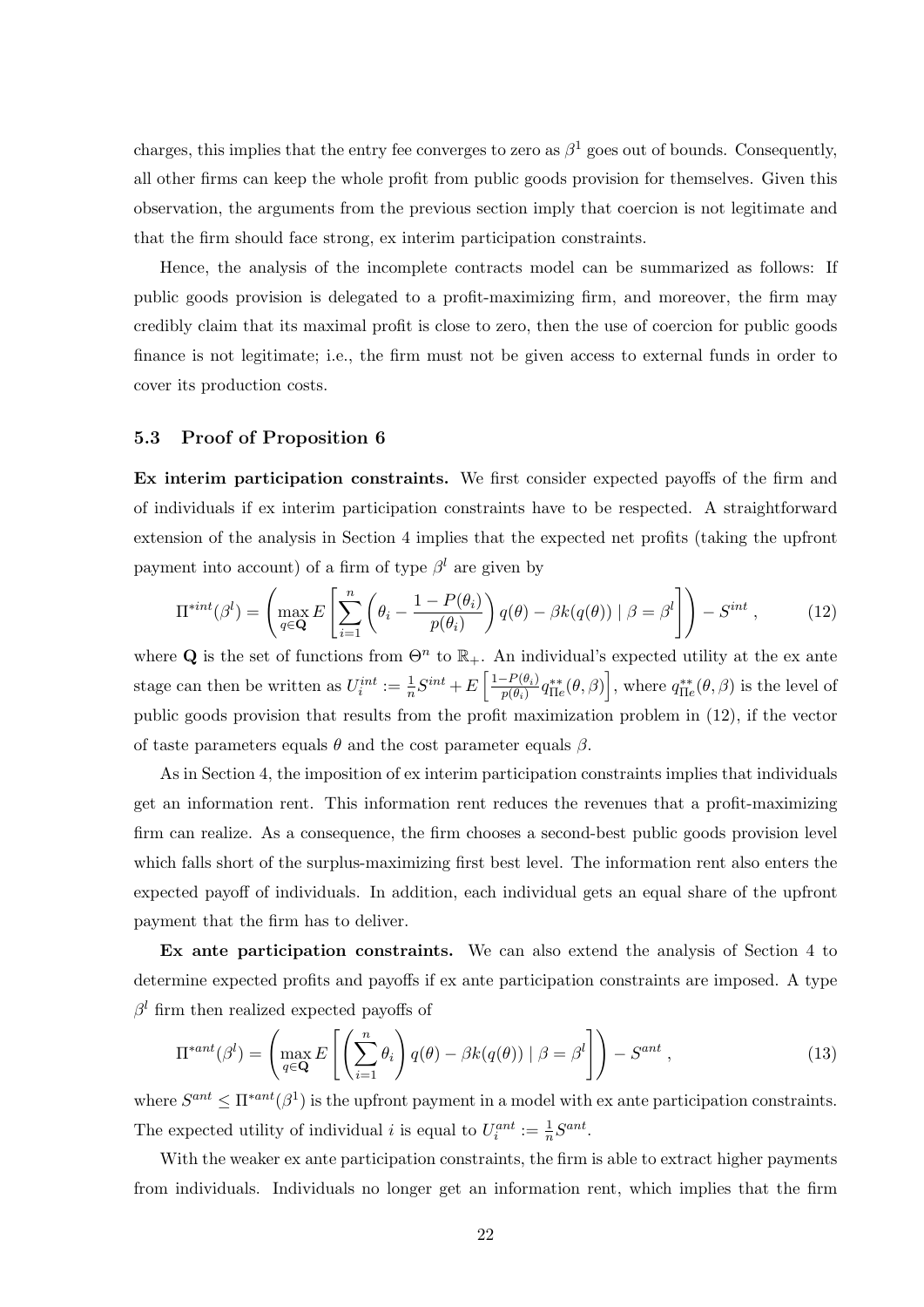chooses a surplus-maximizing public goods provision level  $q_e^*(\theta, \beta)$ . The expected payoff of individuals is entirely due to the firm's upfront payment.

Legitimacy of coercion. The use of coercion for public goods finance is legitimate if the expected payoff of individuals is higher with participation constraints at the ex ante stage, or equivalently, if

$$
\frac{1}{n}S^{ant} > \frac{1}{n}S^{int} + E\left[\frac{1 - P(\theta_i)}{p(\theta_i)} q_{\text{II}e}^{**}(\theta, \beta)\right] \tag{14}
$$

We seek to show that this condition is violated for sufficiently large  $\beta^1$ . This follows from the observation that both  $\Pi^{*ant}(\beta^1)$  and  $\Pi^{*int}(\beta^1)$  converge to 0 as  $\beta^1$  goes to  $\infty$ . To see this, note that the first order conditions of the profit maximization problems (12) and (13), respectively, are

$$
\frac{\sum_{i=1}^n \theta_i - \frac{1-P(\theta_i)}{P(\theta_i)}}{\beta} = k'(q_{\Pi e}^{**}(\theta, \beta)) \text{ and } \frac{\sum_{i=1}^n \theta_i}{\beta} = k'(q_e^{*}(\theta, \beta)).
$$

Hence, as  $\beta$  goes out of bounds, optimal quantities and expected profits go to zero. This implies that for large  $\beta^1$ , condition (14) reduces to

Ē

$$
0 > E\left[\frac{1 - P(\theta_i)}{p(\theta_i)} q_{\Pi e}^{**}(\theta, \beta)\right],
$$

a contradiction.

### 6 Concluding Remarks

The analysis has provided an answer to the question whether the financing of public goods should be subject to participation constraints. The advantage of a system based on participation constraints is that all individuals benefit from public goods provision. The disadvantage, however, is that public goods finance is generally insufficient to induce efficient outcomes. Which of these two forces is dominating depends on whether or not there are pronounced agency problems between individuals and the institution in charge of public goods provision. If the latter acts in the individuals' best interests, then the imposition on participation constraint is not attractive. By contrast, if it seeks to maximize his own payoff at the expense of individuals, then participation constraints should be imposed. Finally, we have shown that, under certain assumptions, if the production of public goods is delegated to a monopolistic firm with private information about its production costs, the latter case applies; that is, a regulated monopolist should not be given access to public funds.

### References

Acemoglu, D., Golosov, M., and Tsyvinski, A. (2008). Markets versus governments. Journal of Monetary Economics, 55:159–189.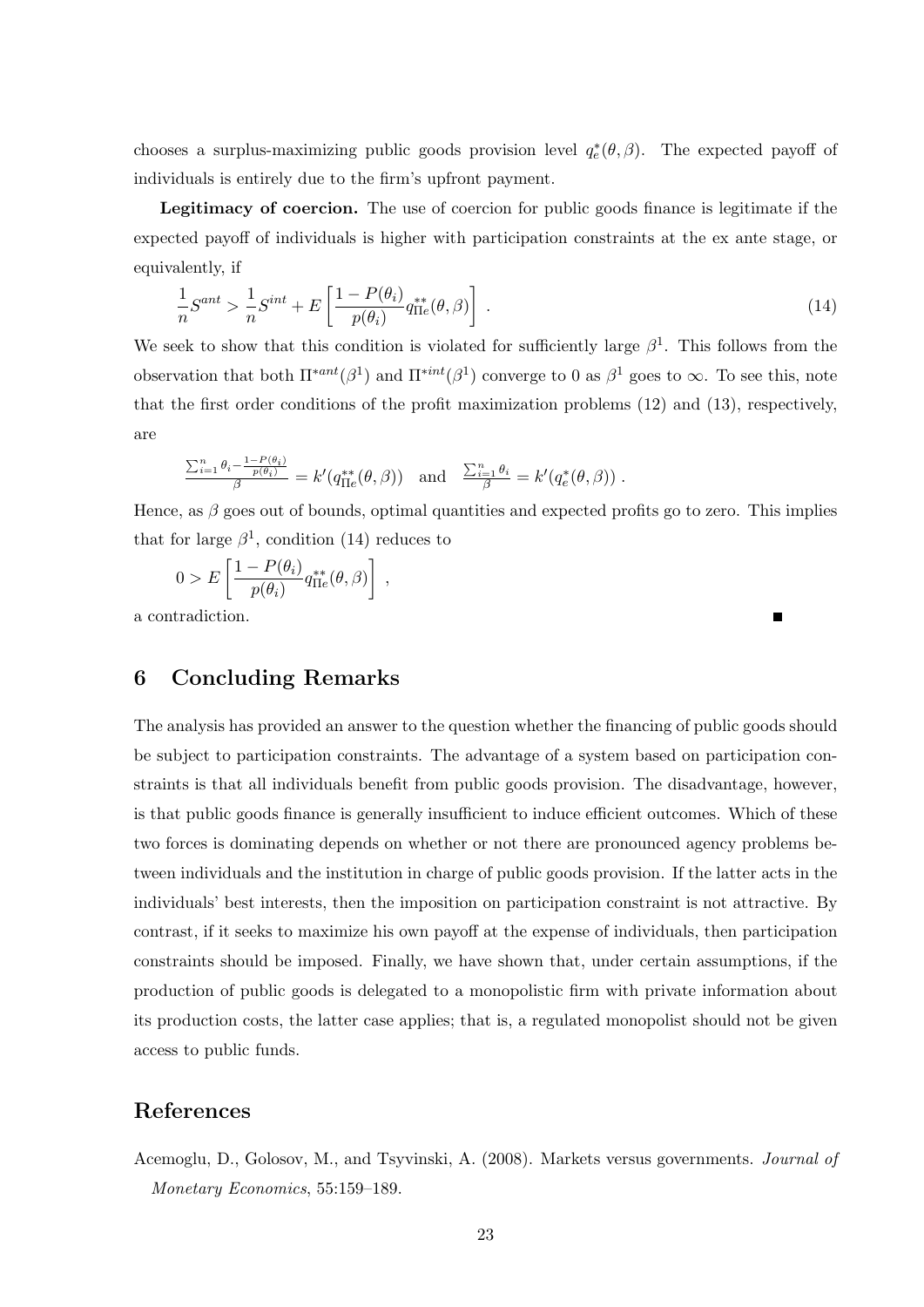- Arrow, K. (1979). The property rights doctrine and demand revelation under incomplete information. In Boskin, M., editor, Economics and Human Welfare. Academic Press, New York.
- Baron, D. and Myerson, R. (1982). Regulating a monopolist with unknown costs. Econometrica, 50:911–930.
- Bolton, P. and Dewatripont, M. (2005). Contract Theory. MIT Press.
- d'Aspremont, C., Crémer, J., and Gérard-Varet, L. (2004). Balanced Bayesian mechanisms. Journal of Economic Theory, 115:385–396.
- d'Aspremont, C. and Gérard-Varet, L. (1979). Incentives and incomplete information. Journal of Public Economics, 11:25–45.
- Grüner, H. (2008). Public goods, participation constraints, and democracy: A possibility theorem. Mimeo, University of Mannheim.
- Güth, W. and Hellwig, M. (1986). The private supply of a public good. *Journal of Economics*, Supplement 5:121–159.
- Hart, O. and Tirole, J. (1988). Contract renegotiation and Coasian dynamics. Review of Economic Studies, 55:509–540.
- Hellwig, M. (1996). Notes on the theory of incomplete contracts. Mimeo, Mannheim University.
- Hellwig, M. (2003). Public-good provision with many participants. Review of Economic Studies, 70:589–614.
- Holmstrom, B. and Myerson, R. (1983). Efficient and durable decision rules with incomplete information. Econometrica, 51:1799–1819.
- Laffont, J. and Tirole, J. (1993). A Theory of Incentives in Procurement and Regulation. MIT Press.
- Ledyard, J. and Palfrey, T. (1999). A characterization of interim efficiency with public goods. Econometrica, 67:435–448.
- Mailath, G. and Postlewaite, A. (1990). Asymmetric bargaining procedures with many agents. Review of Economic Studies, 57:351–367.
- Matthews, S. and Moore, J. (1987). Monopoly provision of quality and warranties: An exploration in the theory of multidimensional screening. Econometrica, 55:441–467.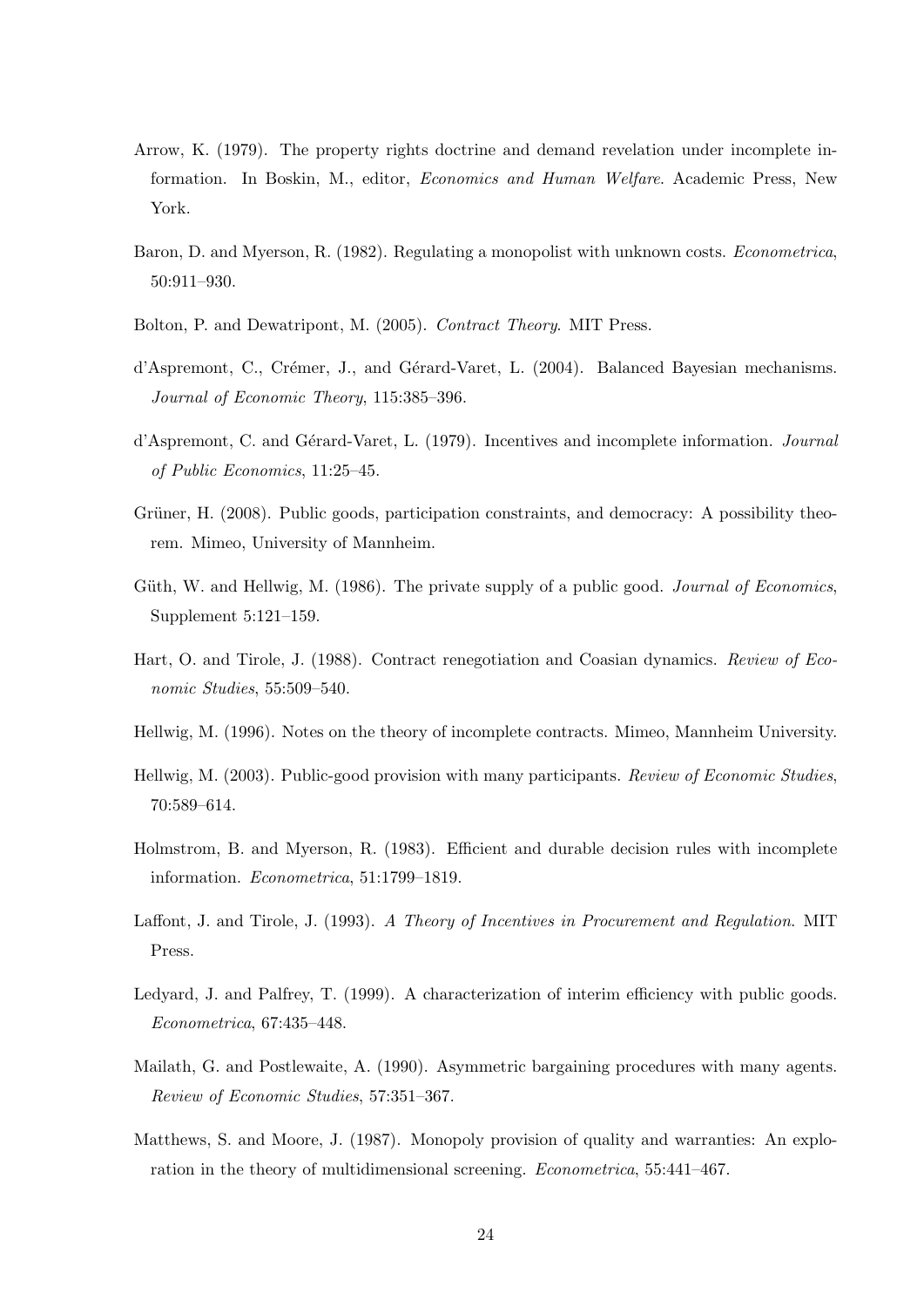- Mussa, M. and Rosen, S. (1978). Monopoly and product quality. Journal of Economic Theory, 18:301–317.
- Myerson, R. and Satterthwaite, M. (1983). Efficient mechanisms for bilateral trading. Journal of Economic Theory, 28:265–281.
- Neeman, Z. (2004). The relevance of private information in mechanism design. Journal of Economic Theory, 117:55–77.
- Norman, P. (2004). Efficient mechanisms for public goods with use exclusion. Review of Economic Studies, 71:1163–1188.
- Rob, J. (1989). Pollution claim settlements under private information. Journal of Economic Theory, 47:307–333.
- Schmitz, P. (1997). Monopolistic provision of excludable public goods under private information. Public Finance/ Finance Publiques, 52:89–101.
- Tirole, J. (1999). Incomplete contracts: Where do we stand? Econometrica, 67:741–781.

### A Appendix

### A.1 Proof of Proposition 1

Only if - part. We show that for every constrained efficient mechanism the budget constraint is binding and the provision rule is surplus-maximizing.

Without loss of generality of we can characterize a Parto-efficient mechanism as the solution of the following optimization problem: Choose a mechanism in order to maximize  $E[\theta_1 q(\theta) - t_1(\theta)]$  subject to the incentive compatibility constraints in (2), the budget constraint in (1) and the following set of reservation utility constraints: For each  $i \neq 1$ ,

$$
E[\theta_i q(\theta) - t_i(\theta)] \ge \bar{u}_i , \qquad (15)
$$

for some given vector of reservation utility levels  $(\bar{u}_2, \ldots, \bar{u}_n)$ .

Consider a relaxed problem which does not include the incentive compatibility constraints. As is wellknown in the literature the solution to this relaxed problem is such that the budget constraint in (1) and the constraints in (15) are binding. Moreover, public goods provision has to be surplus-maximizing. In the following we show that this solution can also be achieved subject to incentive compatibility constraints.

The surplus-maximizing provision rule satisfies  $q(\theta_{-i}, \theta^l) < q(\theta_{-i}, \theta^{l+1})$ , for all i and l. This implies that for all i, and all l, the monotonicity constrained  $Q_i(\theta^{l+1}) > Q_i(\theta^l)$ , is satisfied.

Given this provision rule, if we choose the expected payments of each individual i in such a way that all local downward incentive compatibility constraints are binding,

$$
\theta^l Q_i(\theta^l) - T_i(\theta^l) = \theta^l Q_i(\theta^{l-1}) - T_i(\theta^{l-1}),
$$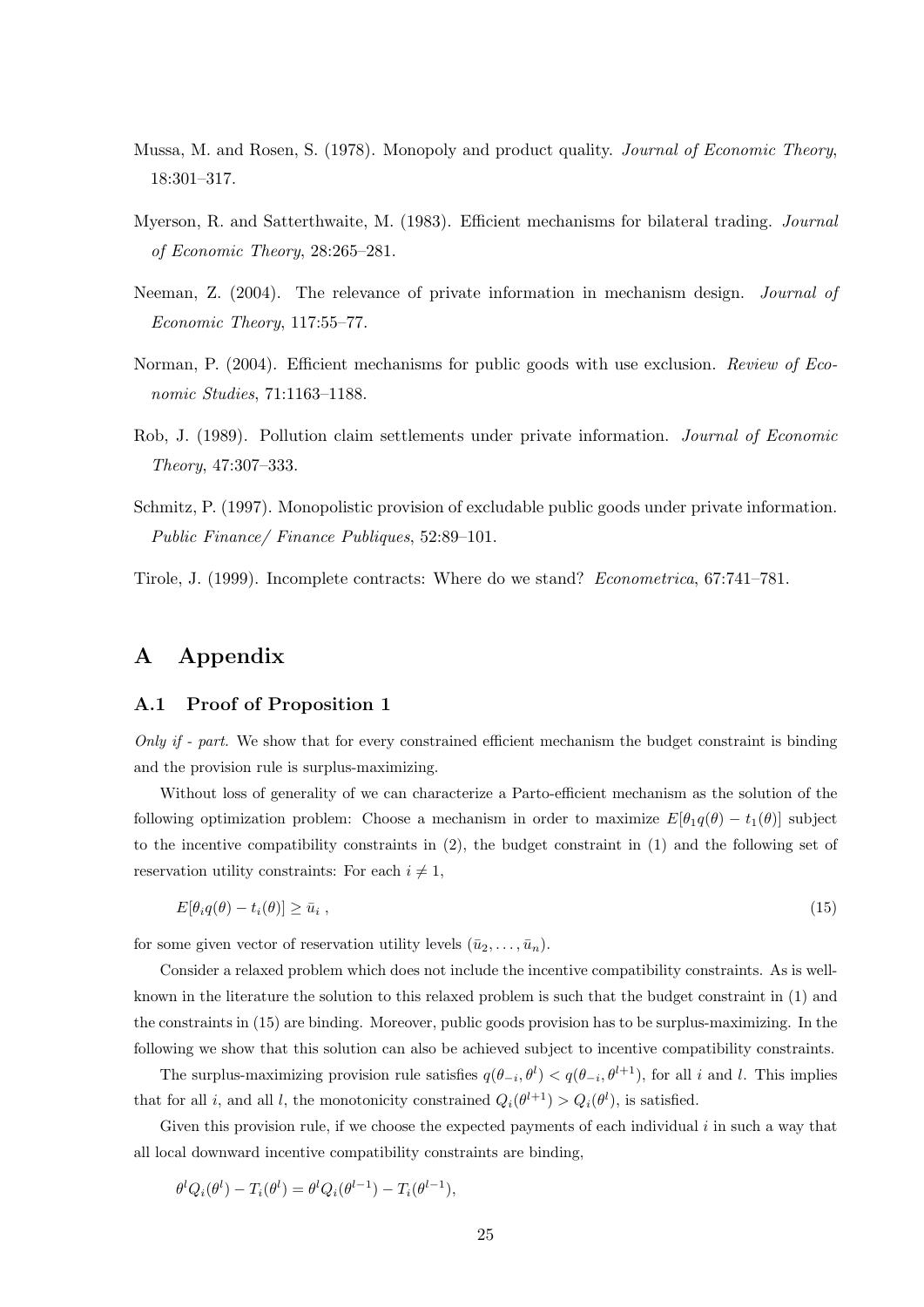then Lemma 2 in part B of the Appendix implies that the resulting allocation is incentive compatible, and Lemma 3 implies that the expected utility of individual  $i$  is given by

$$
E[\theta_i q(\theta) - t_i(\theta)] = E\left[\left(\frac{1 - P(\theta_i)}{p(\theta_i)}\right)q(\theta)\right] - T_i(\theta^0).
$$

Consequently, if we choose for each  $i \neq 1$ ,  $T_i(\theta^0)$  such that

$$
E\left[\left(\frac{1-P(\theta_i)}{p(\theta_i)}\right)q(\theta)\right]-T_i(\theta^0)=\bar{u}_i
$$

and for all  $l > 0$ ,

$$
T_i(\theta^l) = \theta^l(Q_i(\theta^l) - Q_i(\theta^{l-1})) + T_i(\theta^{l-1}),
$$

then the resulting allocation is incentive compatible and yields for each individual  $i \neq 1$ , the same expected utility as the solution of the relaxed problem. We proceed in a similar way with individual 1, except that the utility level for individual 1,  $u_1^*$ , follows from the solution of the relaxed problem and is given by

$$
u_1^* = E\left[\sum_{i=1}^n \theta_i q^*(\theta) - \beta k(q^*(\theta))\right] - \sum_{i=2}^n \bar{u}_i.
$$
 (16)

It remains to be shown that the payments are such that the budget constraint holds as an equality. By construction,  $E[t_i(\theta)] = E[\theta_i q^*(\theta)] - \bar{u}_i$ , for  $i \neq 1$ , and  $E[t_1(\theta)] = E[\theta_1 q^*(\theta)] - u_1^*$ . This implies that

$$
E\left[\sum_{i=1}^n t_i(\theta)\right] = E\left[\sum_{i=1}^n \theta_i q^*(\theta)\right] - \left(u_1^* + \sum_{i=2}^n \bar{u}_i\right) \stackrel{(16)}{=} E\left[\beta k(q^*(\theta))\right].
$$

If-Part. We now show that every incentive compatible mechanism such that the provision rule is surplus-maximizing and the budget constraint holds as an equality is constrained efficient.

The proof proceeds by contradiction. Suppose that  $(q, t_1, \ldots, t_n)$  is an incentive compatible mechanism such that  $q$  is surplus-maximizing and the budget constraint holds as an equality. Suppose there exists an incentive compatible mechanism  $(q', t'_1, \ldots, t'_n)$  such that, for all i,

$$
E[\theta_i q'(\theta) - t'_i(\theta)] \ge E[\theta_i q(\theta) - t_i(\theta)],
$$

with a strict inequality for some  $i$ . This implies that

$$
E\left[\sum_{i=1}^n(\theta_i q'(\theta)-t'_i(\theta))\right] > E\left[\sum_{i=1}^n(\theta_i q(\theta)-t_i(\theta))\right],
$$

Using that  $E\left[\sum_{i=1}^n t_i(\theta)\right] = E[\beta k(q(\theta))],$  and that  $E\left[\sum_{i=1}^n t'_i(\theta)\right] \ge E[\beta k(q'(\theta))],$  this implies that

$$
E\left[\sum_{i=1}^n \theta_i q'(\theta) - \beta k(q'(\theta))\right] > E\left[\sum_{i=1}^n \theta_i q(\theta) - \beta k(q(\theta))\right],
$$

hence a contradiction to the assumption that  $q$  is a surplus-maximizing provision rule.  $\blacksquare$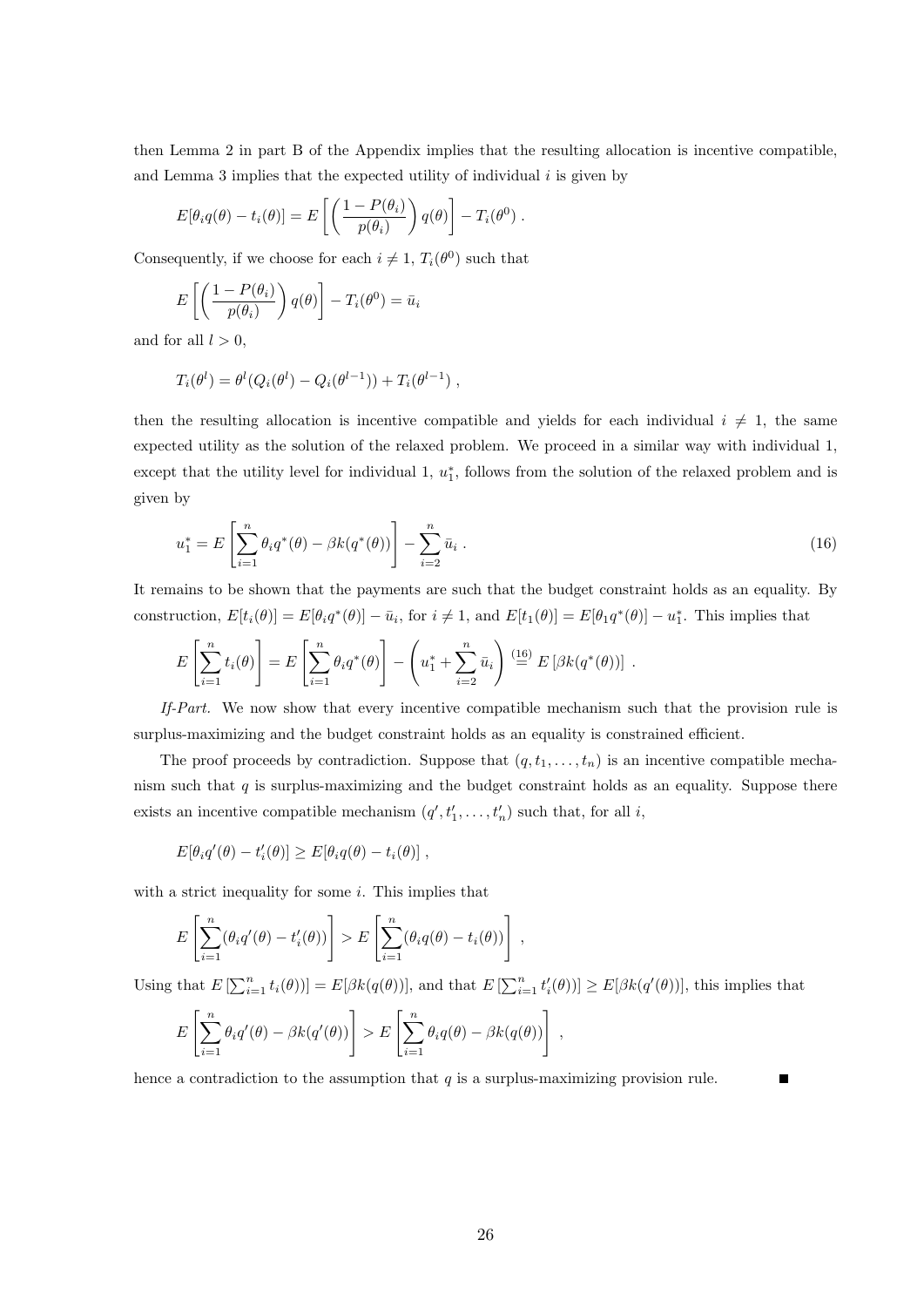### A.2 Proof of Proposition 2

Only if - part. By Proposition 1, under every constrained efficient mechanism the provision rule is equal to q ∗ . Given this provision rule, Lemma 7 in part B of the Appendix implies that the maximal revenue that is possible in the presence of ex interim participation constraints equals

$$
E\left[\sum_{i=1}^n \left(\theta_i - \frac{1-P(\theta_i)}{p(\theta_i)}\right) q^*(\theta)\right].
$$

If this is smaller than  $E[\beta k(q^*(\theta))]$ , budget balance can not be achieved. Hence, constrained efficiency can not be achieved.

If - part. We need to show that if

$$
E\left[\sum_{i=1}^n \left(\theta_i - \frac{1-P(\theta_i)}{p(\theta_i)}\right) q^*(\theta)\right] \geq E[\beta k(q^*(\theta))].
$$

then, given the surplus-maximizing provision rule  $q^*$ ,  $(t_1, \ldots, t_n)$  can be chosen such that the budget constraint binds and that for all i, the incentive compatibility constraints and the ex interim participation constraints are satisfied.

By the arguments in the proof of Lemma 7, the participation constraints of individual  $i$  are satisfied if and only if  $T_i(\theta^0) \leq 0$ . Since the provision rule  $q^*$  implies that the monotonicity constraints  $Q_i(\theta^l) \geq$  $Q_i(\theta^{l-1})$  are satisfied for all i and l, Lemmas 2 and 3 in part B of the Appendix imply that incentive compatibility holds if expected payments are chosen such that all local downward incentive compatibility constraints are binding and that the expected payments of individual  $i$  are in this case equal to

$$
E[t_i(\theta)] = E\left[\left(\theta_i - \frac{1 - P(\theta_i)}{p(\theta_i)}\right)q(\theta)\right] + T_i(\theta^0).
$$

Now choose

$$
T_i(\theta^0) = \frac{1}{n} \left( E[\beta k(q^*(\theta))] - E\left[ \sum_{i=1}^n \left( \theta_i - \frac{1 - P(\theta_i)}{p(\theta_i)} \right) q^*(\theta) \right] \right) ,
$$

for all i. By assumption this is smaller or equal to zero, so that the ex interim participation constraints are satisfied, for all i. It remains to be shown that budget balance holds. This follows since, by construction,

$$
E\left[\sum_{i=1}^{n} t_i(\theta)\right] = E\left[\sum_{i=1}^{n} \left(\theta_i - \frac{1 - P(\theta_i)}{p(\theta_i)}\right) q^*(\theta)\right] + \left(E[\beta k(q^*(\theta))] - E\left[\sum_{i=1}^{n} \left(\theta_i - \frac{1 - P(\theta_i)}{p(\theta_i)}\right) q^*(\theta)\right]\right).
$$

### A.3 Proof of Proposition 3

Step 1. At a solution to the second best problem, the budget constraint has to be binding. Otherwise it would be possible to reduce the expected payments of individuals without violating any of the incentive compatibility or participation constraints, and without violating the budget constraint. Hence, at a solution to the second best problem

$$
E\left[\sum_{i=1}(\theta_i q(\theta) - t_i(\theta))\right] = E\left[\left(\sum_{i=1} \theta_i\right)q(\theta) - \beta k(q(\theta))\right].
$$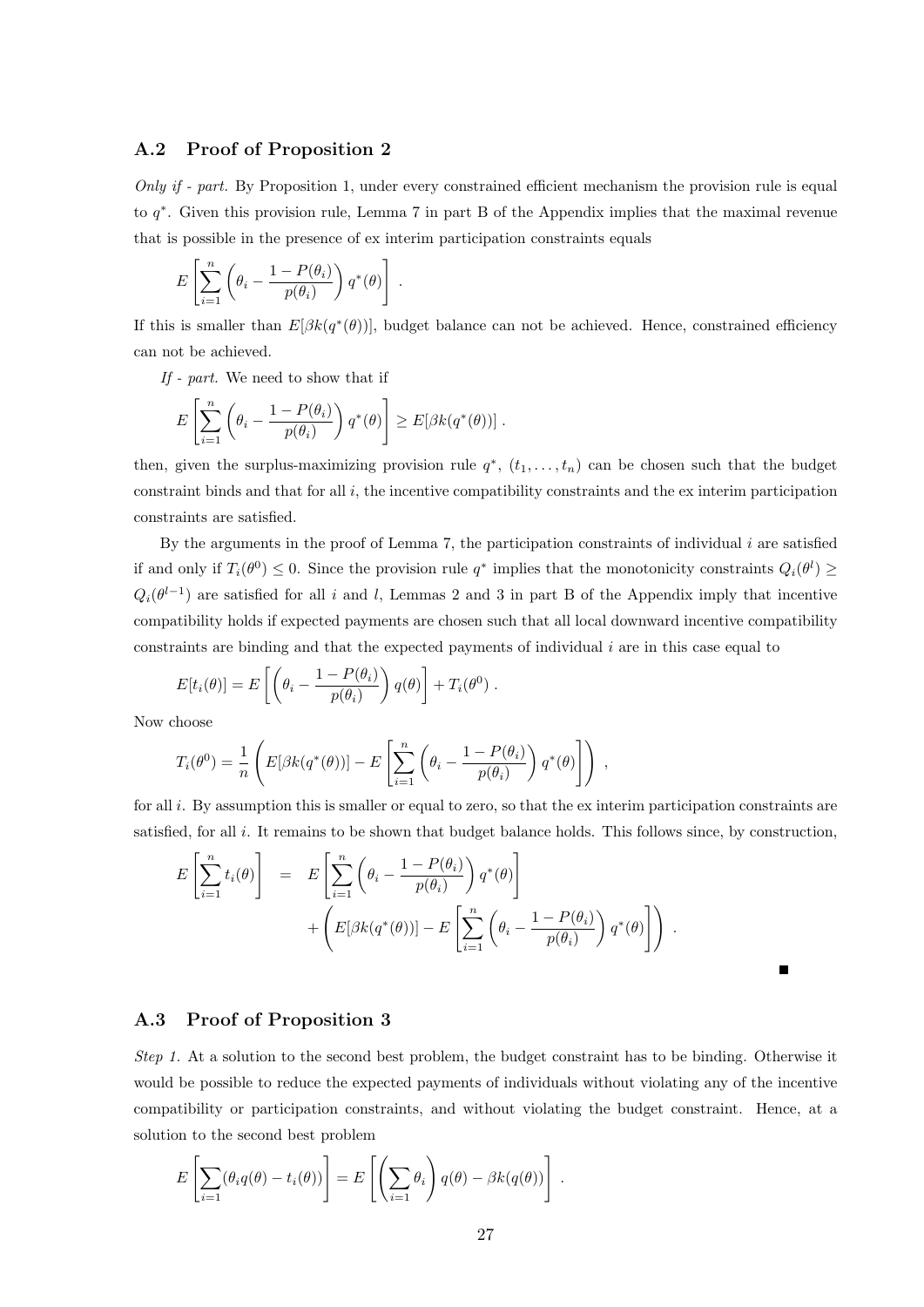Step 2. The expected revenue  $E[\sum_{i=1}^{n} t_i(\theta)]$  at a solution of the second best problem satisfies

$$
E\left[\sum_{i=1}^n \left(\theta_i - \frac{1-P(\theta_i)}{p(\theta_i)}\right)q(\theta)\right] \geq E[\sum_{i=1}^n t_i(\theta)].
$$

This follows from the arguments in the proof of Lemma 7 in Appendix B , which imply, that if, for a given provision rule q,  $E[\sum_{i=1}^{n} t_i(\theta)]$  is maximized taking only a subset of the constraints of the second best problem – namely the ex interim participation constraints and the local downward incentive compatibility constraints – into account, then the maximal revenue equals  $E\left[\sum_{i=1}^{n}\left(\theta_i-\frac{1-P(\theta_i)}{p(\theta_i)}\right)\right]$  $\left[\frac{-P(\theta_i)}{p(\theta_i)}\right)q(\theta)\right].$ This expression is therefore an upper bound on the expected payments of individuals. Combining this observation and the budget constraint yields

$$
E\left[\sum_{i=1}^{n} \left(\theta_i - \frac{1 - P(\theta_i)}{p(\theta_i)}\right) q(\theta)\right] \ge E[\beta k(q(\theta))].
$$
\n(17)

Step 3. Steps 1 and 2 imply that the surplus that is generated at a solution of the auxiliary problem to maximize  $E[(\sum_{i=1} \theta_i) q(\theta) - \beta k(q(\theta))]$  subject to the constraint in (17) is an upper bound on the second best surplus. Moreover, it is straightforward to verify that (17) is binding if and only if

$$
E\left[\sum_{i=1}^n \left(\theta_i - \frac{1-P(\theta_i)}{p(\theta_i)}\right) q^*(\theta)\right] < E[\beta k(q^*(\theta))].
$$

Step 4. Suppose that (17) is not binding. Then provision rule  $q^*$  and the payments in the mechanism in the proof of the if-part of Proposition 2 solve the auxiliary problem. Moreover, with this mechanism the surplus of public goods provision is shared equally among individuals, i.e., for all  $i$ ,

$$
E[\theta_i q(\theta) - t_i(\theta)] = \frac{1}{n} E\left[\sum_{i=1}^n \theta_i q^*(\theta) - \beta k(q^*(\theta))\right].
$$

This proves the first statement in Proposition 3.

Step 5. Now suppose that (17) is binding. The provision rule that solves the auxiliary problem satisfies the monotonicity constraint,  $Q_i(\theta^l) \geq Q_i(\theta^{l-1})$ , for all i, and l. This follows because the optimal level of  $q(\theta)$  is either equal to zero or given by the first order condition.

$$
\beta k'(q(\theta)) = \sum_{i=1}^{n} \theta_i - \frac{\lambda}{1+\lambda} \sum_{i=1}^{n} \frac{1-P(\theta^i)}{p(\theta_i)}
$$

where  $\lambda$  is the multiplier on the constraint. The assumption that the hazard rate is decreasing implies that whenever, for one individual the taste parameter  $\theta^l$  is replaced by the taste parameter  $\theta^{l+1}$ , the right hand side goes up, which implies that  $q(\theta_{-i}, \theta^l) \leq q(\theta_{-i}, \theta^{l+1})$ , for all i,  $\theta_{-i}$ , and l. This implies, in particular, that  $Q_i(\theta^l) \leq Q_i(\theta^{l-1})$ , for all i, and l. This follows from Lemma 7 in Appendix B, this implies that the the surplus that is generated by the auxiliary problem can be achieved by a second best mechanism. Moreover, the arguments in the proof of this Lemma show that this requires that for all *i*, the ex interim Participation constraint  $T_i(\theta^0) \leq 0$  and all local downward incentive compatibility constraints are binding. Lemma 3 in Appendix B implies that, at a solution to the second best problem, for all  $i$ , ex ante expected utility is equal to

$$
E[\theta_i q(\theta) - t_i(\theta)] = E\left[\frac{1 - P(\theta_i)}{p(\theta_i)} q^{**}(\theta)\right]
$$
\n(18)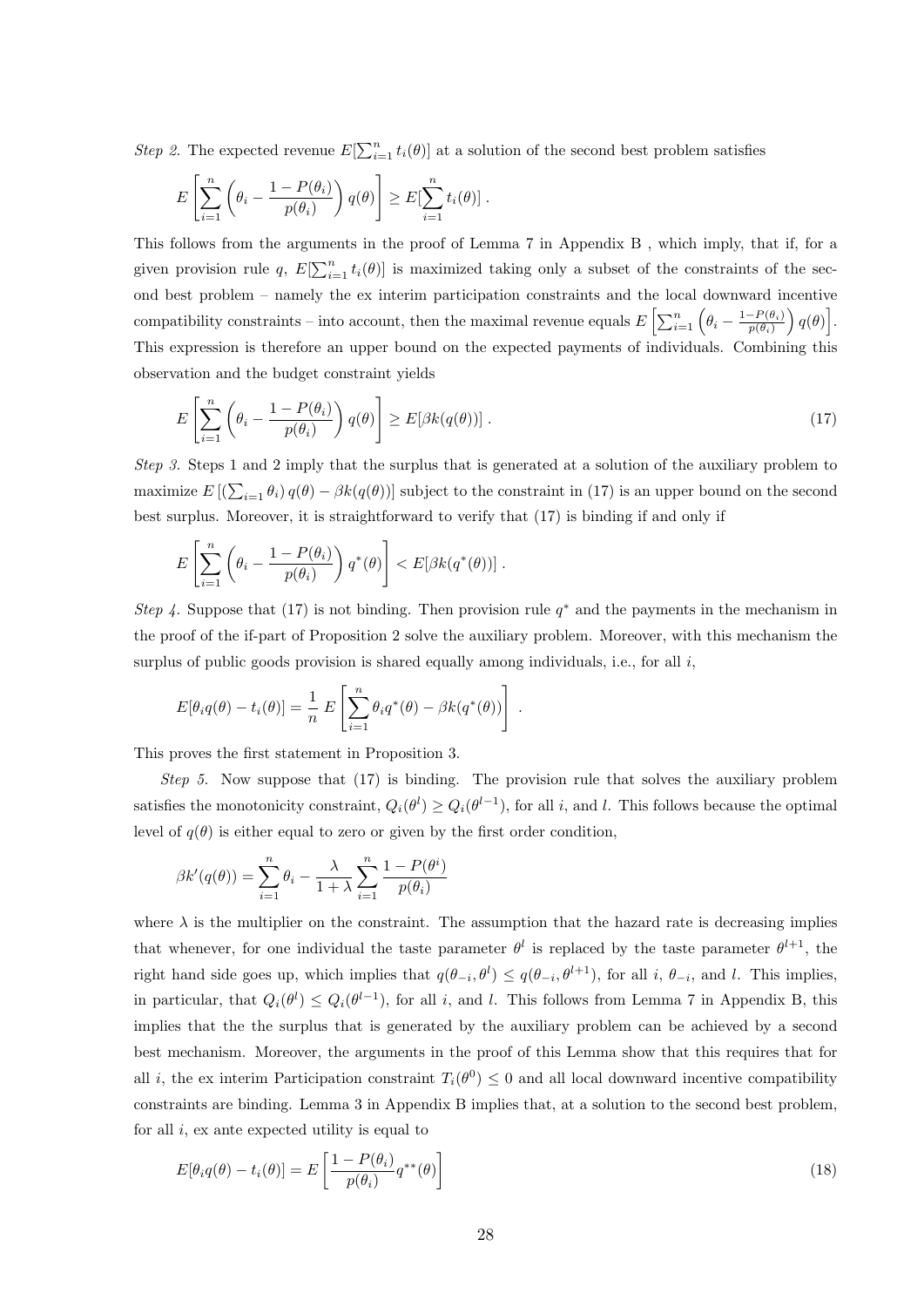where  $q^{**}(\theta)$  is the provision rule that solves the auxiliary problem. Given that the constraint of the auxiliary problem is binding we have

$$
E\left[\sum_{i=1}^n \left(\theta_i - \frac{1 - P(\theta_i)}{p(\theta_i)}\right) q^{**}(\theta)\right] = E[\beta k(q^{**}(\theta))] ,
$$

or, equivalently,

$$
E\left[\sum_{i=1}^{n} \frac{1 - P(\theta_i)}{p(\theta_i)} q^{**}(\theta)\right] = E\left[\left(\sum_{i=1}^{n} \theta_i\right) q^{**}(\theta) - \beta k(q^{**}(\theta))\right]
$$

Using that the random variables  $(\theta_i)_{i=1}^n$  are independently and identically distributed, this implies that

$$
E\left[\frac{1-P(\theta_i)}{p(\theta_i)}q^{**}(\theta)\right] = \frac{1}{n}E\left[\left(\sum_{i=1}^n \theta_i\right)q^{**}(\theta) - \beta k(q^{**}(\theta))\right]
$$
\n(19)

Equations (18) and (19) imply that at a solution to the second best problem,

$$
E[\theta_i q(\theta) - t_i(\theta)] = \frac{1}{n} E\left[\left(\sum_{i=1}^n \theta_i\right) q^{**}(\theta) - \beta k(q^{**}(\theta))\right].
$$

By definition of the surplus-maximizing provision rule  $q^*, q^{**} \neq q^*$  implies that this is less than the exante expected payoff under the symmetric constraint efficient mechanism.

### A.4 Proof of Proposition 4

The proof uses arguments from part B of the Appendix, in particular Lemmas 1 - 7, which provide a characterization of incentive compatible mechanisms and of revenue maximizing mechanisms.

The optimal mechanism with ex interim participation constraints. It follows from Lemma 5, that, at a solution to the mechanism design problem, for all  $i$ , the participation constraints in (3) are binding for  $\theta_i = \theta^0$  and is slack otherwise. Otherwise it would be possible to increase the monopolist's revenue while holding the monopolist's provision rule fixed.

Consider the relaxed problem of choosing  $(q, t_1, \ldots, t_n)$  in order to maximize  $\Pi$  subject to the downward incentive compatibility constraints in (24) and the ex interim participation constraints in (3). It follows from Lemma 6 that at a solution to this problem, all downward incentive compatibility constraints are binding, and the participation constraint in (3) is binding for  $\theta_i = \theta^0$  and is slack otherwise. Otherwise it would be possible to increase the monopolist's revenue while holding the monopolist's provision rule fixed. But then the arguments in the proof of Lemma 7 imply that the expected revenue of the monopolist, at a solution to the relaxed problem, is equal to  $E\left[\sum_{i=1}^n t_i(\theta)\right] = E\left[\sum_{i=1}^n \left(\theta_i - \frac{1-P(\theta_i)}{p(\theta_i)}\right)\right]$  $\left[\frac{-P(\theta_i)}{p(\theta_i)}\right)q(\theta)\right].$ Hence, the provision rule which is part of the solution of the relaxed problem maximizes

$$
\Pi = E\left[\sum_{i=1}^{n} \left(\theta_i - \frac{1 - P(\theta_i)}{p(\theta_i)}\right) q(\theta) - \beta k(q(\theta))\right]
$$

In the following this provision rule is denoted by  $q_{\Pi}^{**}$ .

The relaxed problem takes only a subset of all incentive compatibility constraints into account. Hence, the expected profits that are generated by the mechanism which solves the relaxed problem are an upper bound on the expected profits that are generated by the mechanism that solves the "full" problem of maximizing Π subject to all participation and incentive compatibility constraints.

.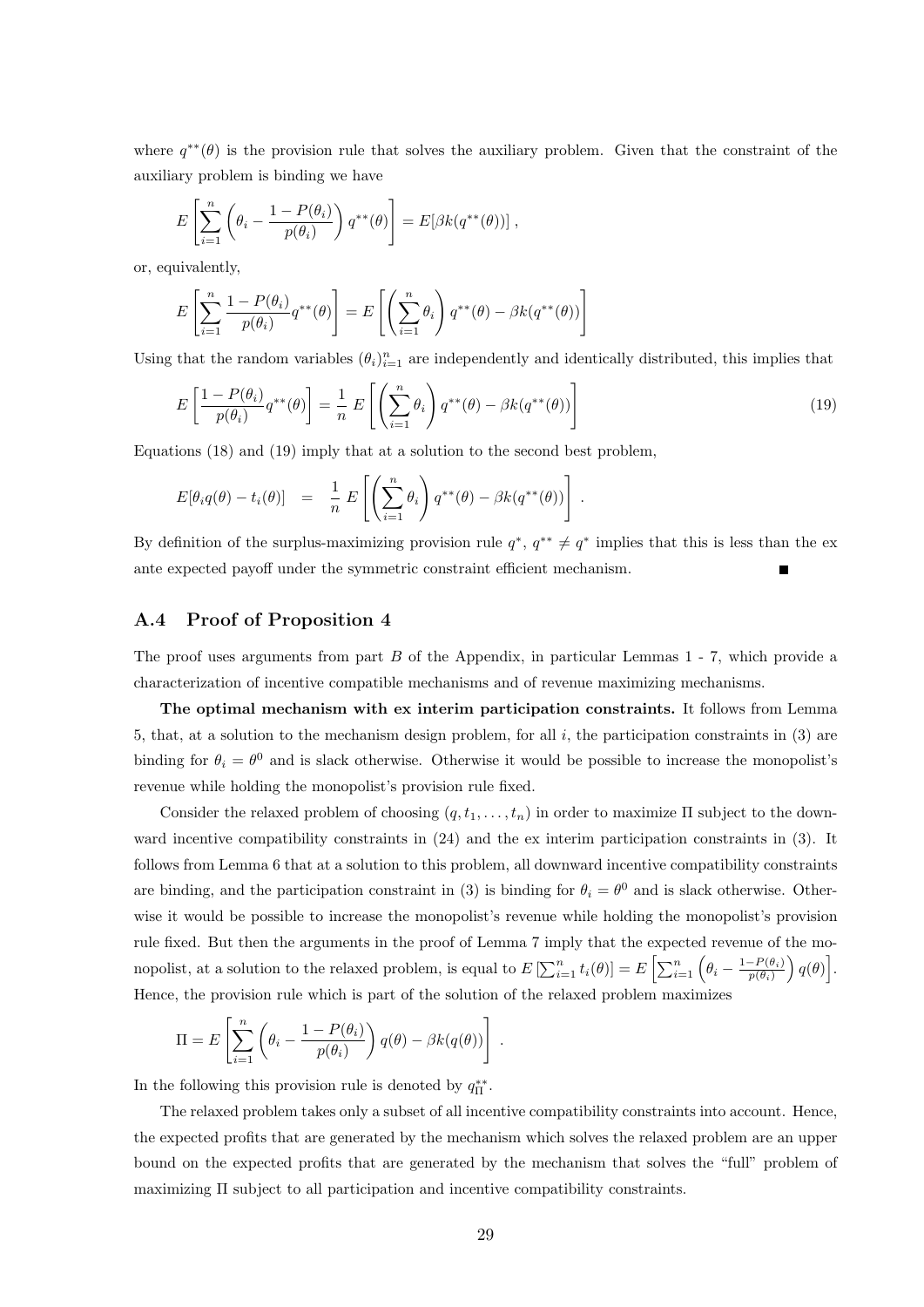It follows from Lemma 2 that if the provision rule  $q_{\Pi}^{**}$  is such that the monotonicity constraints  $Q_i(\theta^l) \geq Q_i(\theta^{l-1})$  are satisfied for all i and l, then the solution to the relaxed problem satisfies all incentive compatibility constraints and is hence also a solution to the full problem.

In the remainder we verify that under  $q_{\Pi}^{**}$  the monotonicity constraints are indeed satisfied. For every given  $\theta$ ,  $q_{\Pi}^{**}(\theta)$  is either given by the first order condition,

$$
\sum_{i=1}^{n} \left( \theta_i - \frac{1 - P(\theta_i)}{p(\theta_i)} \right) = \beta k' (q_{\Pi}^{**}(\theta)), \qquad (20)
$$

or, if this equation has only a negative solution, equal to 0. Given that  $h<sup>l</sup> < h<sup>l-1</sup>$ , for all l, for each i, the left-hand side of the first order condition is strictly increasing in  $\theta_i$ . Given that k is increasing and convex, this implies that, for each i and each l,  $q_{\Pi}^{**}(\theta_{-i}, \theta^l) < q_{\Pi}^{**}(\theta_{-i}, \theta^{l+1})$ , and, as a consequence, the monotonicity constraint  $Q_i(\theta^{l+1}) > Q_i(\theta^l)$  holds for all i, and all i.

Given that all local downward incentive compatibility constraints and the participation constraints for  $\theta_i = \theta^0$  are binding for all i (so that  $T_i(\theta^0) = 0$ ), it follows from Lemma 3 that  $E[\theta_i q(\theta) - t_i(\theta)] + \frac{\tau}{n}\Pi^*$ is equal to

$$
E\left[\frac{1-P(\theta_i)}{p(\theta_i)}q^{**}(\theta)\right]+\frac{\tau}{n}E\left[\sum_{i=1}^n\left(\theta_i-\frac{1-P(\theta_i)}{p(\theta_i)}\right)q^{**}(\theta)-\beta k(q^{**}(\theta))\right]
$$

Exploiting that the random variables  $(\theta_i)_{i=1}^n$  are *iid* and rearranging term yields the expression for expected payoffs of individuals in equation (8).

The optimal mechanism with ex ante participation constraints We first consider a relaxed problem of maximizing Π taking only the ex ante participation constraints in (4) into account. Obviously, this implies that, for each i, the participation constraint has to be binding, for each i,  $E[t_i(\theta)] = E[\theta_i q(\theta)].$  Using this expression to substitute for  $E[t_i(\theta)]$  in the definition of  $\Pi$  yields  $\Pi = E\left[\left(\sum_{i=1}^n \theta_i\right) q(\theta) - \beta k(q(\theta))\right]$ . Hence,  $q^*$  is the profit-maximizing provision rule.

In the following we show that the there is a mechanism which is payoff equivalent to the solution of this relaxed problem and satisfies all incentive compatibility constraints.

The surplus-maximizing provision rule  $q^*$  is such that for each  $i$ ,  $Q_i(\theta^l) \leq Q_i(\theta^{l+1})$ . If all local downward incentive compatibility constraints hold as an equality, then all incentive compatibility constraints are satisfied. This follows from Lemma 2. To complete the proof it suffices show that, given public goods provision according to  $q^*$ , there is a payoff equivalent mechanism which is such that all local downward incentive compatibility constraints hold as an equality.

If all local downward incentive constraints are binding, then the arguments in the proof of Lemma 2 imply that  $T_i(\theta^l) = \theta^l Q_i(\theta^l) - \sum_{k=0}^{l-1} Q_i(\theta^k) + T_i(\theta^0)$ , for all l, and hence

$$
E[t_i(\theta)] = E\left[\left(\theta_i - \frac{1 - P(\theta_i)}{p(\theta_i)}\right) q^*(\theta)\right] + T_i(\theta^0).
$$
\n(21)

Now if we let, in addition,  $T_i(\theta^0) = E\left[\frac{1-P(\theta_i)}{p(\theta_i)}\right]$  $\left[\frac{P(\theta_i)}{P(\theta_i)}q^*(\theta)\right]$ , then also the ex ante participation constraints of all individuals are binding. This also implies that for each individual  $E[\theta_i q^*(\theta) - t_i(\theta)] = 0$  and expected profits are equal to  $\Pi^* = E[(\sum_{i=1}^n \theta_i) q^*(\theta) - \beta k(q^*(\theta))].$  The ex ante expected payoff of individuals consists entirely of the fraction of profits that they receive. This observation yields the expression for expected utility in equation (9).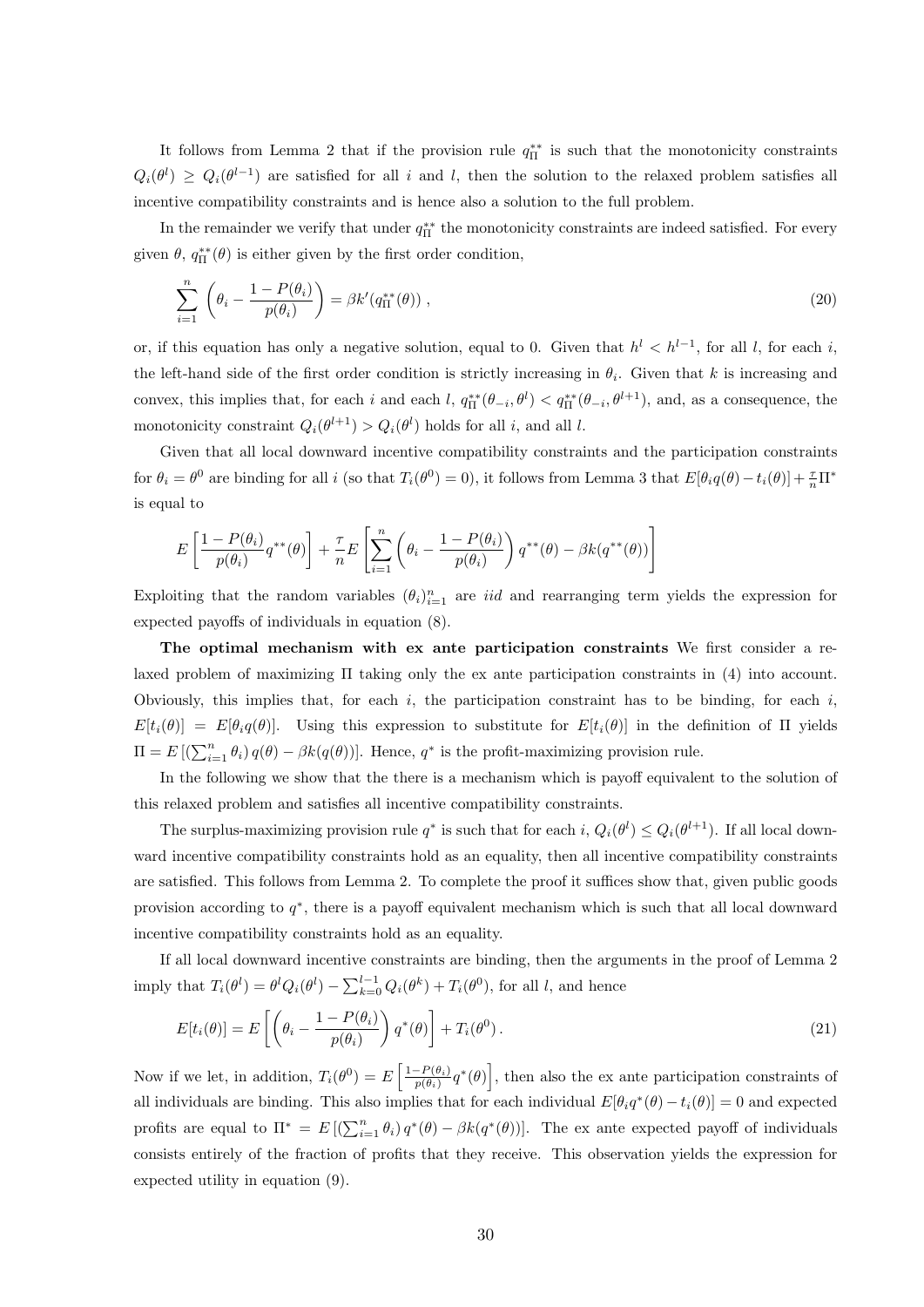**Comparison of expected utilities.** Using equations (9) and (8) we find that  $V_i^{ant}(\tau) - V_i^{int}(\tau)$  is equal to

$$
\tau \frac{1}{n} \left( E \left[ \left( \sum_{i=1}^{n} \theta_{i} \right) q^{*}(\theta) - \beta k(q^{*}(\theta)) \right] - E \left[ \left( \sum_{i=1}^{n} \theta_{i} \right) q_{\Pi}^{**}(\theta) - \beta k(q_{\Pi}^{**}(\theta)) \right] \right) - (1 - \tau) E \left[ \left( \frac{1 - P(\theta_{i})}{p(\theta_{i})} \right) q_{\Pi}^{**}(\theta) \right]
$$

Since  $q^*$  maximizes the surplus from public goods provision, this expression is increasing in  $\tau$ . Moreover, it is negative for  $\tau$  close to zero and positive for  $\tau$  close to 1.

#### A.5 Proof of Proposition 5

Step 1. We show that, for any mechanism satisfying the the budget balance conditions in (11) and the firm's incentive compatibility conditions in (10),  $E\left[\sum_{i=1}^n t_i(\theta, \beta)\right] \ge E\left[\left(\beta + \frac{1-F(\beta)}{f(\beta)}\right)\right]$  $\frac{-F(\beta)}{f(\beta)}\Big) k(q(\theta, \beta))\Big].$ 

Let q be an arbitrary given provision rule and consider the relaxed problem of minimizing  $E\left[\sum_{i=1}^n t_i(\theta, \beta)\right]$ subject to the budget balance condition for  $\beta = \beta^1$  and the local downward incentive compatibility conditions for the firm,  $R(\beta^l) - \beta^l K(\beta^l) \geq R(\beta^{l-1}) - \beta^l K(\beta^{l-1})$ , for all l. Since this minimization problem takes only a subset of all budget balance conditions and all firm incentive compatibility conditions into account, the solution of this minimization problem will be a lower bound to the minimal value of  $E\left[\sum_{i=1}^{n} t_i(\theta, \beta)\right]$ that can be obtained if all budget and incentive constraints are taken into account.

At a solution to the relaxed problem all constraints have to be binding. Otherwise it was possible to reduce the expected revenues for some type of firm without violating any of the constraints of the relaxed problem, thereby attaining a lower value of  $E\left[\sum_{i=1}^{n} t_i(\theta, \beta)\right]$ . This makes it possible to verify that  $R(\beta^l) = \beta^l K(\beta^l) + \sum_{j=1}^{l-1} K(\beta^j)$ , for  $l \in \{1, \ldots, r-1\}$ , and that  $R(\beta^1) = \beta^1 K(\beta^1)$ . Using the law of iterated expectations, we obtain

$$
E\left[\sum_{i=1}^{n} t_i(\theta, \beta)\right] = \sum_{l=1}^{r} f^l R(\beta^l) = E\left[\beta k(q(\theta, \beta))\right] + \sum_{l=2}^{r} f^l \sum_{j=1}^{l-1} K(\beta^j)
$$
  

$$
= E\left[\beta k(q(\theta, \beta))\right] + \sum_{l=1}^{r} (1 - F(\beta^l))K(\beta^l)
$$
  

$$
= E\left[\beta k(q(\theta, \beta))\right] + \sum_{l=1}^{r} f^l \frac{1 - F(\beta^l)}{f(\beta^l)}K(\beta^l)
$$
  

$$
= E\left[\left(\beta + \frac{1 - F(\beta)}{f(\beta)}\right)k(q(\theta, \beta))\right].
$$

Step 2. Suppose public goods provision is such that the following monotonicity constraint holds: For all l,  $K(\beta^l) \geq K(\beta^{l-1})$ . We show that, under this assumption, there is a mechanism such that  $E\left[\sum_{i=1}^n t_i(\theta,\beta)\right] = E\left[\left(\beta + \frac{1-F(\beta)}{f(\beta)}\right)\right]$  $\left(\frac{F(\beta)}{f(\beta)}\right) k(q(\theta, \beta))\Big]$ , satisfying the budget balance conditions in (11) and the firm's incentive compatibility conditions in (10),

Using arguments that are analogous to those in the proof of Lemma  $4$  in part  $B$  of the Appendix we find that if the firm's budget balance condition holds for  $\beta = \beta^1$ , then it also holds for all  $\beta \neq \beta^1$ . The fact that all local downward incentive compatibility constraints are binding and that the monotonicity constraint  $K(\beta^l) \geq K(\beta^{l-1})$  holds for all l, implies that all firm incentive compatibility conditions are satisfied. This follows from similar arguments as Lemmas 1 and 2 in part B of the Appendix.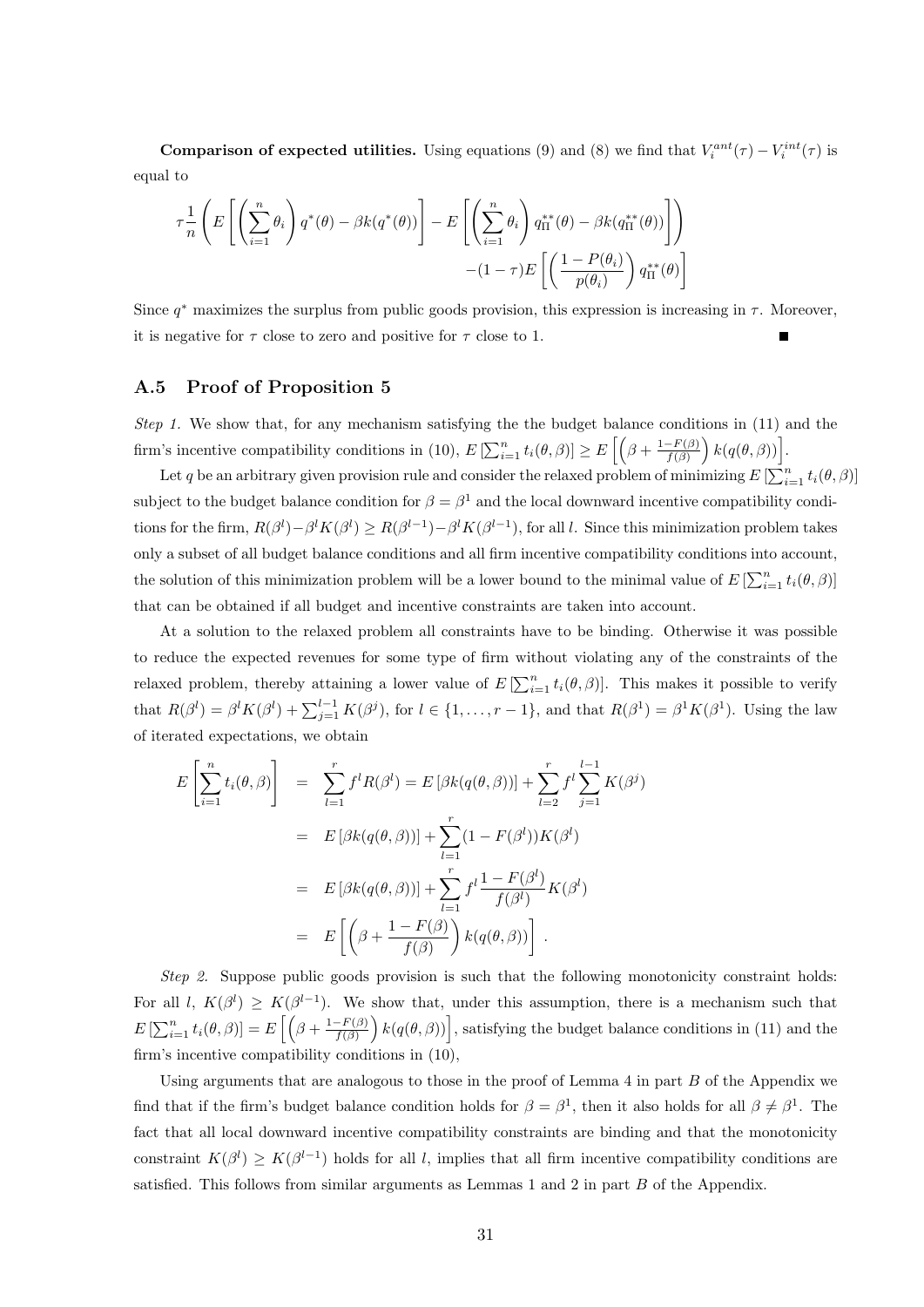Given Steps 1 and 2, The arguments that are needed to complete the proof of Proposition 5 are a straightforward modification of the arguments that were used to in the proof of Proposition 1. Hence, we only sketch the arguments.

The first observation is that if in Proposition 1 we replace the budget condition (1) by the budget condition

$$
E\left[\sum_{i=1}^{n} t_i(\theta, \beta)\right] \ge E\left[\left(\beta + \frac{1 - F(\beta)}{f(\beta)}\right) k(q(\theta, \beta))\right]
$$
\n(22)

we obtain the following result: A mechanism is Pareto-efficient among those that satisfy the individuals' incentive compatibility conditions as well as the budget constraint (22) if and only if the constraint (22) binds, and the public goods provision rule maximizes the "'virtual surplus"

$$
E\left[\left(\sum_{i=1}^n \theta_i\right) q(\theta, \beta) - \left(\beta + \frac{1 - F(\beta)}{f(\beta)}\right) k(q(\theta, \beta))\right].
$$

Denote this provision rule in the following by  $q_e^*$ .

To obtain this result we need to show that the lower bound on payments identified in Step 1 can be reached. By Step 2, this is the case if  $q_e^*$  is such that for all  $l, K(\beta^l) \geq K(\beta^{l-1})$ . To verify this property, note that, for any  $(\theta, \beta)$ ,  $q_e^*(\theta, \beta)$  is characterized by the following first order condition,

$$
\frac{\sum_{i=1}^n \theta_i}{\beta + \frac{1 - F(\beta)}{f(\beta)}} = k'(q_e^*(\theta, \beta)).
$$

By the monotone hazard rate assumption the left hand side is decreasing in  $\beta$ . Hence, conditional on  $\theta$ , a larger value of  $\beta$  implies that less of the public good is provided. Given our assumption that  $\beta^l < \beta^{l-1}$ , this means that, for every  $\theta$ ,  $q_e^*(\theta, \beta^l) > q_e^*(\theta, \beta^{l-1})$ . This implies, in particular that  $K(\beta^l) \geq K(\beta^{l-1})$ .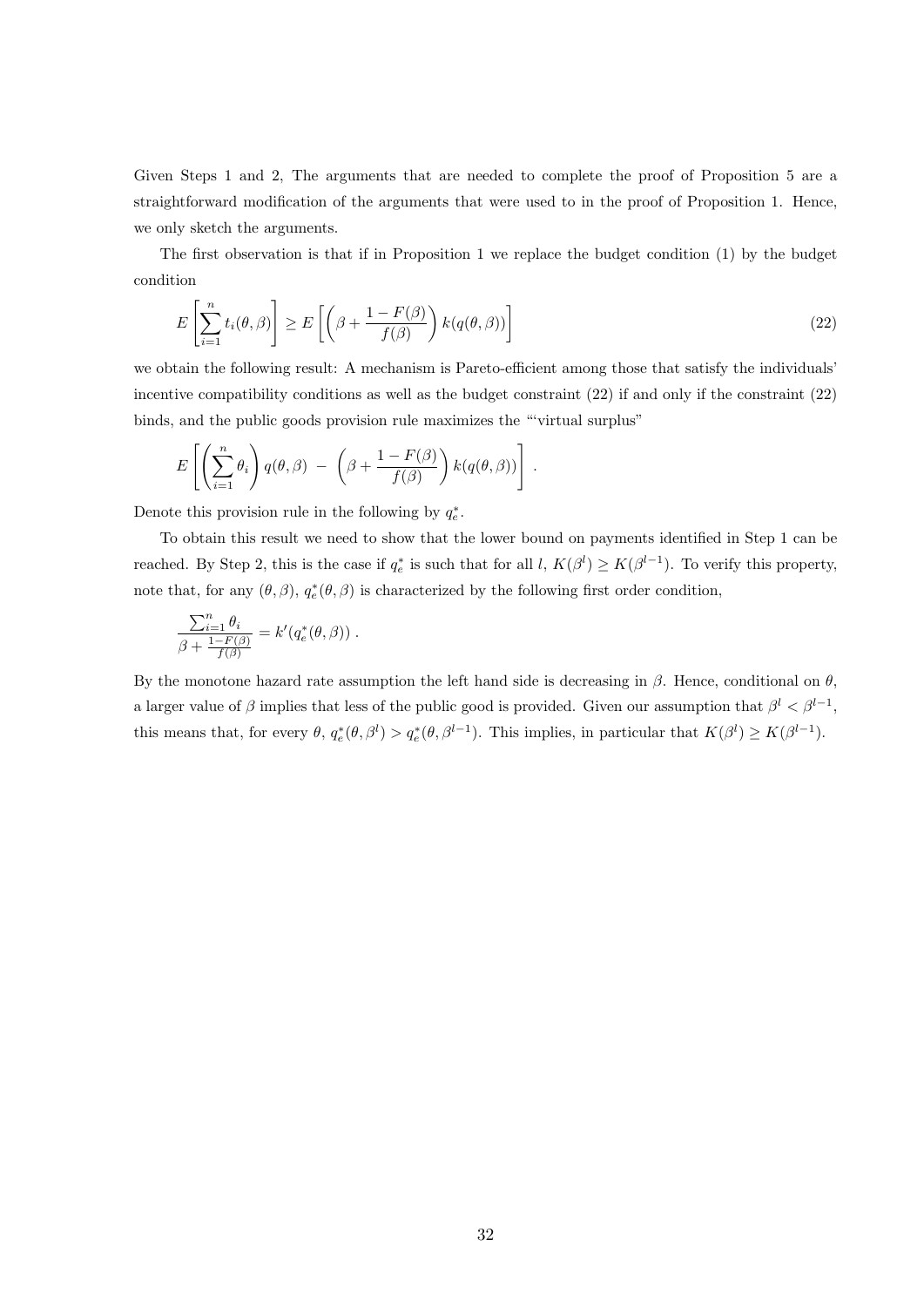### B Further Results

#### B.1 Characterization of Incentive Compatible Mechanisms

**Lemma 1** For all i, the incentive constraints in  $(2)$  hold if the following local incentive constraints are satisfied: For any  $l < m$ ,

$$
\theta^l Q_i(\theta^l) - T_i(\theta^l) \ge \theta^l Q_i(\theta^{l+1}) - T_i(\theta^{l+1}), \qquad (23)
$$

and, for any  $l > 0$ ,

$$
\theta^l Q_i(\theta^l) - T_i(\theta^l) \ge \theta^l Q_i(\theta^{l-1}) - T_i(\theta^{l-1}). \tag{24}
$$

Moreover, the local incentive constraints (23) and (24) imply that, for all i,  $Q_i(\theta^l) \geq Q_i(\theta^{l-1})$ , for all  $l > 1$ .

**Proof** We first show that for each i and for each  $l, Q_i(\theta^l) \geq Q_i(\theta^{l-1})$ . This follows from adding (23) for  $\theta_i = \theta^l$  (as stated in the Lemma) and (24) for  $\theta_i = \theta^{l+1}$ ,

$$
\theta^{l+1} Q_i(\theta^{l+1}) - T_i(\theta^{l+1}) \ge \theta^{l+1} Q_i(\theta^l) - T_i(\theta^l) .
$$

We now show that (23) implies that

$$
\theta^l Q_i(\theta^l) - T_i(\theta^l) \ge \theta^l Q_i(\theta^{l+2}) - T_i(\theta^{l+2}), \qquad (25)
$$

To see this, rewrite (23) as

$$
\theta^l Q_i(\theta^l) - T_i(\theta^l) \ge \theta^{l+1} Q_i(\theta^{l+1}) - T_i(\theta^{l+1}) - (\theta^{l+1} - \theta^l) Q_i(\theta^{l+1}),
$$

Since  $Q_i(\theta^{l+2}) \geq Q_i(\theta^{l+1})$  we also have

$$
\theta^l Q_i(\theta^l) - T_i(\theta^l) \ge \theta^{l+1} Q_i(\theta^{l+1}) - T_i(\theta^{l+1}) - (\theta^{l+1} - \theta^l) Q_i(\theta^{l+2}),
$$

Moreover, condition (23) for  $\theta_i = \theta^{l+1}$  is

$$
\theta^{l+1} Q_i(\theta^{l+1}) - T_i(\theta^{l+1}) \geq \theta^{l+1} Q_i(\theta^{l+2}) - T_i(\theta^{l+2}),
$$

Adding the last two inequalities yields

$$
\theta^l Q_i(\theta^l) - T_i(\theta^l) \ge \theta^l Q_i(\theta^{l+2}) - T_i(\theta^{l+2})
$$

Hence, an individual with preference parameter  $\theta^l$  does not benefit from announcing  $\theta^{l+2}$ . Iterating this argument one more establishes that this individual does neither benefit from announcing  $\theta^{l+3}$ , etc. The proof that an individual with preference parameter  $\theta^l$  does not benefit from announcing  $\theta^{l-j}$  for any  $j \geq 1$  is analogous and left to the reader.  $\blacksquare$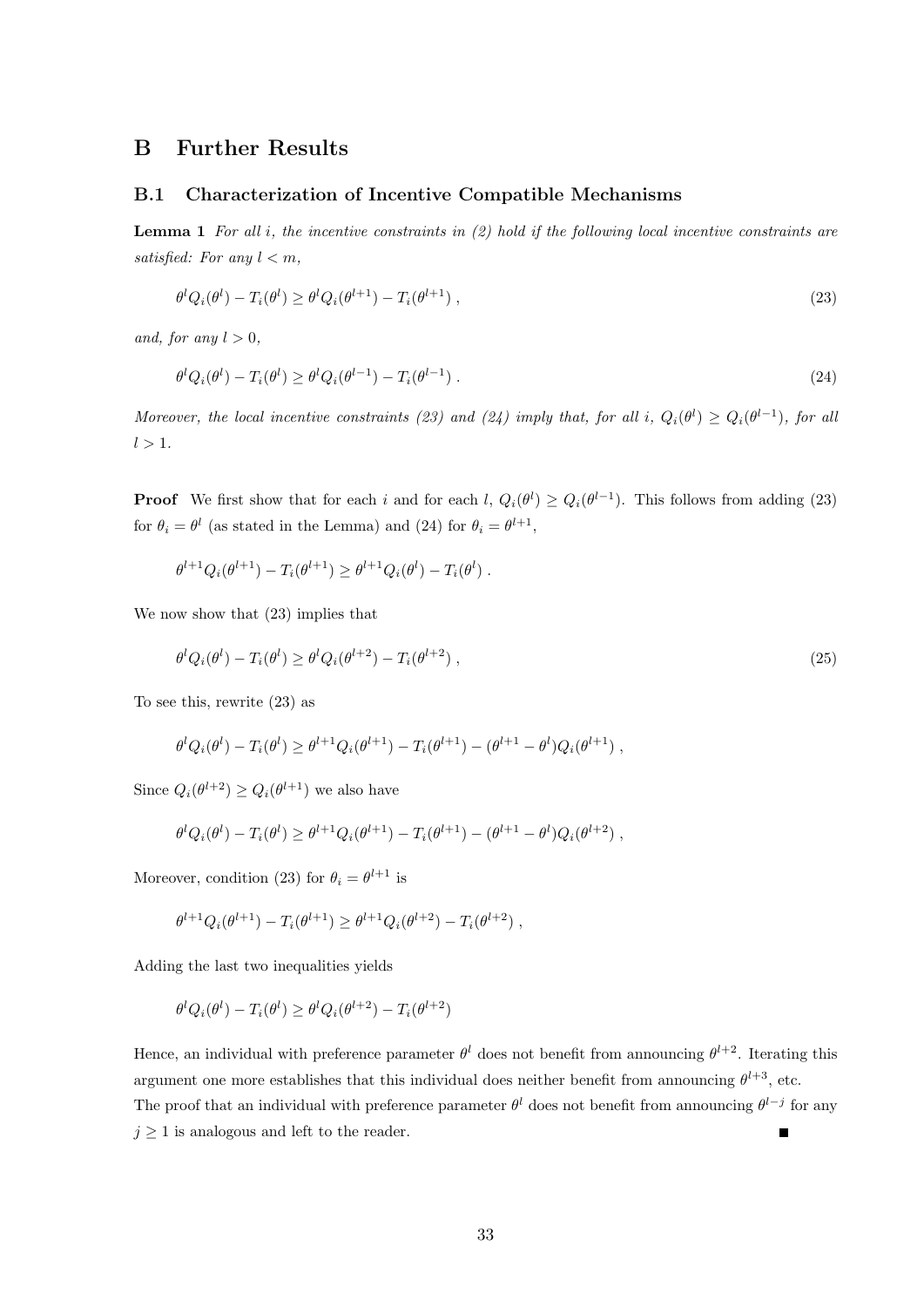**Lemma 2** Suppose that, for some individual  $i$ , all local downward incentive compatibility constraints are binding and that  $Q_i(\theta^l) \geq Q_i(\theta^{l-1})$ , for all  $l > 1$ . Then all incentive compatibility constraints of individual i are satisfied.

**Proof** If all local downward incentive constraints are binding for individual  $i$ , this implies that, for all  $l \geq 1$ ,

$$
T_i(\theta^l) = \sum_{k=1}^l \theta^k (Q_i(\theta^k) - Q_i(\theta^{k-1})) + T_i(\theta^0).
$$
 (26)

Using that  $\theta^0 = 0$  and that  $\theta^{l+1} - \theta^l = 1$ , for all  $l > 0$ , equation (26) can be equivalently written as

$$
T_i(\theta^l) = \theta^l Q_i(\theta^l) - \sum_{k=0}^{l-1} Q_i(\theta^k) + T_i(\theta^0) \tag{27}
$$

To establish incentive compatibility, Lemma 1 implies that it suffices to show that all local upward incentive compatibility constraints are satisfied, i.e., for all  $l$ ,

$$
\theta^l Q_i(\theta^l) - T_i(\theta^l) \geq \theta^l Q_i(\theta^{l+1}) - T_i(\theta^{l+1}).
$$

or, equivalently,

$$
\theta^l Q_i(\theta^l) - T_i(\theta^l) \ge \theta^{l+1} Q_i(\theta^{l+1}) - T_i(\theta^{l+1}) - Q_i(\theta^{l+1}) .
$$

By equation (27), this inequality can also be written as

$$
\sum_{k=0}^{l-1} Q_i(\theta^k) \ge \sum_{k=0}^{l} Q_i(\theta^k) - Q_i(\theta^{l+1}),
$$

or

$$
Q_i(\theta^{l+1}) \ge Q_i(\theta^l) .
$$

These monotonicity constraints are satisfied by assumption.

**Lemma 3** If for individual i, all local downward incentive compatibility constraints are binding, then the expected utility of individual i from the ex ante perspective is given by

$$
E[\theta_i q(\theta) - t_i(\theta)] = E\left[\left(\frac{1 - P(\theta_i)}{p(\theta_i)}\right)q(\theta)\right] - T_i(\theta^0)
$$

Proof Equation (27) in the proof of Lemma 2 and the law of iterated expectations imply that,

$$
E[t_i(\theta)] = \sum_{j=0}^{m} p^j T_i(\theta^j)
$$
  
= 
$$
\sum_{j=0}^{m} p^j \theta^j Q_i(\theta^j) - \sum_{j=1}^{m} p^j \sum_{k=0}^{j-1} Q_i(\theta^k) + T_i(\theta^0)
$$

Г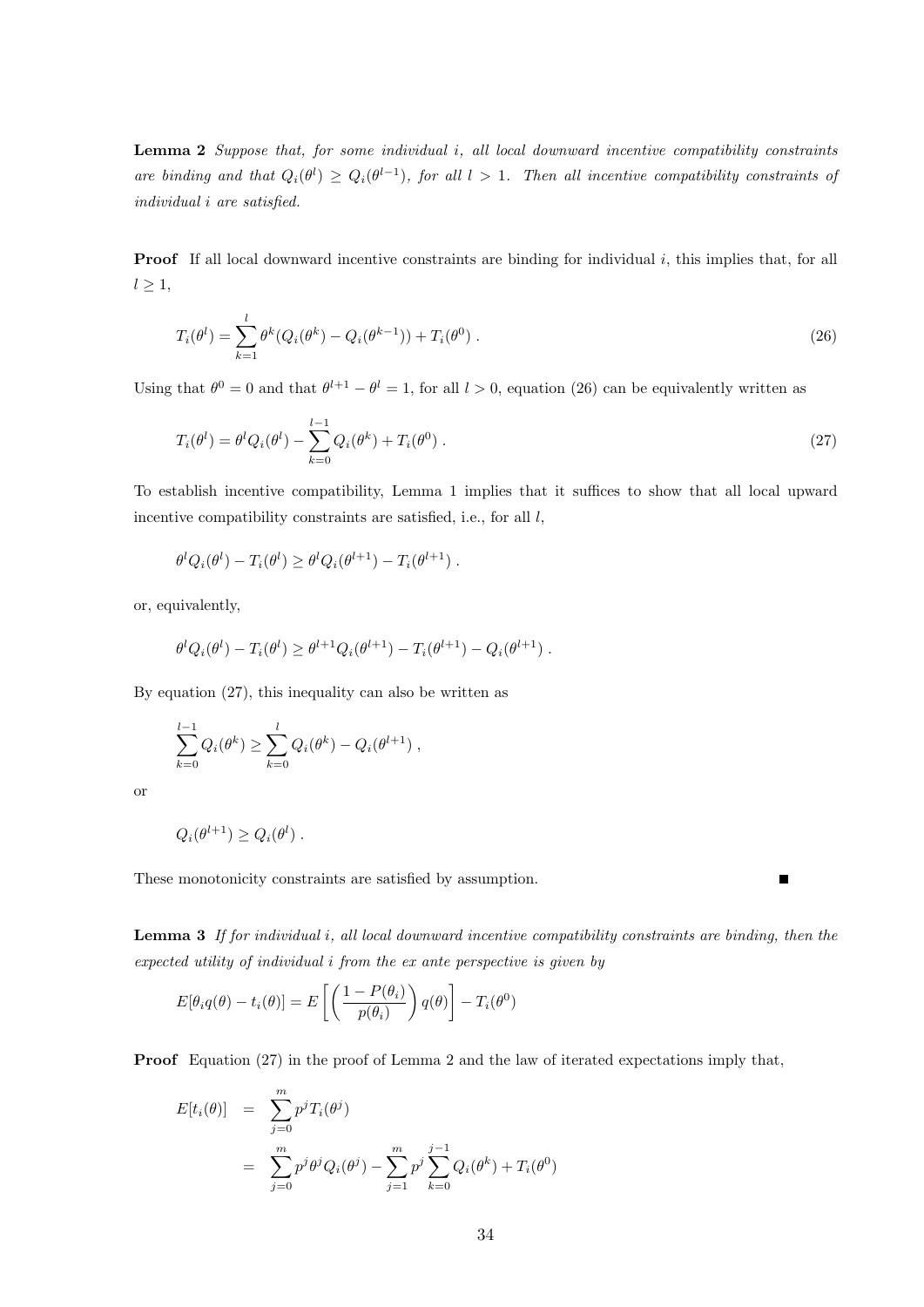$$
= E[\theta_i q(\theta)] - \sum_{j=1}^m \left(1 - \sum_{k=0}^j p^j\right) Q_i(\theta^j) + T_i(\theta^0)
$$
  
\n
$$
= E[\theta_i q(\theta)] - \sum_{j=1}^m p^j \frac{1 - \sum_{k=0}^j p^j}{p^j} Q_i(\theta^j) + T_i(\theta^0)
$$
  
\n
$$
= E[\theta_i q(\theta)] - E\left[\left(\frac{1 - P(\theta_i)}{p(\theta_i)}\right) q(\theta)\right] + T_i(\theta^0).
$$

### B.2 Characterization of Revenue Maximizing Mechanisms for a given provision rule

 $\blacksquare$ 

**Lemma 4** For all i, if the participation constraint in (3) is satisfied for  $\theta_i = \theta^0$  then it is also satisfied for all  $\theta_i \neq \theta^0$ .

**Proof** Let  $\theta_i \neq \theta^0$ . Then, by the incentive compatibility constraints in (2),

 $\theta_i Q_i(\theta_i) - T_i(\theta_i) \geq \theta_i Q_i(\theta^0) - T_i(\theta^0)$ .

Moreover,  $\theta_i > \theta^0$  implies that the right-hand side of this inequality exceeds

 $\theta^0 Q_i(\theta^0) - T_i(\theta^0)$ ,

which is nonnegative by the participation constraint for  $\theta_i = \theta^0$ . This proves that (3) is not binding for  $\theta_i \neq \theta^0$ .

**Lemma 5** Let q be an arbitrary given provision rule. Consider the problem of choosing a mechanism  $(t_1, \ldots, t_n)$  in order to maximize total revenue

$$
E\left[\sum_{i=1}^{n} t_i(\theta)\right]
$$

subject to subject to the incentive compatibility constraints in (2) and the ex interim participation constraints in (3). At a solution to this problem, the participation constraint in (3) is binding for  $\theta_i = \theta^0$ and is slack otherwise.

**Proof** By Lemma 4 we only need to show that it is binding for  $\theta_i = \theta^0$ . We show that it is possible to increase the expected payments of individual  $i$  in an incentive compatible way if, for some  $i$ , the participation constraint for  $\theta_i = \theta^0$  does not hold as an equality. It is instructive to rewrite the incentive compatibility constraints in (2) as follows: For each i, for each  $\theta_i \in \Theta$ , and for each  $\hat{\theta}_i \in \Theta$ ,

$$
\theta_i Q_i(\theta_i) - \theta_i Q_i(\hat{\theta}_i) \ge T_i(\theta_i) - T_i(\hat{\theta}_i),\tag{28}
$$

Consider a new payment rule for individual i such that for each  $\theta_i \in \Theta$ ,  $T_i(\theta_i)$  increases by some  $\epsilon > 0$ , this implies that the right hand side of the incentive constraints in (28) remains constant, i.e., the increase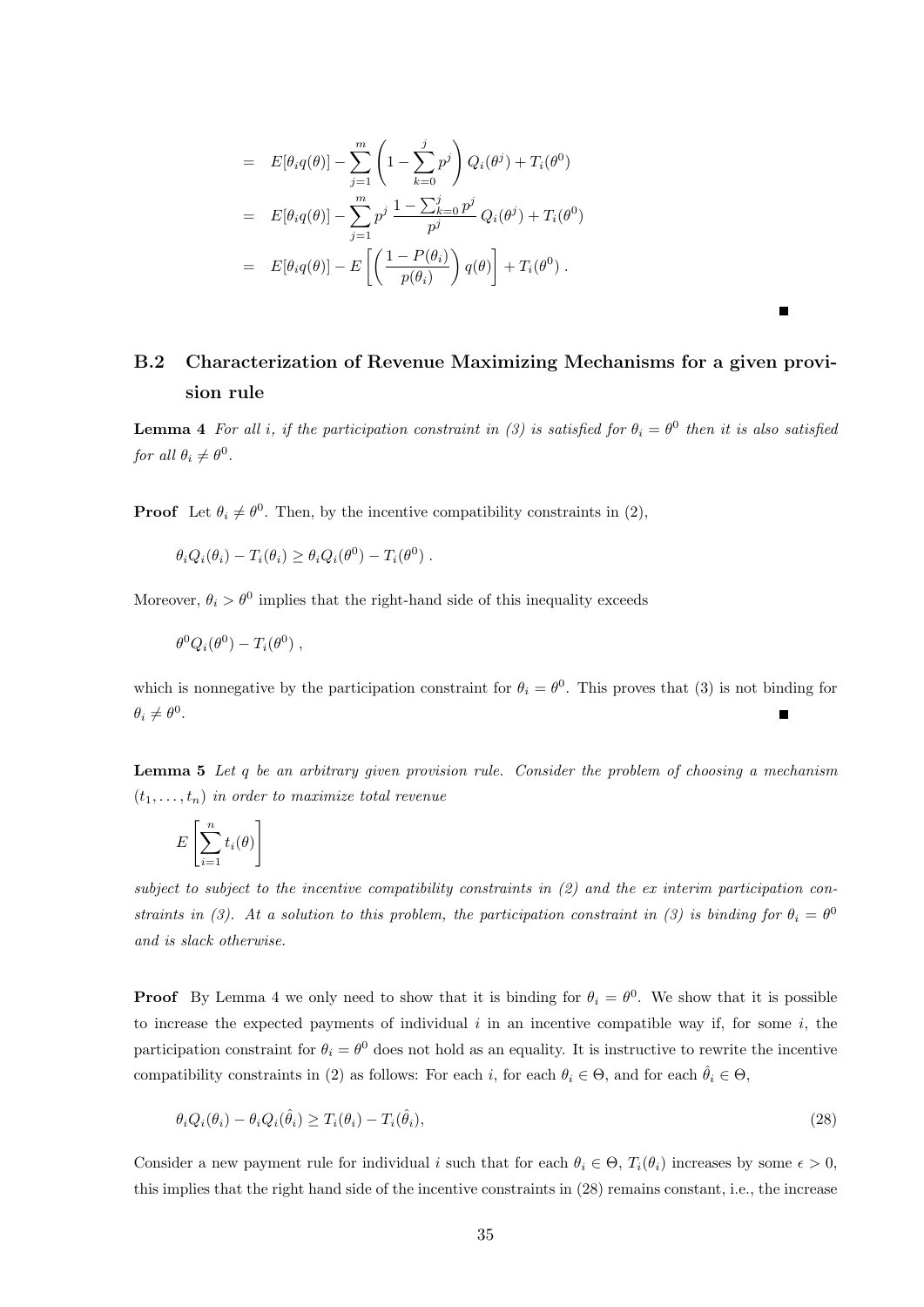of i's expected payments does not upset incentive compatibility. Since revenue increase in the expected payments of individual  $i$ , the revenue maximizing mechanism must be such that a binding participation constraint for  $\theta_i = \theta^0$  prevents a further increase of individual *i*'s payments.

**Lemma 6** Let q be an arbitrary given provision rule. Consider the "relaxed problem" of choosing a mechanism  $(t_1, \ldots, t_n)$  in order to maximize total revenue

$$
E\left[\sum_{i=1}^n t_i(\theta)\right]
$$

subject to the downward incentive compatibility constraints in  $(24)$  and the ex interim participation constraints in (3). At a solution to this problem, all downward incentive compatibility constraints are binding, and the participation constraint in (3) is binding for  $\theta_i = \theta^0$  and is slack otherwise.

**Proof** It is straightforward to verify that, for all  $i$ , all downward incentive compatibility constraints are binding. Otherwise the expected payments of some individual could be increased without violating any one of the constraints of the relaxed problem. It remains to be shown that, for all  $i$ , the participation constraint in (3) is binding for  $\theta_i = \theta^0$  and is slack otherwise. By Lemma 4 we only need to show that, for all *i*, the participation constraint in (3) is binding for  $\theta_i = \theta^0$ . Suppose otherwise. Then it was possible to increase  $T_i(\theta^0)$  without violating any constraint.

**Lemma 7** Let q be a given provision rule with the property that for all i, and all l, the monotonicity constraints  $Q_i(\theta^l) \geq Q_i(\theta^{l-1})$  are satisfied. Consider the problem of choosing  $(t_1,\ldots,t_n)$  in order to maximize the total revenue

$$
E\left[\sum_{i=1}^n t_i(\theta)\right]
$$

subject to the incentive compatibility constraints in (2) and the ex interim participation constraints in (3). The maximal revenue at a solution to this problem is equal to

.

$$
E\left[\sum_{i=1}^{n}\left(\theta_{i}-\frac{1-P(\theta_{i})}{p(\theta_{i})}\right)q(\theta)\right]
$$

Proof First, consider the "relaxed problem" of maximizing subject to the local downward incentive constraints (24) and the the ex interim participation constraints in (3). The arguments in the proofs of Lemmas  $4 - 6$  imply that, for all i, all local downward incentive constraints as well as the ex interim participation constraints are binding for  $\theta_i = \theta^{0.16}$ 

Since the given provision rule q satisfies the monotonicity constraints  $Q_i(\theta^l) \geq Q_i(\theta^{l-1})$  for all i and l, Lemma 2 implies that all incentive compatibility constraints are satisfied at a solution to the relaxed problem. Hence, the solution to the relaxed problem is the revenue maximizing mechanism.

<sup>&</sup>lt;sup>16</sup>In these Lemmas the provision rule for the public good is not taken as given. However, this does not affect the logic of the argument.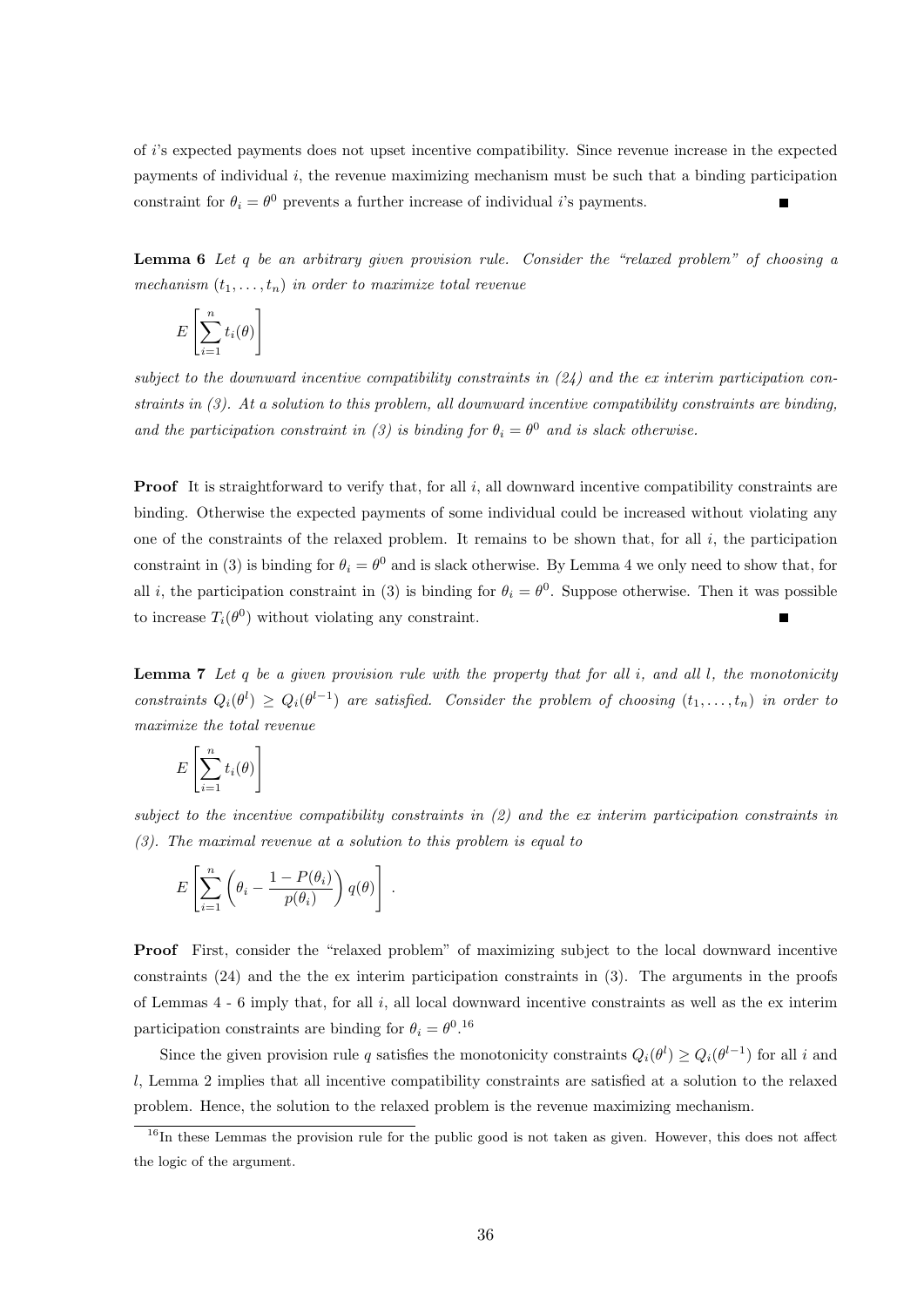Given that all local downward incentive compatibility constraints are binding, Lemma 3 implies that, for all  $i$ ,

$$
E[t_i(\theta)] = E\left[\left(\theta_i - \frac{1 - P(\theta_i)}{p(\theta_i)}\right)q(\theta)\right] + T_i(\theta^0)
$$

Since the participation constraints are binding, for all i, whenever  $\theta_i = \theta^0$ , we have  $T_i(\theta^0) = 0$ , for all i, and hence

$$
E\left[\sum_{i=1}^n\left(\theta_i-\frac{1-P(\theta_i)}{p(\theta_i)}\right)q(\theta)\right].
$$

### B.3 On the impossibility to reach constrained efficiency subject to interim participation constraints with many individuals

 $\blacksquare$ 

**Lemma 8** Let  $(k_n)_{n=1}^{\infty}$  be a sequence of cost functions, with the understanding that  $k_n$  is the cost function that applies if the number of individuals is equal to n. Suppose that the sequence  $(k_n)_{n=1}^{\infty}$  converges pointwise to a cost function  $k_{\infty}$ . Let  $q_n^*$  be the surplus maximizing provision rule for an economy with n individuals. Suppose that  $(k_n)_{n=1}^{\infty}$  converges pointwise to a cost function  $k_{\infty}$  and that

$$
\lim_{n \to \infty} \frac{1}{n} E[\beta k_n(q_n^*(\theta))] > 0.
$$

Then there exists n', such that for all  $n > n'$ ,

$$
\frac{1}{n}E\left[\sum_{i=1}^n\left(\theta_i-\frac{1-P(\theta_i)}{p(\theta_i)}\right)q_n^*(\theta)\right] < \frac{1}{n}E[\beta k_n(q_n^*(\theta))].
$$

Proof We show in the following that

$$
\lim_{n \to \infty} \frac{1}{n} E\left[\sum_{i=1}^n \left(\theta_i - \frac{1 - P(\theta_i)}{p(\theta_i)}\right) q_n^*(\theta)\right] = 0.
$$

By the strong law of large numbers  $\frac{1}{n} \sum_{i=1}^n \theta_i$  converges in probability to  $E[\theta_i]$ , and  $\frac{1}{n} \sum_{i=1}^n \frac{1-P(\theta_i)}{p(\theta_i)}$  $p(\theta_i)$ converges in probability to  $E\left[\frac{1-P(\theta_i)}{P(\theta_i)}\right]$  $\left[\frac{P(\theta_i)}{p(\theta_i)}\right]$ . Moreover,  $E\left[\frac{1-P(\theta_i)}{p(\theta_i)}\right]$  $\left[\frac{P(\theta_i)}{p(\theta_i)}\right] = E[\theta_i].$  To see this, note that

$$
E\left[\frac{1-P(\theta_i)}{p(\theta_i)}\right] = \sum_{l=0}^m p^l \frac{1-P(\theta^l)}{p^l} = \sum_{l=0}^m \sum_{k=l+1}^m p_k = \sum_{l=0}^m lp^l = \sum_{l=0}^m \theta^l p^l.
$$

Hence,

$$
\lim_{n \to \infty} \frac{1}{n} E\left[\sum_{i=1}^n \left(\theta_i - \frac{1 - P(\theta_i)}{p(\theta_i)}\right)\right] = 0.
$$

To complete the proof, note that  $q_n^*(\theta)$  converges in probability to a deterministic public goods provision level. This follows since (i) for every given n,  $q_n^*(\theta)$  is characterized by the first order condition  $\frac{1}{n} \sum_{i=1}^n \theta_i =$  $\frac{1}{n}\beta k_n'(q^*(\theta))$ , (ii)  $\frac{1}{n}\sum_{i=1}^n\theta_i$  converges in probability to  $E[\theta_i]$ , and (iii)  $(k_n)_{n=1}^{\infty}$  converges pointwise to  $k_{\infty}$ .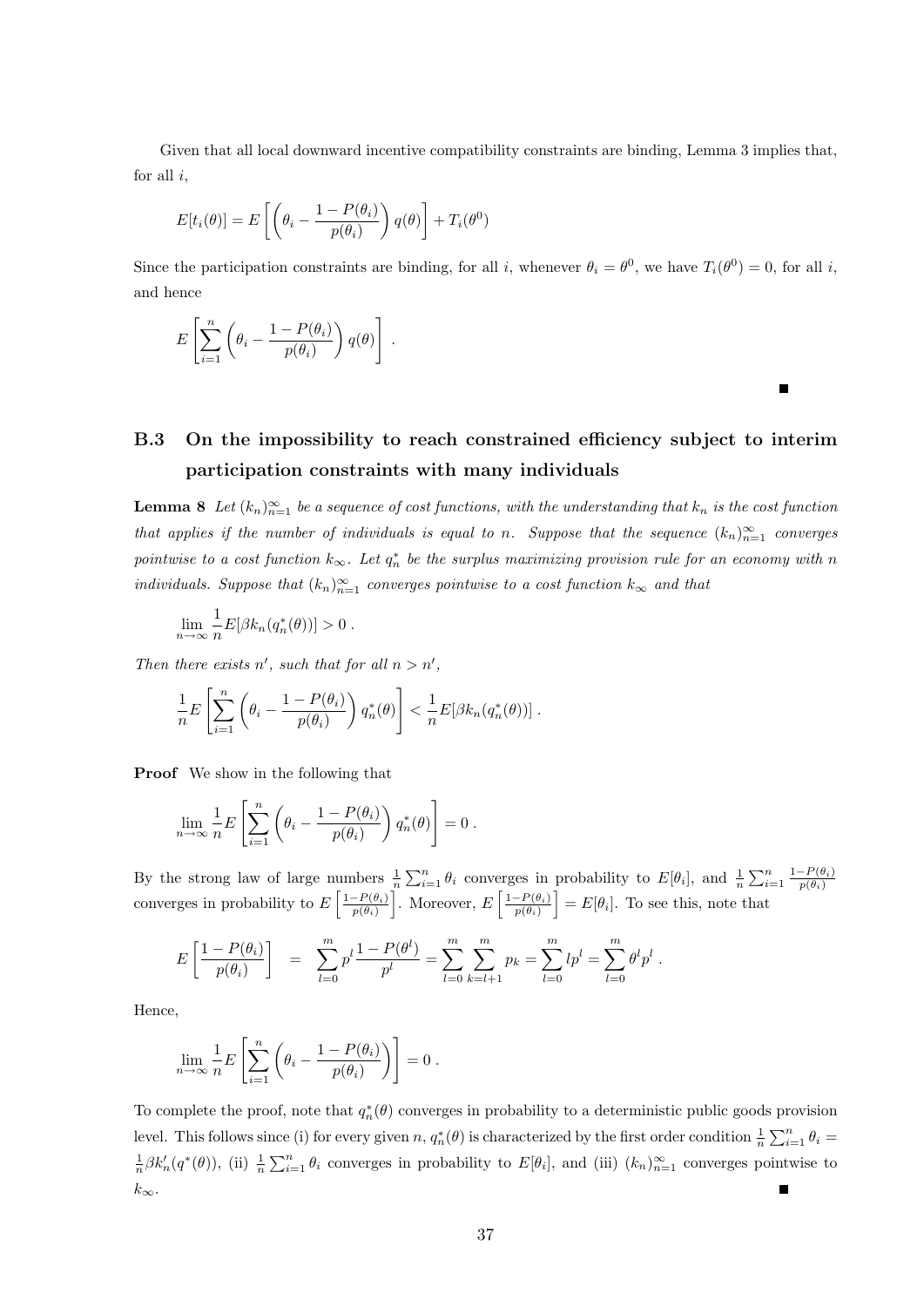By Proposition 2 there is no constrained efficient mechanism that satisfies the ex interim participation constraints whenever

$$
\frac{1}{n}E\left[\sum_{i=1}^n\left(\theta_i-\frac{1-P(\theta_i)}{p(\theta_i)}\right)q_n^*(\theta)\right] < \frac{1}{n}E[\beta k_n(q_n^*(\theta))].
$$

In conjunction with Lemma 8 this implies that for sufficiently large  $n$ , constrained efficiency is incompatible with the ex interim participation constraints.

#### B.4 A model with profit-sharing ex post

The basic model is such that individuals receive a share  $\frac{\tau}{n}$  of the expected monopoly profits which does not depend on their behavior under the mechanism that the monopolist proposes. In this section of the Appendix we investigate an alternative model which is such that individuals receive a share of the profits that the mechanism designer realizes ex post and which therefore depends on the vector of taste parameters  $\theta$ . This implies that an individual's incentives under the mechanism are complicated by the dependence of profits on the own announcement. The incentive compatibility constraints are now as follows: for each i, for each  $\theta_i \in \Theta$ , and for each  $\hat{\theta}_i \in \Theta$ ,

$$
\theta_i Q_i(\theta_i) - T_i(\theta_i) + \frac{\tau}{n} \Pi_i(\theta_i) \ge \theta_i Q_i(\hat{\theta}_i) - T_i(\hat{\theta}_i) + \frac{\tau}{n} \Pi_i(\hat{\theta}_i),\tag{29}
$$

where

$$
\Pi_i(\hat{\theta}_i) := E\left[\sum_{i=1}^n t_i(\theta_{-i}, \hat{\theta}_i) - \beta k(q(\theta_{-i}, \hat{\theta}_i)) | \hat{\theta}_i\right]
$$

are the expected profits from the perspective of individual i.

We want to show in the following that (i) this model is well-defined only if profits are included in the participation constraints i.e., the participation constraints are such that, for all i and all  $\theta_i$ 

$$
\theta_i Q_i(\theta_i) - T_i(\theta_i) + \frac{\tau}{n} \Pi_i(\theta_i) \ge 0
$$
\n(30)

as opposed to

$$
\theta_i Q_i(\theta_i) - T_i(\theta_i) \ge 0 \tag{31}
$$

and (ii) that if the model is well defined, then it gives the same results as the basic model under the assumption that  $\tau = 0$ .

**Proposition 7** The mechanism that maximizes  $\Pi$  subject to the incentive constraints in (29), and the interim participation constraints (30) has the following properties.

- i) For all i, the participation constraint for  $\theta_i = \theta^0$  is binding and the participation constraints for  $\theta_i \neq \theta^0$  are not binding.
- ii) For all i, all local downward incentive constraints are binding; i.e., for all  $l > 0$ ,

$$
\theta^{l} Q_{i}(\theta^{l}) - T_{i}(\theta^{l}) + \frac{\tau}{n} \Pi_{i}(\theta^{l}) = \theta^{l} Q_{i}(\theta^{l-1}) - T_{i}(\theta^{l-1}) + \frac{\tau}{n} \Pi_{i}(\theta^{l-1}),
$$

and all other incentive compatibility constraints are not binding.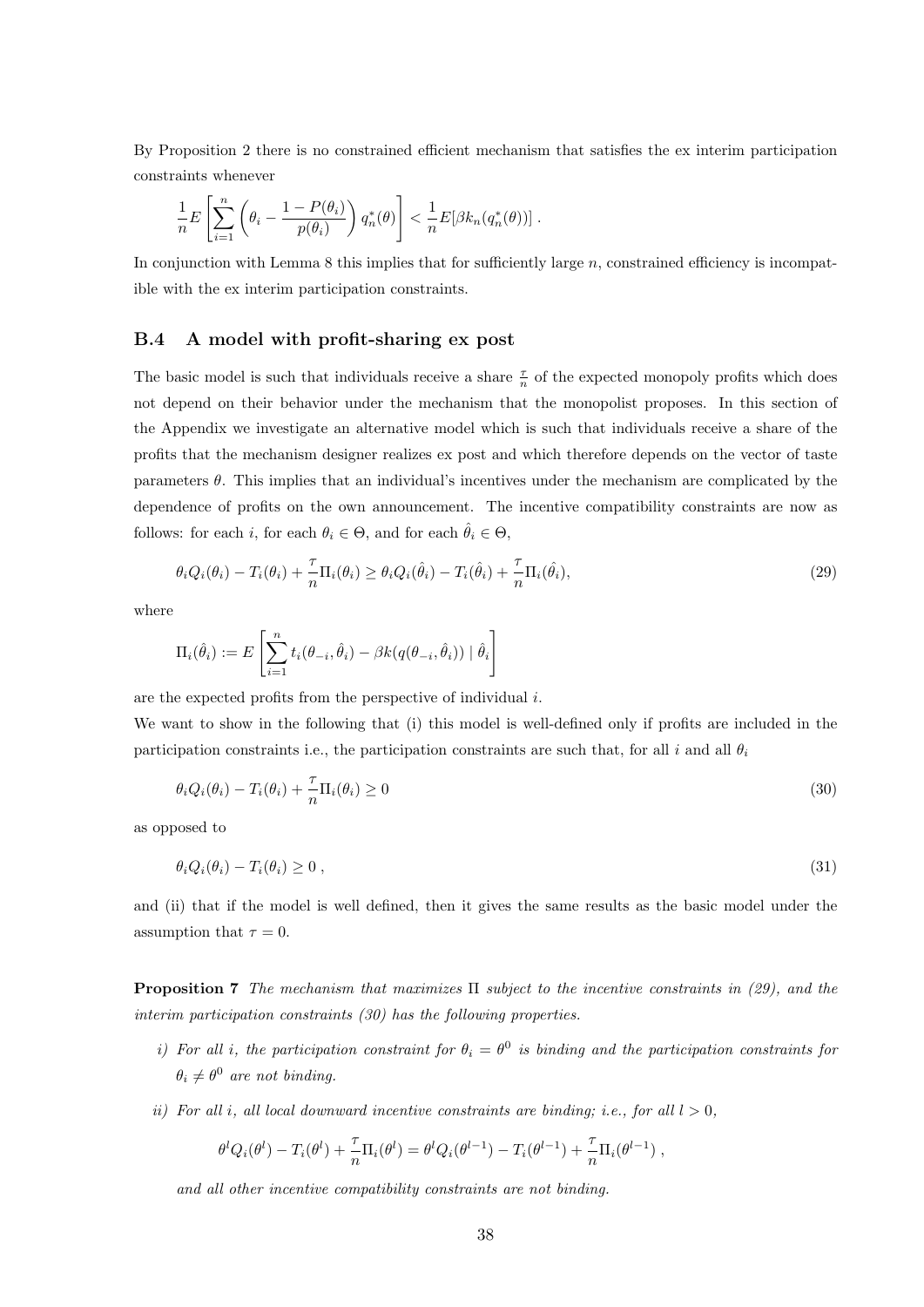- iii) The profit maximizing provision rule is given by  $q_{\Pi}^{**}$ .
- iv) For all  $\tau < 1$ , the expected after tax profits are given as

$$
(1 - \tau)\Pi^* = E\left[\left(\sum_{i=1}^n \theta_i - \frac{1 - P(\theta_i)}{p(\theta_i)}\right) q_{\Pi}^{**}(\theta) - \beta k(q_{\Pi}^{**}(\theta))\right]
$$

v) For all  $\tau$  < 1, the expected payoff of individual i from the ex ante perspective, is given by

$$
E\left[\left(\frac{1-P(\theta_i)}{p(\theta_i)}\right)q_{\Pi}^{**}(\theta)\right]
$$

### B.4.1 Proof of Proposition 7

The proof follows from the series of Lemmas below.

**Lemma 9** For all i, the participation constraint in (30) is binding if  $\theta_i = \theta^0$  and is slack otherwise.

**Proof** Let  $\theta_i \neq \theta^0$ . Then, by the incentive compatibility constraints in (29),

$$
\theta_i Q_i(\theta_i) - T_i(\theta_i) + \frac{\tau}{n} \Pi_i(\theta_i) \ge \theta_i Q_i(\theta^0) - T_i(\theta^0) + \frac{\tau}{n} \Pi_i(\theta^0) .
$$

Moreover,  $\theta_i > \theta^0$  implies that the right-hand side of this inequality exceeds

$$
\theta^0 Q_i(\theta^0) - T_i(\theta^0) + \frac{\tau}{n} \Pi_i(\theta^0) ,
$$

which is nonnegative by the participation constraint for  $\theta_i = \theta^0$ , and the fact that the maximal profit-level is non-negative because the monopolist can always ensure zero profits by choosing  $q \equiv 0$ . This proves that (30) is not binding for  $\theta_i \neq \theta^0$ .

Now suppose that  $\theta_i = \theta^0$ . We show that it is possible to increase the expected payments of individual i in an incentive compatible way if, for some i, the participation constraint for  $\theta_i = \theta^0$  does not hold as an equality. It is instructive to rewrite the incentive compatibility constraints in  $(29)$  as follows: For each i, for each  $\theta_i \in \Theta$ , and for each  $\hat{\theta}_i \in \Theta$ ,

$$
\theta_i Q_i(\theta_i) - \left(1 - \frac{\tau}{n}\right) T_i(\theta_i) + \frac{\tau}{n} \Pi'_i(\theta_i) \ge \theta_i Q_i(\hat{\theta}_i) - \left(1 - \frac{\tau}{n}\right) T_i(\hat{\theta}_i) + \frac{\tau}{n} \Pi'_i(\hat{\theta}_i),\tag{32}
$$

where

$$
\Pi_i'(\hat{\theta}_i) = E\left[\sum_{j \neq i} t_j(\theta_{-i}, \hat{\theta}_i) - \beta k(q(\theta_{-i}, \hat{\theta}_i)) | \hat{\theta}_i\right]
$$

does not include the payments of individual i.  $(32)$  can equivalently be written as: For each i, for each  $\theta_i \in \Theta$ , and for each  $\hat{\theta}_i \in \Theta$ ,

$$
\theta_i Q_i(\theta_i) + \frac{\tau}{n} \Pi'_i(\theta_i) - \theta_i Q_i(\hat{\theta}_i) - \frac{\tau}{n} \Pi'_i(\hat{\theta}_i) \ge \left(1 - \frac{\tau}{n}\right) (T_i(\theta_i) - T_i(\hat{\theta}_i)),\tag{33}
$$

Now fix the provision rule for the public good and the payments of all individuals  $j, j \neq i$ . This implies that for all of the incentive constraints in (33), the left hand side remains constant. Now, if the monopolist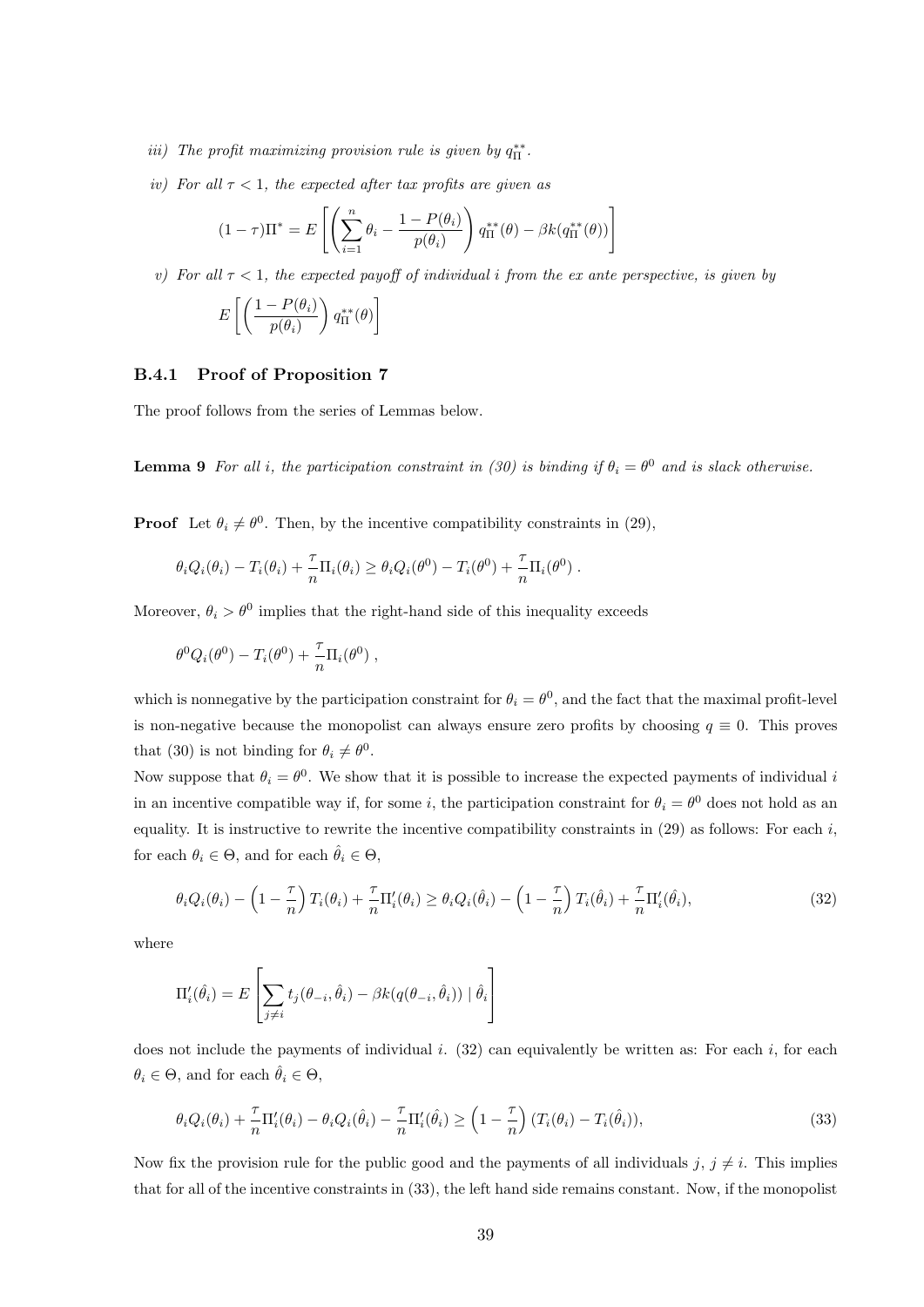chooses a new payment rule for individual i such that for each  $\theta_i \in \Theta$ ,  $T_i(\theta_i)$  increases by some  $\epsilon > 0$ , this implies that also the right hand side of the incentive constraints in (33) remains constant, i.e., the increase of i's expected payments does not upset incentive compatibility. Since monopoly profits increase in the expected payments of individual  $i$ , the profit-maximizing mechanism must be such that a binding participation constraint for  $\theta_i = \theta^0$  prevents a further increase of individual *i*'s payments.

**Lemma 10** For all i, the incentive constraints in  $(29)$  hold if the following local incentive constraints are satisfied: For any  $l < m$ ,

$$
\theta^{l} Q_{i}(\theta^{l}) - T_{i}(\theta^{l}) + \frac{\tau}{n} \Pi_{i}(\theta^{l}) \geq \theta^{l} Q_{i}(\theta^{l+1}) - T_{i}(\theta^{l+1}) + \frac{\tau}{n} \Pi_{i}(\theta^{l+1}),
$$
\n(34)

and, for any  $l > 0$ ,

$$
\theta^{l} Q_{i}(\theta^{l}) - T_{i}(\theta^{l}) + \frac{\tau}{n} \Pi_{i}(\theta^{l}) \geq \theta^{l} Q_{i}(\theta^{l-1}) - T_{i}(\theta^{l-1}) + \frac{\tau}{n} \Pi_{i}(\theta^{l-1}).
$$
\n(35)

Moreover, the local incentive constraints (34) and (35) imply that, for all i,  $Q_i(\theta^l) \geq Q_i(\theta^{l-1})$ , for all  $l > 1$ .

**Proof** We first show that for each i and for each  $l, Q_i(\theta^l) \geq Q_i(\theta^{l-1})$ . This follows from adding (34) and the (35) constraint for  $\theta_i = \theta^{l+1}$ , which is given by

$$
\theta^{l+1} Q_i(\theta^{l+1}) - T_i(\theta^{l+1}) + \frac{\tau}{n} \Pi_i(\theta^{l+1}) \geq \theta^{l+1} Q_i(\theta^l) - T_i(\theta^l) + \frac{\tau}{n} \Pi_i(\theta^l) .
$$

We now show that (34) implies that

$$
\theta^{l} Q_{i}(\theta^{l}) - T_{i}(\theta^{l}) + \frac{\tau}{n} \Pi_{i}(\theta^{l}) \geq \theta^{l} Q_{i}(\theta^{l+2}) - T_{i}(\theta^{l+2}) + \frac{\tau}{n} \Pi_{i}(\theta^{l+2}),
$$
\n(36)

To see this, rewrite (34) as

$$
\theta^l Q_i(\theta^l) - T_i(\theta^l) + \frac{\tau}{n} \Pi_i(\theta^l) \geq \theta^{l+1} Q_i(\theta^{l+1}) - T_i(\theta^{l+1}) + \frac{\tau}{n} \Pi_i(\theta^{l+1}) - (\theta^{l+1} - \theta^l) Q_i(\theta^{l+1}),
$$

Since  $Q_i(\theta^{l+2}) \geq Q_i(\theta^{l+1})$  we also have

$$
\theta^l Q_i(\theta^l) - T_i(\theta^l) + \frac{\tau}{n} \Pi_i(\theta^l) \geq \theta^{l+1} Q_i(\theta^{l+1}) - T_i(\theta^{l+1}) + \frac{\tau}{n} \Pi_i(\theta^{l+1}) - (\theta^{l+1} - \theta^l) Q_i(\theta^{l+2}),
$$

Moreover, condition (34) for  $\theta_i = \theta^{l+1}$  is

$$
\theta^{l+1}Q_i(\theta^{l+1}) - T_i(\theta^{l+1}) + \frac{\tau}{n}\Pi_i(\theta^{l+1}) \geq \theta^{l+1}Q_i(\theta^{l+2}) - T_i(\theta^{l+2}) + \frac{\tau}{n}\Pi_i(\theta^{l+2}),
$$

Adding the last two inequalities yields

$$
\theta^l Q_i(\theta^l) - T_i(\theta^l) + \frac{\tau}{n} \Pi_i(\theta^l) \ge \theta^l Q_i(\theta^{l+2}) - T_i(\theta^{l+2}) + \frac{\tau}{n} \Pi_i(\theta^{l+2})
$$

Hence, an individual with preference parameter  $\theta^l$  does not benefit from announcing  $\theta^{l+2}$ . Iterating this argument one more establishes that this individual does neither benefit from announcing  $\theta^{l+3}$ , etc. The proof that an individual with preference parameter  $\theta^l$  does not benefit from announcing  $\theta^{l-j}$  for any  $j \geq 1$  is analogous and left to the reader.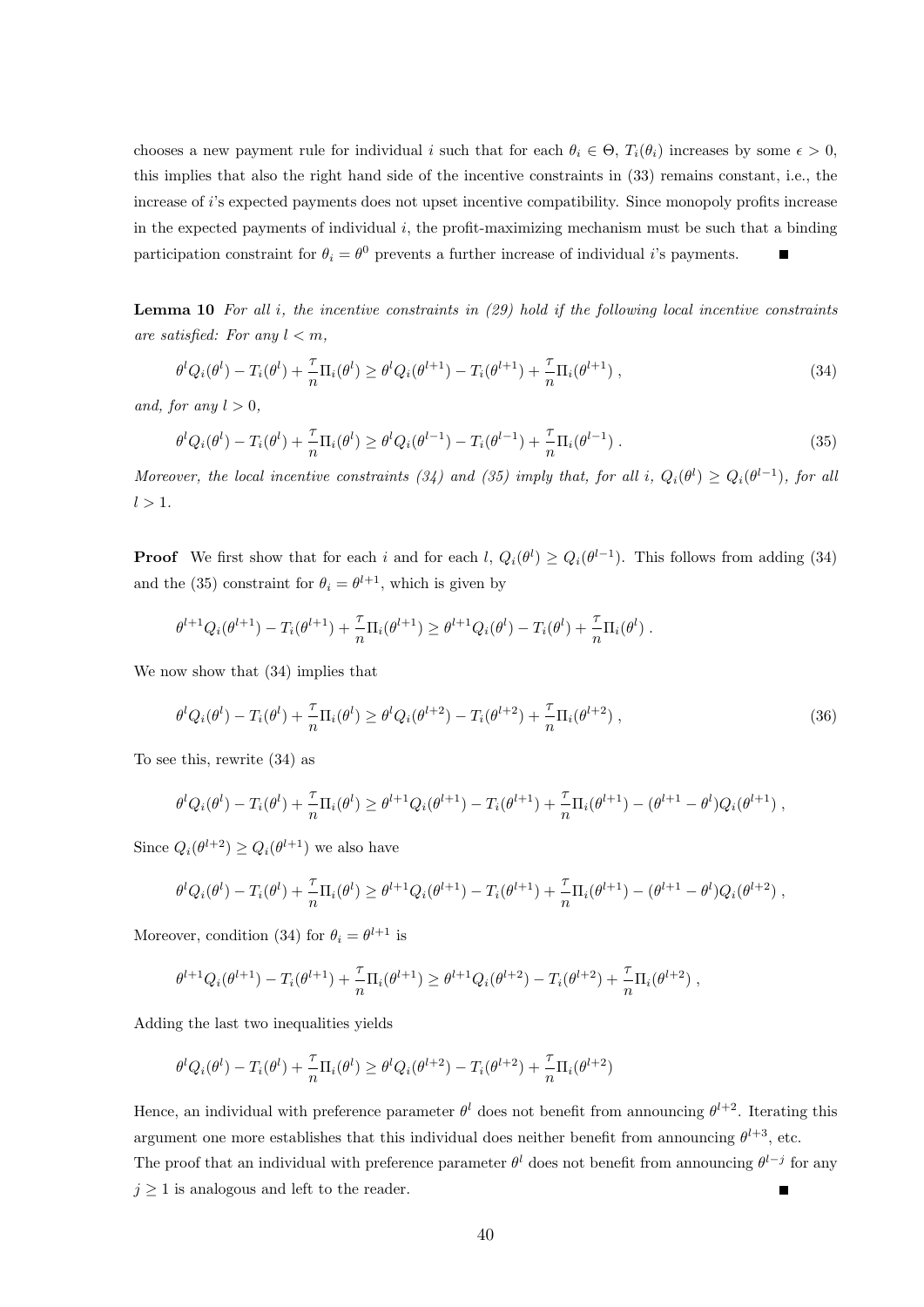Lemma 11 At a solution to the monopoly problem, all local downward incentive compatibility constraints are binding, all other incentive compatibility constraints are not binding, and the expected payments of individual i are given by

$$
E[t_i(\theta)] = E\left[\left(\theta_i - \frac{1 - P(\theta_i)}{p(\theta_i)}\right)q(\theta)\right] + \frac{\tau}{n}\Pi.
$$
\n(37)

**Proof** Step 1. We first consider the "relaxed problem" of maximizing  $\Pi$  subject to the local downward incentive constraints (35), the binding participation constraints for individuals with  $\theta_i = \theta^0$ , and the following monotonicity constraints: for all  $i$ ,  $Q_i(\theta^l) \geq Q_i(\theta^{l-1})$ , for all  $l > 1$ .

If one of the downward incentive constraints was not binding, then the expected payments of some individual could be increased without violating any one of the constraints of the relaxed problem. Hence, all of these constraints have to be binding. This implies that, for all i and all  $l \geq 1$ ,

$$
T_i(\theta^l) = \sum_{k=1}^l \theta^k (Q_i(\theta^k) - Q_i(\theta^{k-1})) + \frac{\tau}{n} \left( \Pi_i(\theta^l) - \Pi_i(\theta^0) \right) + T_i(\theta^0) \,. \tag{38}
$$

From the fact that participation constraints are binding whenever  $\theta_i = \theta^0$ , it follows that  $T_i(\theta^0) = \Pi_i(\theta^0)$ . Using that  $\theta^0 = 0$  and that  $\theta^{l+1} - \theta^l = 1$ , for all  $l > 0$ , equation (38) can be equivalently written as

$$
T_i(\theta^l) = \theta^l Q_i(\theta^l) - \sum_{k=0}^{l-1} Q_i(\theta^k) + \frac{\tau}{n} \Pi_i(\theta^l) .
$$
\n(39)

By the law of iterated expectations,

$$
E[t_i(\theta)] = \sum_{j=0}^{m} p^j T_i(\theta^j)
$$
  
\n
$$
= \sum_{j=0}^{m} p^j \theta^j Q_i(\theta^j) - \sum_{j=1}^{m} p^j \sum_{k=0}^{j-1} Q_i(\theta^k) + \frac{\tau}{n} \sum_{j=1}^{m} p^j \Pi_i(\theta^j)
$$
  
\n
$$
= E[\theta_i q(\theta)] - \sum_{j=1}^{m} \left(1 - \sum_{k=0}^{j} p^j\right) Q_i(\theta^j) + \frac{\tau}{n} \Pi
$$
  
\n
$$
= E[\theta_i q(\theta)] - \sum_{j=1}^{m} p^j \frac{1 - \sum_{k=0}^{j} p^j}{p^j} Q_i(\theta^j) + \frac{\tau}{n} \Pi
$$
  
\n
$$
= E[\theta_i q(\theta)] - E\left[\left(\frac{1 - P(\theta_i)}{p(\theta_i)}\right) q(\theta)\right] + \frac{\tau}{n} \Pi.
$$

Step 2. To complete the proof, Lemmas 9-10 imply that it suffices to show that the solution to the relaxed problem satisfies all local upward incentive compatibility constraints, i.e., for all  $i$ , and all  $l$ ,

$$
\theta^{l} Q_i(\theta^{l}) - T_i(\theta^{l}) + \frac{\tau}{n} \Pi_i(\theta^{l}) \geq \theta^{l} Q_i(\theta^{l+1}) - T_i(\theta^{l+1}) + \frac{\tau}{n} \Pi_i(\theta^{l+1}).
$$

or, equivalently,

$$
\theta^l Q_i(\theta^l) - T_i(\theta^l) + \frac{\tau}{n} \Pi_i(\theta^l) \geq \theta^{l+1} Q_i(\theta^{l+1}) - T_i(\theta^{l+1}) + \frac{\tau}{n} \Pi_i(\theta^{l+1}) - Q_i(\theta^{l+1}).
$$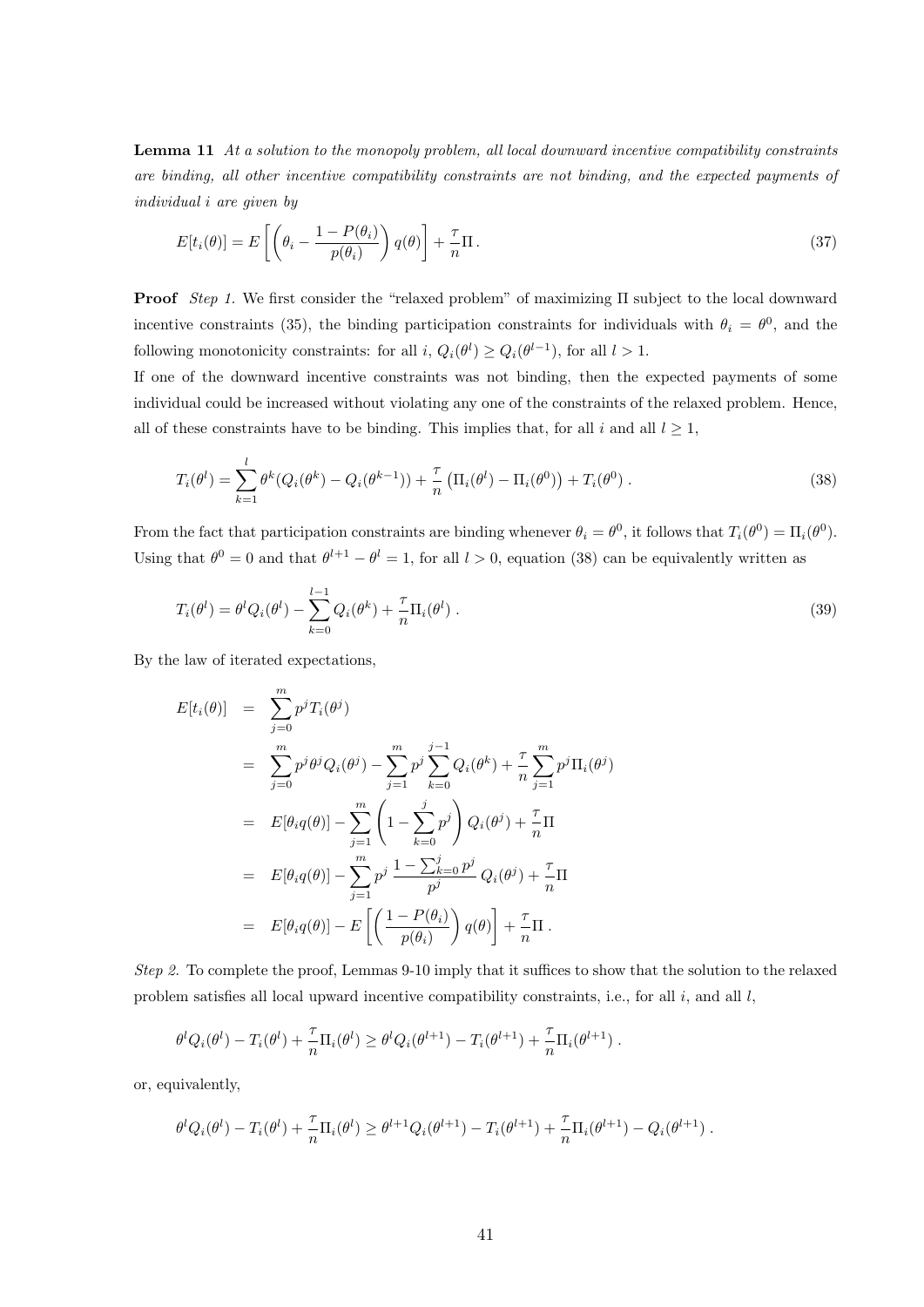By equation (39), this inequality can also be written as

$$
\sum_{k=0}^{l-1} Q_i(\theta^k) \ge \sum_{k=0}^{l} Q_i(\theta^k) - Q_i(\theta^{l+1}),
$$

or

$$
Q_i(\theta^{l+1}) \ge Q_i(\theta^l) .
$$

These monotonicity constraints are satisfied at a solution of the relaxed problem.

Lemma 12 At a solution to the monopoly problem, expected after tax profits are given as

$$
(1 - \tau)\Pi = E\left[\sum_{i=1}^{n} \left(\theta_i - \frac{1 - P(\theta_i)}{p(\theta_i)}\right)q(\theta) - \beta k(q(\theta))\right],
$$

and the ex ante expected payoff of individual i equals

$$
E\left[\left(\frac{1-P(\theta_i)}{p(\theta_i)}\right)q(\theta)\right]
$$

**Proof** Using Lemma 11 to substitute for  $E\left[\sum_{i=1}^{n} t_i(\theta)\right]$  in the definition of  $\Pi$ , (see equation (6)) and collecting terms gives the result for after tax profits. Using 11 to substitute for  $E[t_i(\theta)]$  in

 $\blacksquare$ 

$$
E[\theta^i q(\theta) - t_i(\theta)] + \frac{\tau}{n} \Pi
$$

gives the result for individual  $i$ 's expected payoff.

#### B.4.2 Participation Constraints that do not include monopoly profits

We now discuss briefly how the analysis changes if instead of the participation constraints in  $(30)$  those in (31) that do not include profits, need to be satisfied. The analysis of this problem requires only minor adjustments, relative to the proof of Proposition 7. Adjusting the arguments in the proof of Lemma 9, implies that

$$
T_i(\theta^0) = 0.\tag{40}
$$

This yields the following modifications in Lemma 11. The expected payments of individual  $i$  ex interim, provided that  $\theta_i \neq \theta^0$ , are now given as

$$
T_i(\theta^l) = \theta^l Q_i(\theta^l) - \sum_{k=0}^{l-1} Q_i(\theta^k) + \frac{\tau}{n} \left( \Pi_i(\theta^l) - \Pi_i(\theta^0) \right)
$$
(41)

From the ex ante perspective these expected payments are equal to

$$
E[t_i(\theta)] = E\left[\left(\theta_i - \frac{1 - P(\theta_i)}{p(\theta_i)}\right)q(\theta)\right] + \frac{\tau}{n}\Pi - (1 - P(\theta^0))\frac{\tau}{n}\Pi_i(\theta^0)
$$
\n(42)

Substituting these expected payments into the definition of Π implies that

$$
(1 - \tau)\Pi = E\left[\sum_{i=1}^{n} \left(\theta_i - \frac{1 - P(\theta_i)}{p(\theta_i)}\right)q(\theta) - \beta k(q(\theta))\right] - (1 - P(\theta^0))\frac{\tau}{n}\sum_{i=1}^{n} \Pi_i(\theta^0)
$$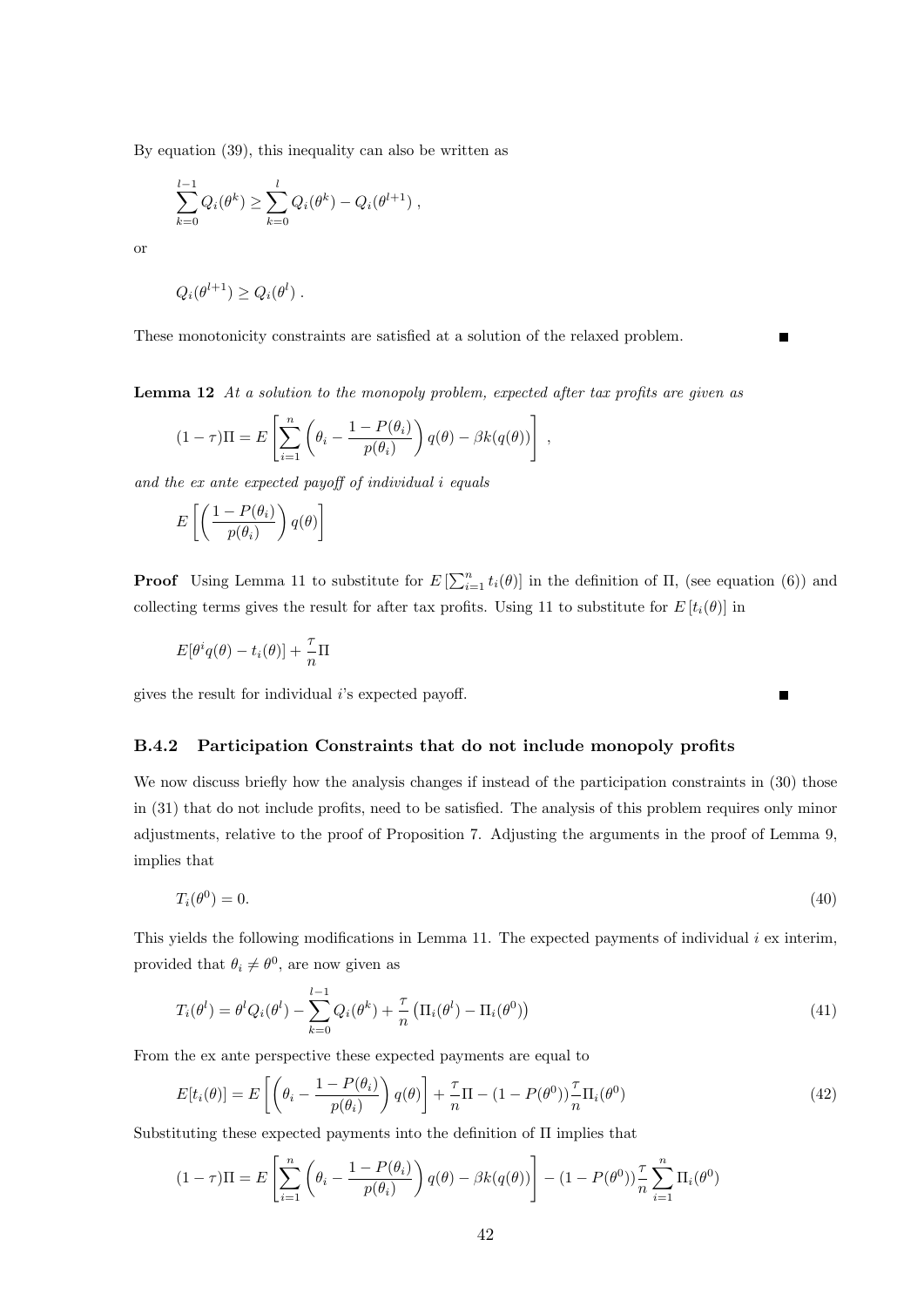Now it is easy to verify that the mechanism designer may choose the mechanism such that  $\Pi(\theta^0)$  is arbitrarily small and hence  $E[t_i(\theta)]$  is arbitrarily large even if  $T_i(\theta^0) = 0$  and all local downward incentive compatibility constraints are binding.<sup>17</sup> Consequently, after tax profits are unbounded and the profitmaximization problem is no longer well defined.

### B.5 A model in which expected profits are included in the participation constraints

The following proposition clarifies how the analysis in Section 4 would be modified if instead of the ex interim participation constraints in (3) that do not include monopoly profits the ex interim participation constraints in (7) are imposed.

**Proposition 8** The mechanism that maximizes  $\Pi$  subject to the incentive constraints in (2), and the interim participation constraints (7) has the following properties.

- i) The pattern of binding participation and incentive compatibility constraints and the profit-maximizing provision rule are as in Proposition 7.
- ii) The monopolists expected after tax profits, are for all  $\tau$ , given as

$$
(1-\tau)\Pi^* = E\left[\left(\sum_{i=1}^n \theta_i - \frac{1-P(\theta_i)}{p(\theta_i)}\right) q_{\Pi}^{**}(\theta) - \beta k(q_{\Pi}^{**}(\theta))\right].
$$

For all  $\tau$ , individual i's ex ante expected payoff is given by,

$$
E\left[\frac{1-P(\theta_i)}{p(\theta_i)}q_{\Pi}^{**}(\theta)\right].
$$

The proposition establishes a neutrality result. The parameter  $\tau$  neither has an influence on the optimal mechanism nor on the distribution of payoffs between the monopolist and the consumers of the public good. The reason is that, whatever  $\tau$ , the mechanism designer will ensure that the lowest type's participation constraint is binding, so that

$$
T_i(\theta^0) = \frac{\tau}{n} \Pi^*
$$

for all i. Consequently, a higher  $\tau$ , implies that the mechanism designer can rise the expected payment of individuals with the lowest possible valuation, so that their ex interim expected utility level is equal to 0. Given that the lowest types have an expected utility level of 0, all higher types can only get the information rent that is due to their private information on their preferences. Hence, whatever  $\tau$ , their expected utility level is equal to  $E\left[\frac{1-P(\theta_i)}{P(\theta_i)}\right]$  $\left. \frac{-P(\theta_i)}{p(\theta_i)} q_{\Pi}^{**}(\theta) \right].$ 

An implication of these observations is that the model with monopoly profits in the participation constraints yields exactly the same results as the model without monopoly profits in the participation constraints under the additional assumption that, in the latter model,  $\tau = 0$ . Hence, without loss of

<sup>&</sup>lt;sup>17</sup>Suppose that there are only two individuals,  $n = 2$ , and only two possible preference parameters,  $m = 1$ . The monopolist can choose  $q(\theta) = 0$ , for all  $\theta$  and still choose the payments  $t_1(\theta)$  and  $t_2(\theta)$  such that he makes an unbounded profit, even though incentive and participation constraints have to be satisfied.